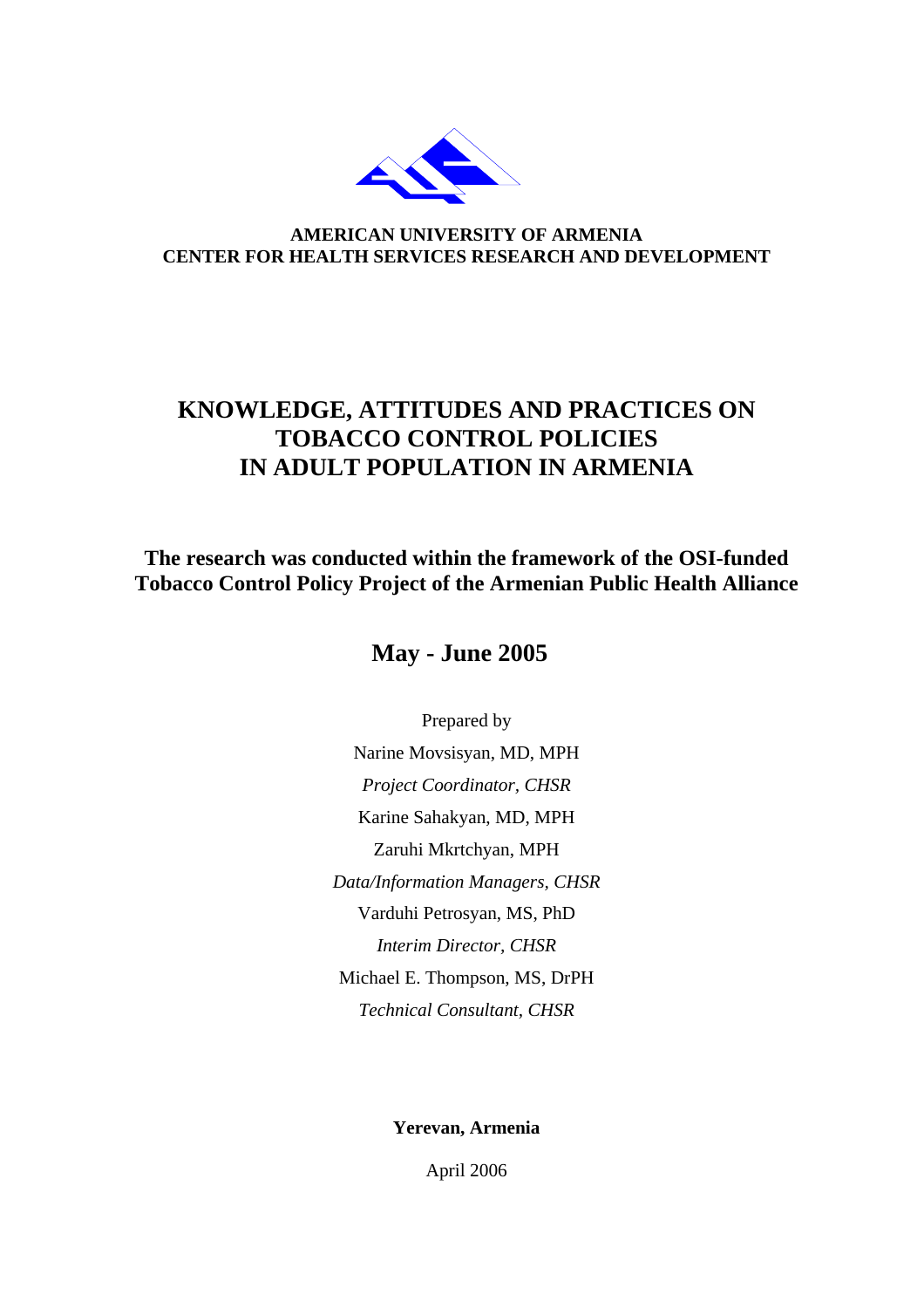## **Acknowledgements**

We are thankful to the Goris Youth Union NGO for assisting with interviewer training and survey implementation in Sunik marz and to theYoung Men's Christian Association (YMCA) "Ozone" Team in Gyumri, for assisting with interviewer training and survey implementation in Shirak marz.

Funding for this research was generously provided by the Open Society Institute within the framework of the Armenian Public Health Alliance Tobacco Control Policy Project.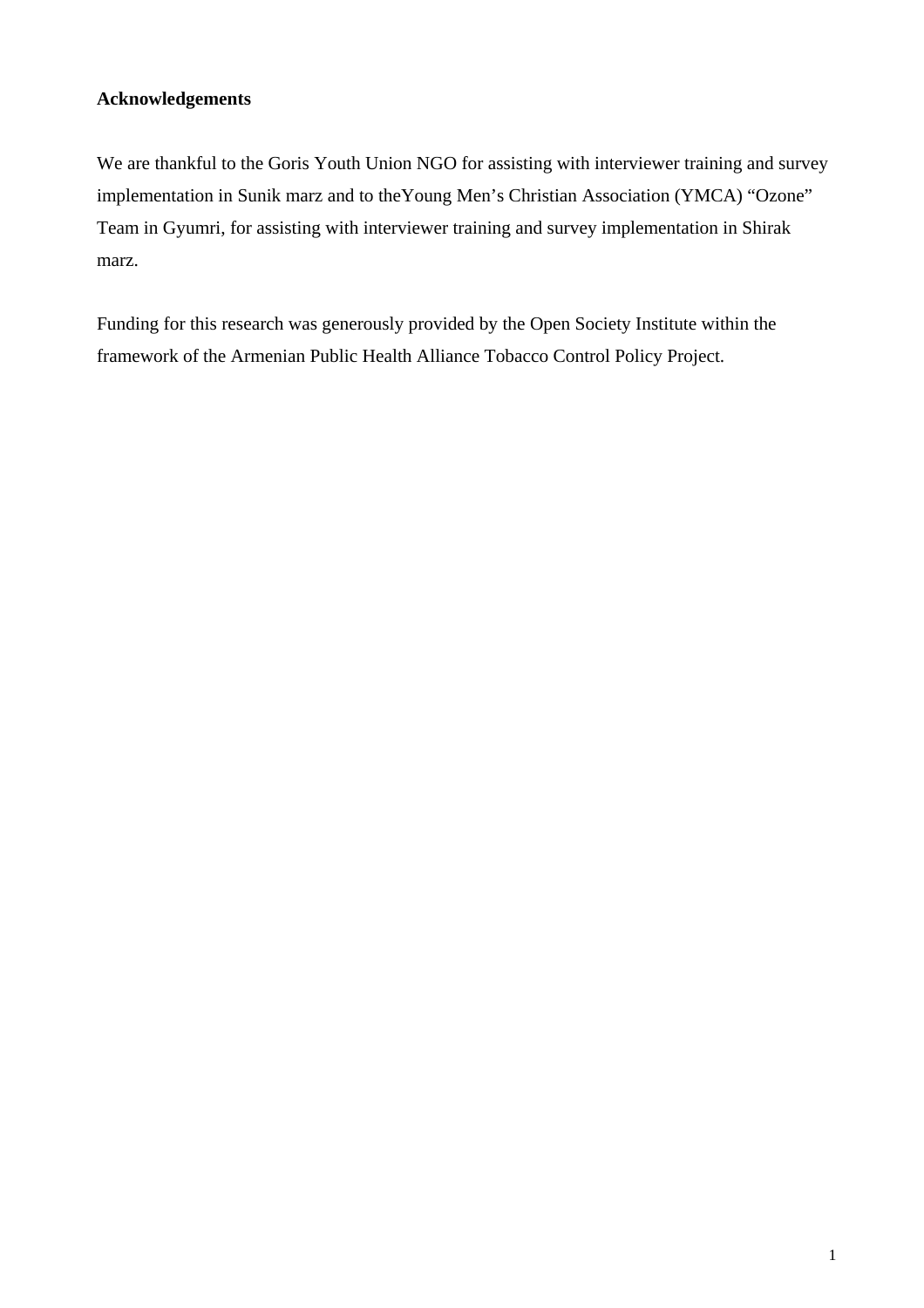# **Table of Content**

| 3.8.5. Attitudes toward and awareness of the law restricting smoking in public places21 |  |
|-----------------------------------------------------------------------------------------|--|
|                                                                                         |  |
|                                                                                         |  |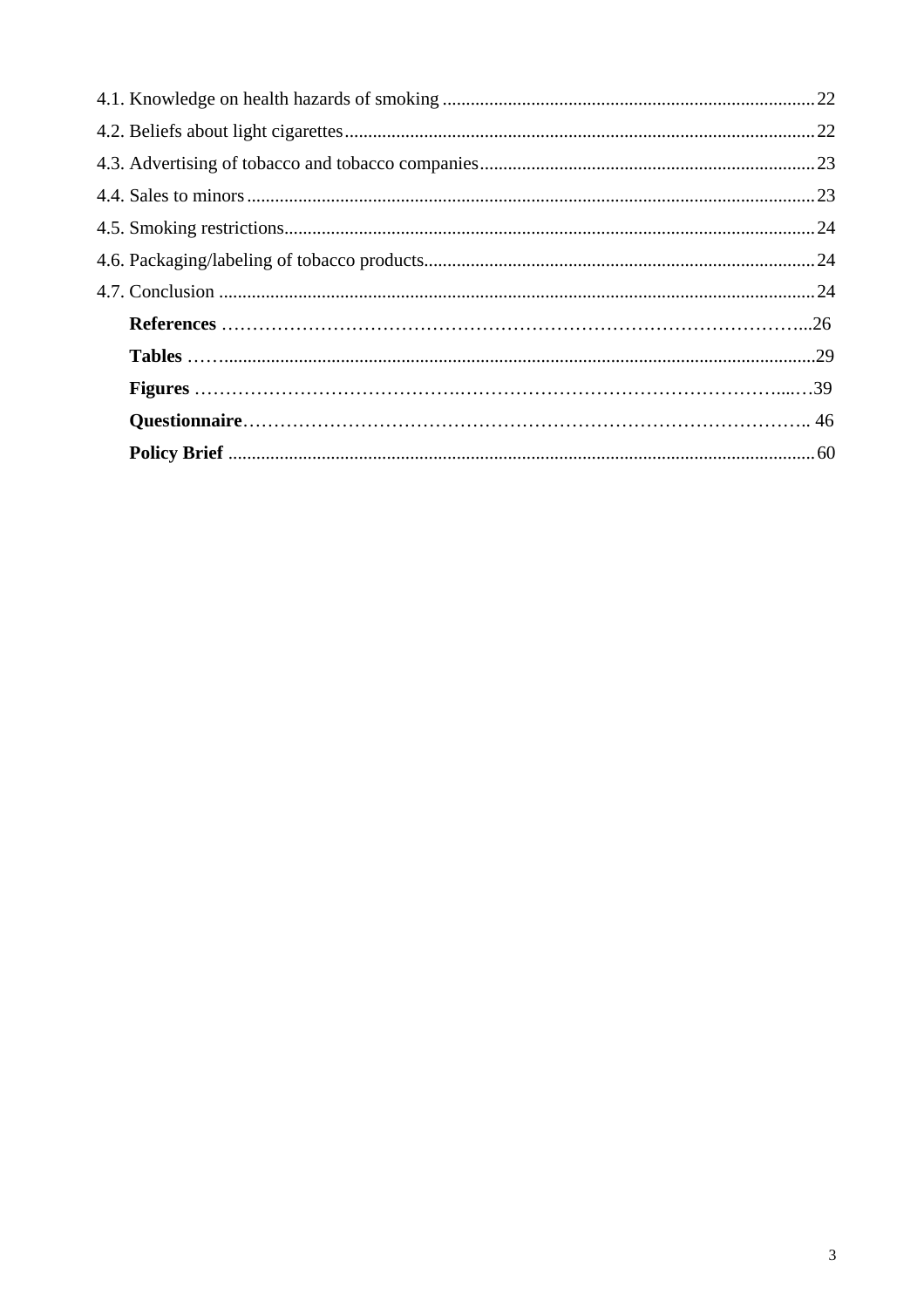## <span id="page-4-0"></span>**Executive Summary**

The smoking rate among Armenian men (one of the highest in the European region) results in excess tobacco-attributed morbidity, disability and mortality. Research shows that seventeen years of life is prematurely lost per smoker in Armenia.

Much publicity was generated around this tremendous but previously unspoken issue since the launch of a multi-year tobacco control policy project in December 2003, funded by the Open Society Institute (OSI) Network Public Health Program and implemented by the American University of Armenia (AUA) on behalf of the Armenian Public Health Alliance (ArmPHA). The ArmPHA's project promotes public support for development and implementation of a national tobacco control policy in Armenia and successfully advocated for tobacco control policy change.

The National Assembly adopted the national tobacco control law (RA Law "On Restrictions of Tobacco, Consumption, and Use") in 2004; it was preceded by Armenia's accession to the WHO's Framework Convention on Tobacco Control (FCTC). The international treaty and the national law were enacted since February and March 2005, respectively.

This research provided evidence for rational tobacco control policy and further refinement of approaches and strategies. Data generated by this research will serve as a baseline for a short- and mid-term evaluation of the national tobacco control policy. The American University of Armenia Center for Health Services Research and Development designed and implemented a survey in May-June 2005 to assess knowledge, attitudes, and practices on tobacco control policy among adult population in Armenia.

A multi-stage cluster sampling design was used to collect data from 720 women and men living in the capital and two marzes of Armenia. Three teams of trained interviewers administrated the household survey, a 98-items questionnaire.

The results demonstrated deficiencies in the population's knowledge, attitudes and practices on smoking-related issues and revealed some gaps/loopholes in existing policies. The following are the main findings of the survey:

o More than half of the respondents reported they were non-smokers (56.7%), smokers comprised 36.7% of the sample and 6.5% were ex-smokers. The proportion of smokers

4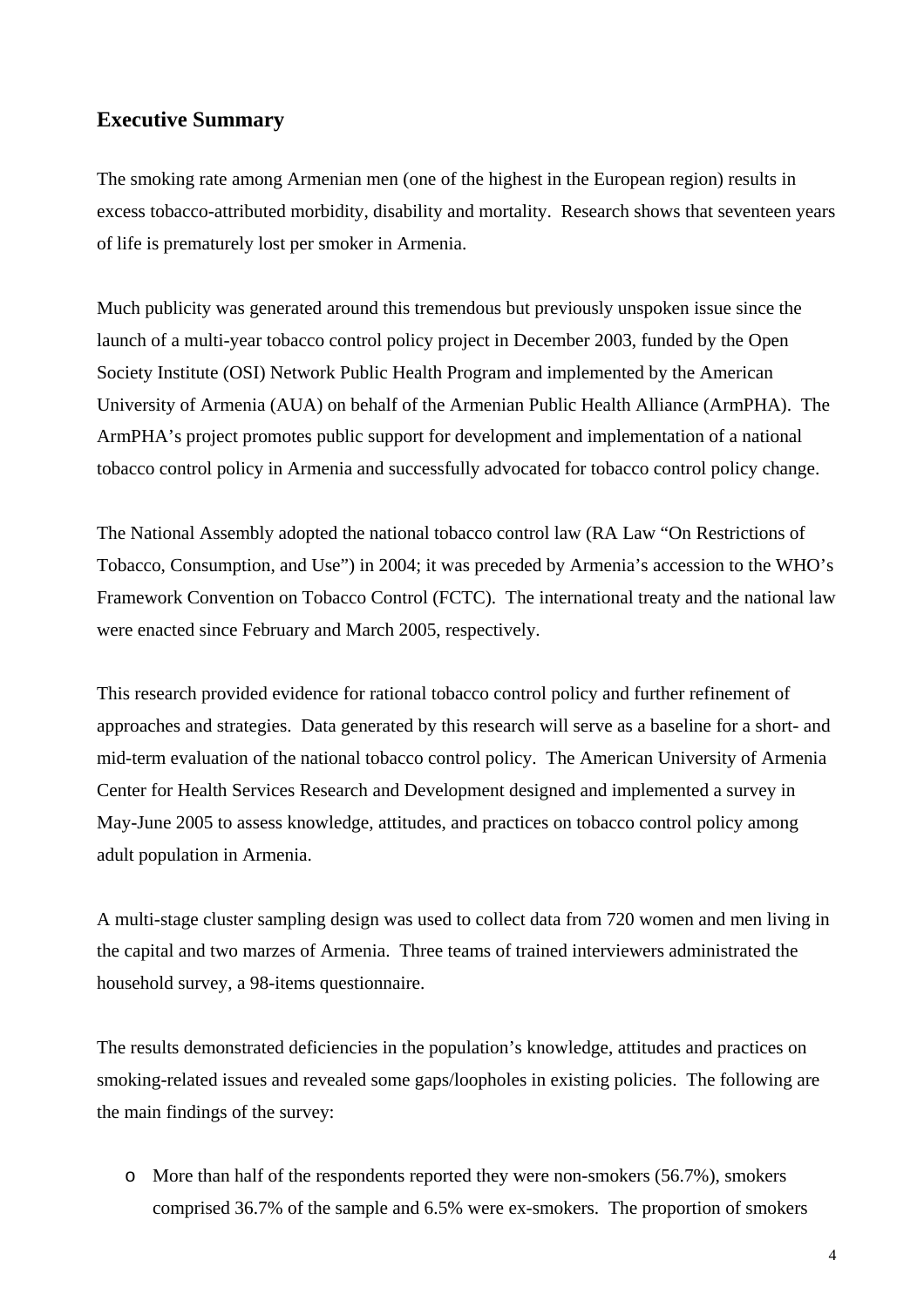was 10 times higher in men compared to women (66.7% vs. 6.7%, respectively). The average number of smokers per household was 1.24, ranging from 0 to 5.

- o Whereas the awareness of the surveyed population about health effects of smoking in general was very high, smokers were far less aware of risks of development of specific smoking-attributable conditions (e.g., impotence in male smokers) compared to nonsmokers and ex-smokers.
- o The majority of respondents (68.1%) mistakenly believed that light cigarettes were less harmful than regular cigarettes.
- o The majority of respondents demonstrated negative attitude toward advertising and promotion of tobacco products. Two out of three respondents (69.0%) agreed that advertising of tobacco products promotes use of cigarettes among youth. About 77.9% of respondents believed that tobacco companies should be prohibited from offering free samples of cigarettes. The majority of respondents supported banning cigarette advertising in the media (73.2%), on billboards (66.8%), at sports events (73.0%), and distribution of promotional items (60.1%).
- o Billboards were reportedly the most common type of exposure to tobacco advertisement  $(67.9\%)$ . Importantly, such exposure was the most intense in the younger  $(\leq 25$ yrs.) age group (78.1%).
- o Younger respondents (<25yrs.) were offered promotional items almost 4 times more often than those 45 or older (13.9% vs. 3.6%). Similarly, younger people were offered free cigarettes more often than those 45 or older (11.4% vs. 3.6%), but the difference was not statistically significant.
- o Among the participants who in general watch TV and listen to radio, 49.8% reported exposure to tobacco advertisement on TV, with a significant difference across the regions, and 12.8% were exposed to radio tobacco advertisement.
- o The majority of survey respondents (65.3%) believed that tobacco products were accessible to children. However, the proportion of people who believed in that varied from 91.2% in Yerevan to 33.4% in Shirak.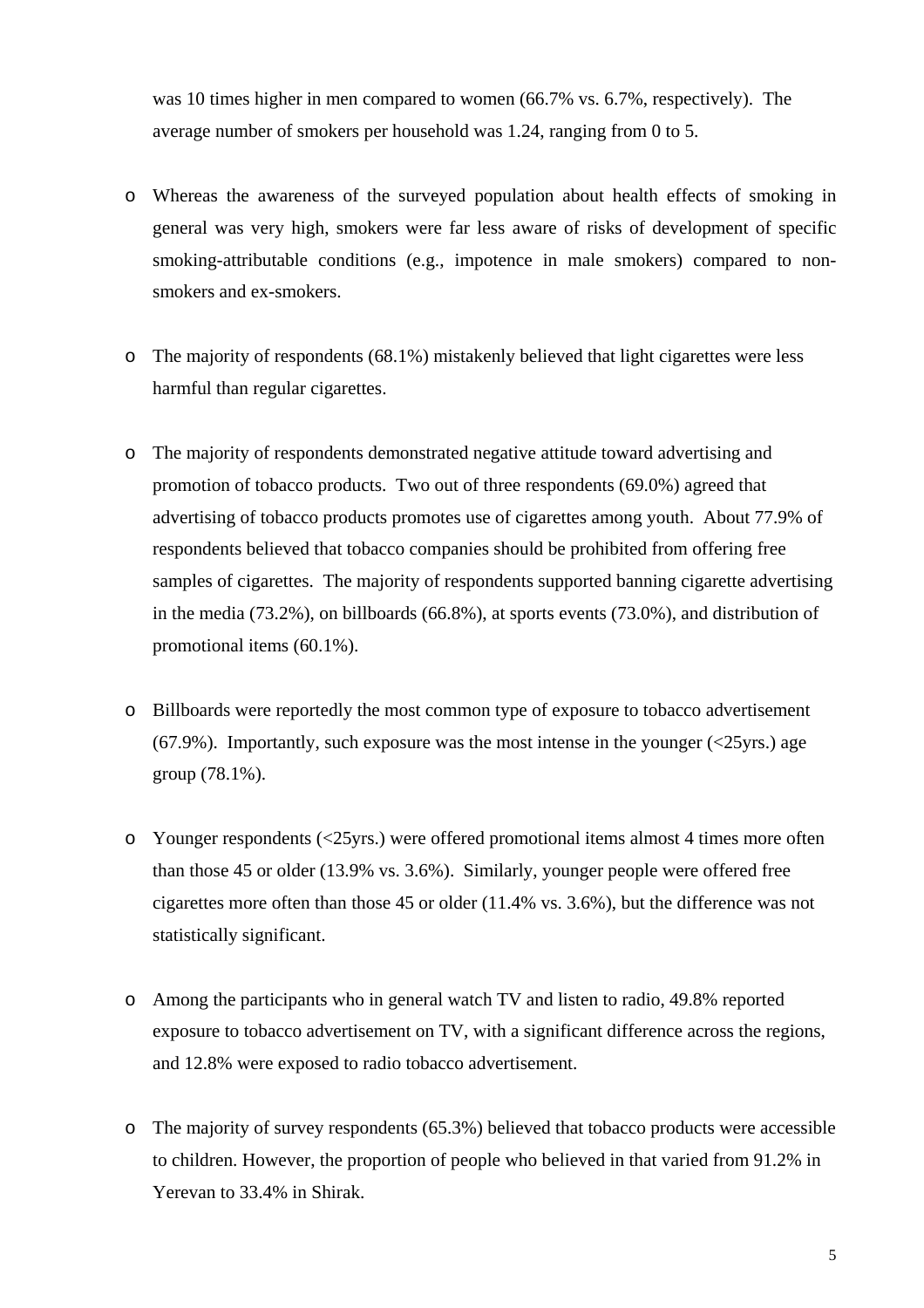- o About 43.1% of respondents agreed that tobacco products were affordable. Tobacco products were perceived as affordable far less often in Shirak region (20.5%) than in Yerevan and Sunik regions (53.4% and 55.5%, correspondingly).
- o The majority of respondents (60.7%) did not believe that the price of cigarettes should be raised. Current smokers opposed this more often (75.0%) than ex- and non-smokers (53.2% and 52.2%, respectively).
- o The overwhelming majority of respondents (93.0%) agreed that tobacco sale to minors should be prohibited and the majority (70.4%) believed that the police should be responsible for enforcing laws against tobacco sales to minors.
- o About 62.6% of respondents failed to acknowledge that increased cigarette prices would prevent youth from starting to smoke.
- o Smokers acknowledged sending a minor to buy cigarettes far more often than non-smokers and ex-smokers (45.4% vs. 16.1% and 15.0%, respectively). Moreover, 18.0% of current smokers acknowledged that they send a minor to buy cigarettes for them almost everyday.
- o The majority of respondents (81.8%) observed minors buying cigarettes, and more than half of respondents (53.6%) observed a minor selling cigarettes. Per item sale of cigarettes was observed almost everyday by 48.1% of respondents.
- o More than half of respondents (53.0%) stated that there were no restrictions on smoking in their household, 15.2% of interviewed people stated that smoking was generally banned in their household, and in 16.0% of household smoking was banned for everyone including guests.
- o Interestingly, ex-smokers reported far more often that smoking was banned in their household compared with non-smokers and current smokers (55.3% vs. 38.5% and 15.6%, respectively).
- o Almost half of respondents stated that smoking occurred in their household very frequently (almost everyday). Only 10.0% of respondents acknowledged that smoking had never occurred in their household.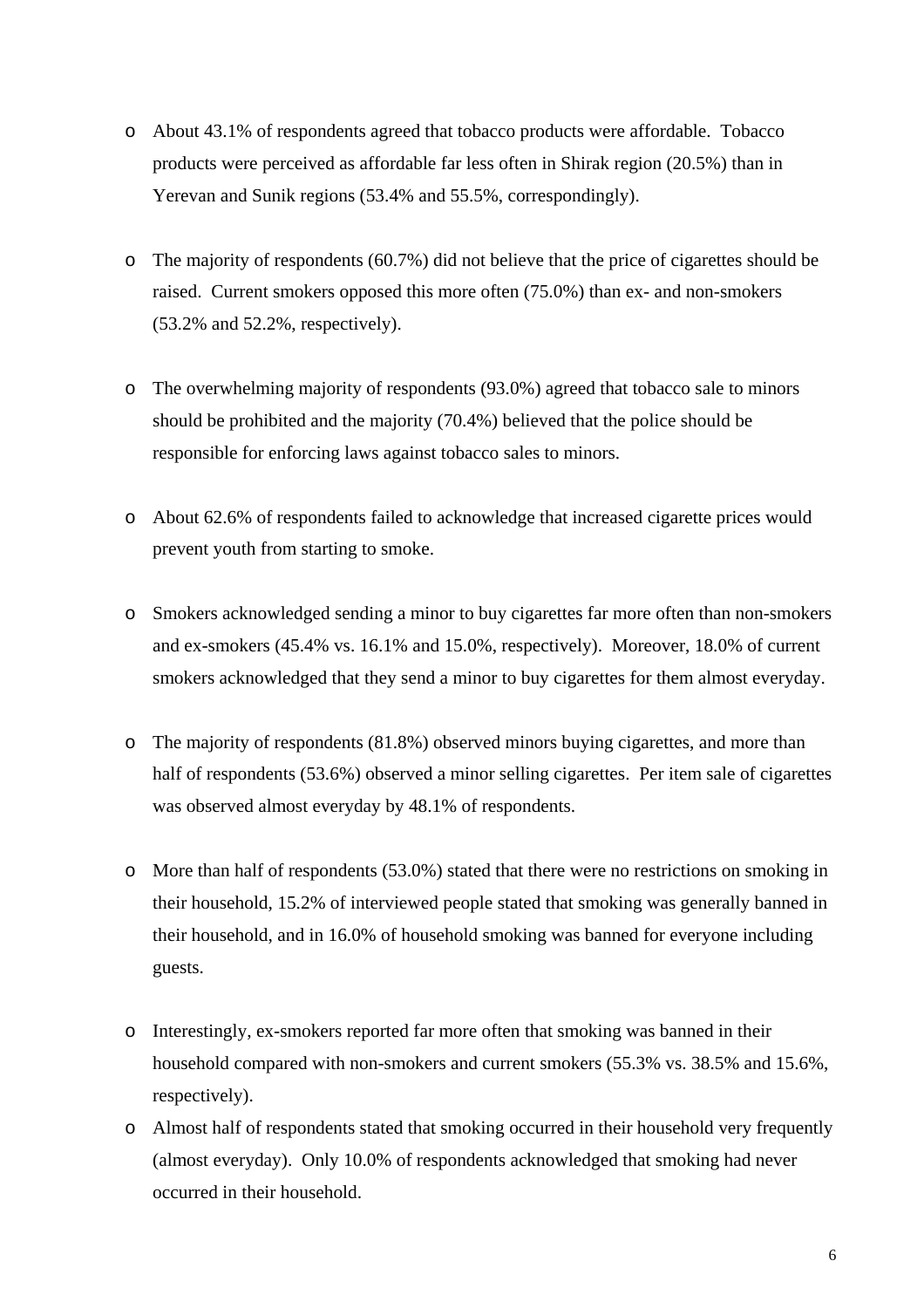- o In general, non-smokers and ex-smokers were more likely to ask someone not to smoke (86.0% and 85.1%, respectively) than current smokers (58.3%).
- o One-third of employed respondents (38.6%) stated that their workplace was smoke-free, and only 8.55% had special indoor places for smoking.
- o More than half (55.3%) of the respondents who visited educational, medical or cultural institutions observed smoking in these institutions. Similarly, 58.7% of those who used any means of public transportation observed smoking.
- $\circ$  The majority of respondents (67.3%) believed that the warning labels on cigarettes were not effective. More than half of respondents (52.8%) were against using Armenian national symbols for designing tobacco products.
- o An alarmingly low proportion of adults was aware of the legal restrictions of smoking in public places, ban of tobacco media advertisement, and ban of tobacco sale to minors in Armenia (13.8%, 11.0%, 12.0%, respectively).
- o More than half of respondents (64.4%) acknowledged that the current restrictions on smoking in public places needed to be tightened. In addition, respondents in Yerevan were much better informed about the law regulating smoking in public places than those in Shirak and Sunik marzes (21.7% vs. 10.8% and 8.8%, respectively).

In summary, the survey findings demonstrated that existing regulations have not been properly enforced and that overwhelming majority of population is not aware of the existing regulations.

The results of the survey indicate a critical need for population-based awareness campaigns focusing on the health effects of passive smoking and the rights of non-smokers in Armenia. This research revealed deficiencies in the existing policies that urgently need to be addressed.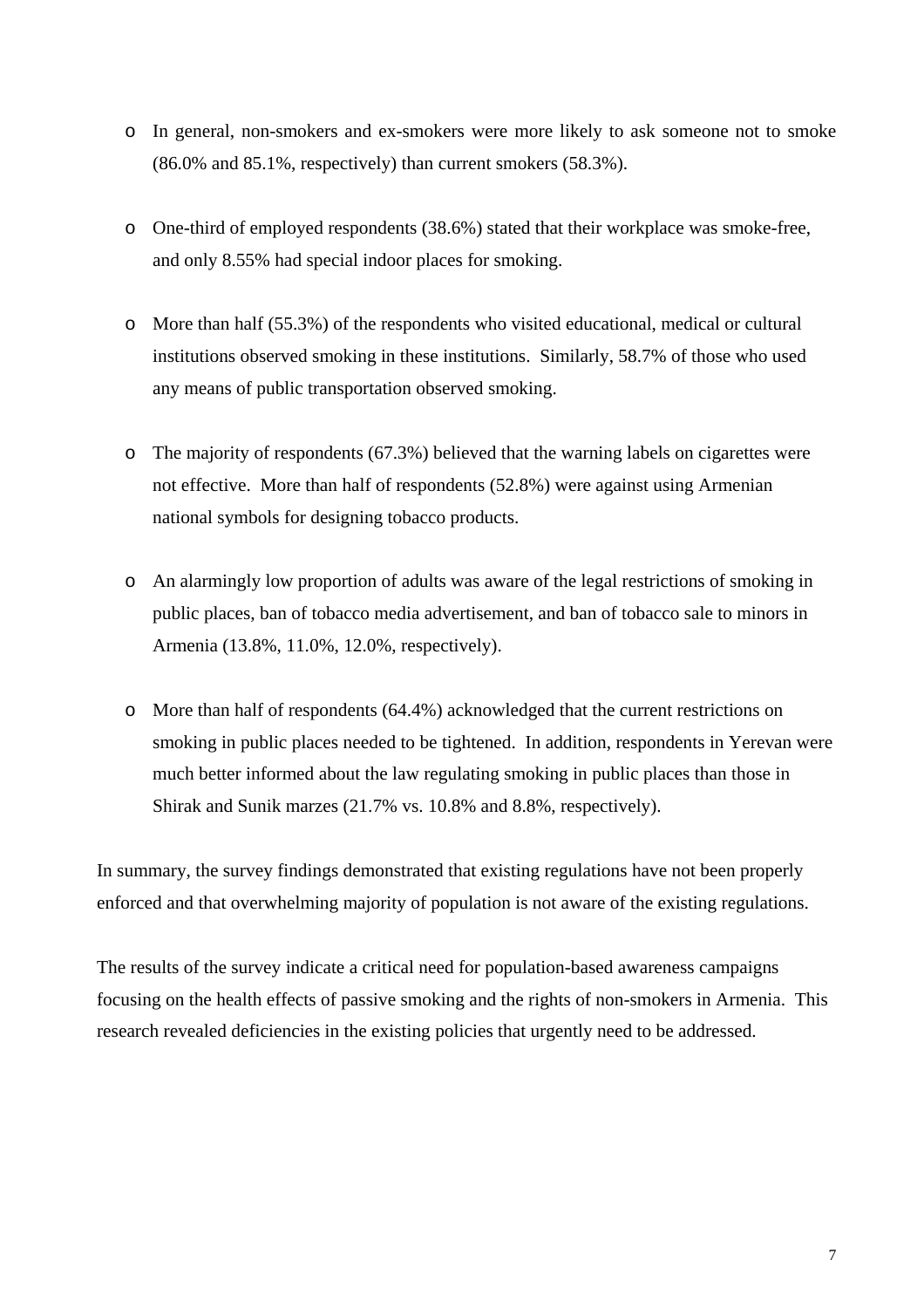## <span id="page-8-0"></span>**1. Introduction**

In December 2003, the Open Society Institute (OSI) funded the American University of Armenia (AUA) on behalf of the Armenian Public Heath Alliance (ArmPHA) to implement a multi-year tobacco control policy project in Armenia. Major legislative changes, namely the adoption of the national tobacco control law (RA Law "On Restrictions of Tobacco Sale, Consumption, and Use") and accession to the WHO's Framework Convention on Tobacco Control (FCTC), took place since then. The international treaty and the national law are in force since 2005 (February and March, respectively). By the end of the first year of the project, the need to evaluate the effectiveness of the new nation-wide tobacco control policies became apparent.

To be able to measure the impact of the newly adopted national tobacco control policies, the ArmPHA conducted a population-based opinion survey on tobacco control policy. The Center for Health Services Research and Development of the American University of Armenia designed and implemented this baseline survey from May-June 2005 (within approximately two months of the enactment of the national tobacco control law) to assess the population knowledge, attitudes and practices on tobacco control policies in Armenia.

According to the Armenia 2000 Demographic and Health Survey, the smoking prevalence rate among males aged 15-54 was 67.5% and was 3.1% among women aged 15-49. In the crosssectional comparative study on adult smoking conducted in 2001 in 8 of the 15 newly independent countries, including Armenia, Gilmore et al. found that the male smoking rate in Armenia was the second highest after Kazakhstan (61.8% and 65.3%, respectively) while the female smoking rate was one of the lowest in the region at 2.4%.

Very limited data existed before this survey on the attitudes and practices of the Armenian adult population toward specific tobacco control measures in Armenia. In particular, in a small Yerevan-based survey conducted in January 2005 by the Armenian Sociological Association (Shaboyan et al.), the respondents (aged 18 yr. and over) strongly supported the restrictions imposed by the national law on tobacco control. Similarly, the Global Youth Tobacco Survey (GYTS Armenia, 2004)) conducted among 1,414 schoolchildren in Armenia in October 2004 by the National Institute of Health demonstrated that ban of smoking at public places was strongly supported by the 13-15 years old teenagers (GYTS Armenia report, 200. Alarmingly, the GYTS participants reported an extremely high exposure to secondhand smoke (SHS) at homes and public places, as well as a significant exposure to tobacco industry marketing, such as advertising and promotion of tobacco products.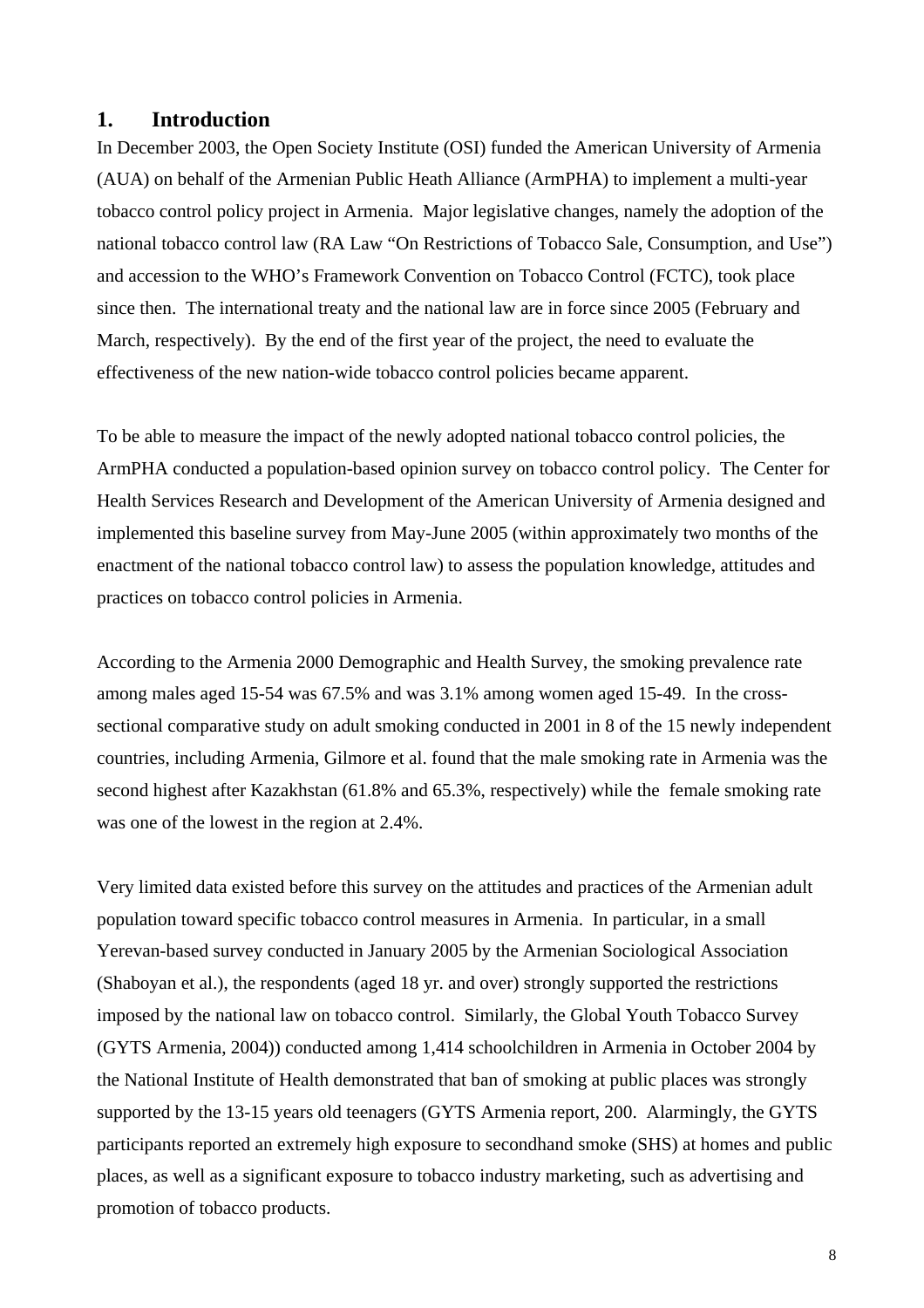<span id="page-9-0"></span>The purpose of this research was three-fold: 1) generate data about knowledge, attitudes, and practices on tobacco control policy among Armenian adult population, 2) provide an evidencebase upon which to advise on tobacco control policy implementation, frame public discussion, and guide improvements to approaches and strategies, and 3) serve as a baseline for short- and midterm evaluation of the national tobacco control policy.

### **2. Methods**

#### **2.1. Research objective**

The research objective was to measure knowledge, attitudes, and practices of tobacco control policies of persons aged 18-60 living in Armenia.

Due to limited resources, three out of eleven marzes<sup>[1](#page-9-1)</sup> were purposively selected for the survey: the capital city of Yerevan and two geographically diverse marzes (Shirak marz situated in the north and remote Syunik in the south of the country).

#### **2.2. Sample size and sample distribution**

The sample size of 720 respondents was calculated using Epi Info 2000 sample size calculation function for 95.5% confidence interval. The overall sample size was equally distributed for each of the three geographical regions (240 people for each) and gender (360 males and 360 females). This distribution allows valid comparison between marzes of interest and gender-related analysis.

#### **2.2. Study design**

 $\overline{a}$ 

Within each marz, a multi-stage cluster sampling, probability proportional to the size of population was used. In this method, "clusters" of the sampling elements were chosen first and then elements (actual respondents). The CHSR team designed the study as a cross-sectional survey with a sample size of 720 household/people, equivalent to 120 clusters of size 6. Trained interviewers administrated the survey.

<span id="page-9-1"></span> $<sup>1</sup>$  Armenia has 11 administrative units (marzes), including the capital city of Yerevan.</sup>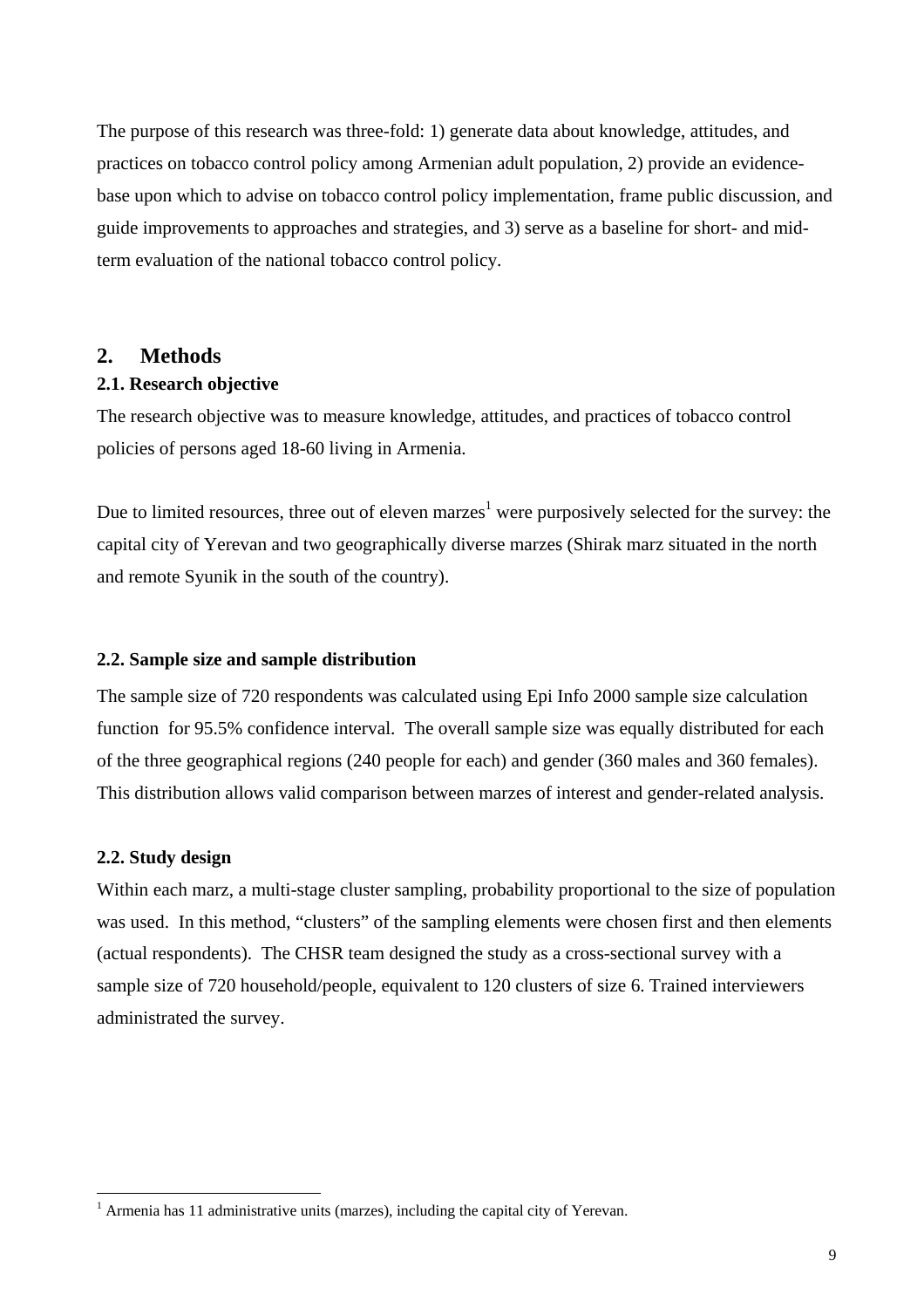#### <span id="page-10-0"></span>**2.3. Study population**

The survey population was comprised of 360 men and 360 women aged 18-60 Years old living in 39 urban and rural locations in three marzes of Armenia, who were approached at home and agreed to take part in the survey.

#### **2.4. Sampling strategy**

Step 1: Identification of number of clusters that need to be taken from city, town and village in Syunik and Shirak

The CHSR team calculated the number of clusters to be drawn from each settlement area to ensure proportional representation of each of the settlement areas within the selected marzes; calculation was based on the official data from the 2001 Census, published by the National Statistical Service. The CHSR team tabulated the overall population size from each of the settlement area , selected a random starting point and then calculated the number of clusters to be drawn in an ordered manner. The number of clusters to be drawn from each settlement area was influenced by the size of the *de jure* population of the area, i.e. bigger the *de jure* population, more clusters were drawn.

Step 2: Identification of number of clusters to be taken from each sub-district in Yerevan

The pediatric policlinic registries were used to identify the Yerevan sub-districts. The CHSR team collected information on the total pediatric population of each of the Yerevan policlinics, then tabulated and calculated the number of clusters to be drawn using the same methodology as described in Step 1. Policlinics serving a larger population had a larger representation in the sample.

## Step 3: Cluster starting point selection

To select the starting points for each cluster, the registry of children born after January 1, 2005 was used. This decision was based on the assumption that the registry of young children is highly accurate given the documented high compliance with the vaccination schedule and represents the population density (MOH/UNICEF report, 2000). The CHSR team used simple random sampling to select addresses (i.e. cluster staring points) from the list of children born after January 1, 2005. In small villages, where a medical facility did not exist or the medical staff was not available, the cluster starting point was picked by identifying the last live birth in a village. A database of the starting addresses was generated to facilitate the administration of the survey.

Step 4: Selection of households in a cluster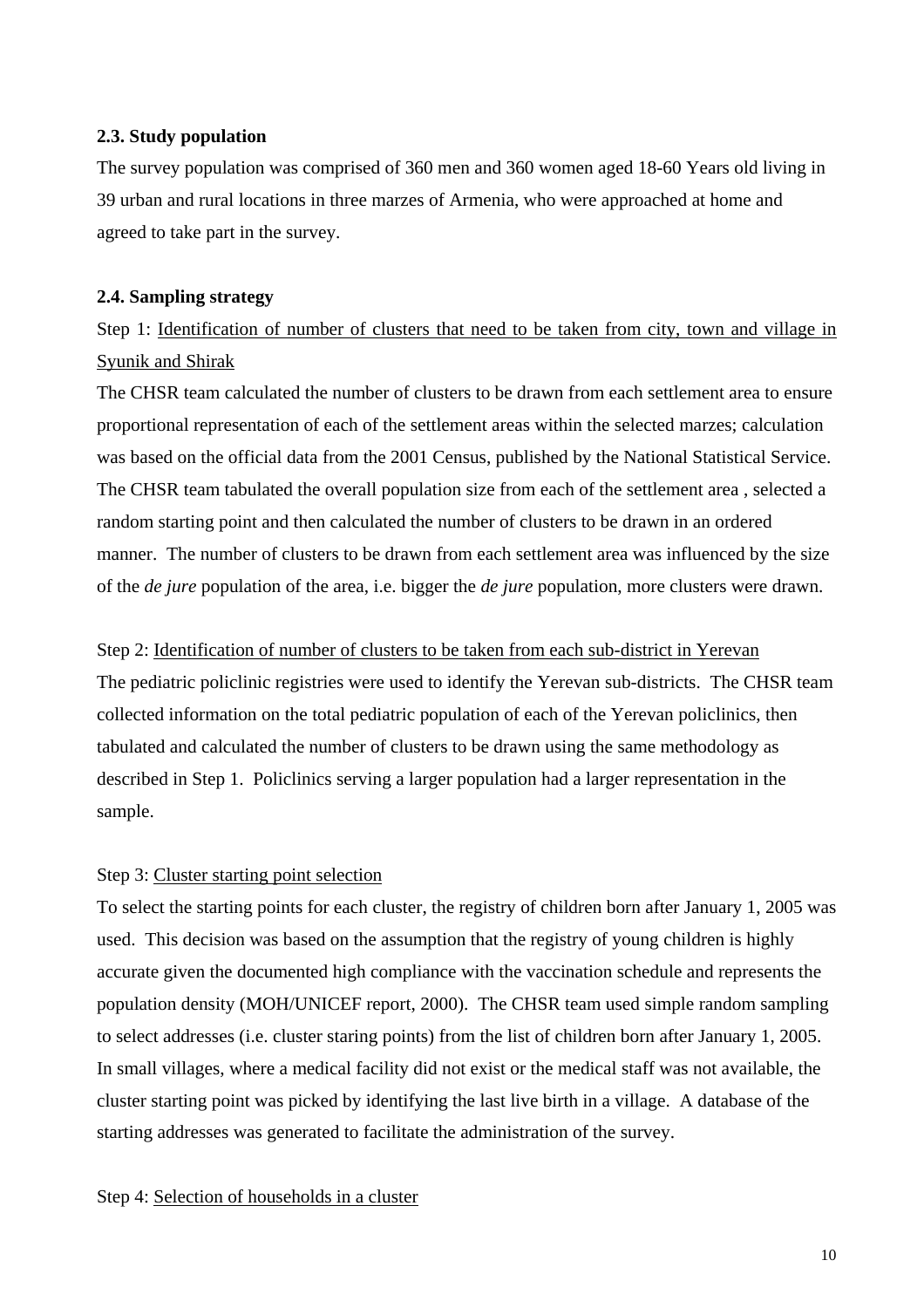<span id="page-11-0"></span>For each cluster the interviewers had the address of the randomly selected starting point. To avoid biasing the sample to include households with young children, the interviewer began at the neighboring household of the starting address and then each subsequent household moving always in the same direction (right/up) until the required number of interviews for one cluster was completed.

## Step 5. Selection of the respondents in a household

To ensure the desired equal gender distribution, each cluster was to include equal number of male and female respondents. To select a respondent from the household, the interviewer listed household members aged from 18 to 60 and selected the person with the most recent birthday, male or female. After the required number of interviews with male or female respondents were conducted for the cluster, further selection of respondents was limited to respondents of the opposite gender. One interview per household was conducted.

## **2.5. Survey instrument**

The CHSR team developed the questionnaire based on the instruments used in the 2002 California Tobacco Survey and International Tobacco Control Policy Evaluation Survey. The survey instrument contained 98 questions on knowledge, practice and attitude, grouped into the following sections:

- socio-demographic
- smoking status
- smoking hazards
- tobacco advertisement
- $\blacksquare$  tobacco sales
- tobacco taxation
- limitations of smoking
- packaging/design of tobacco product.

The interviewer-administered questionnaire required about 20 minutes to complete, on average.

## **2.6. Interviewers training**

The CHSR team organized one-day trainings to prepare the interviewer teams in Yerevan, Syunik and Shirak marzes. A training manual was developed to assist the training process (Appendix 1). Three teams of four interviewers were trained, one ach in Yerevan, Gyumri, and Goris. Before the data collection, the interviewers pre-tested the instrument in the field and made final adjustments.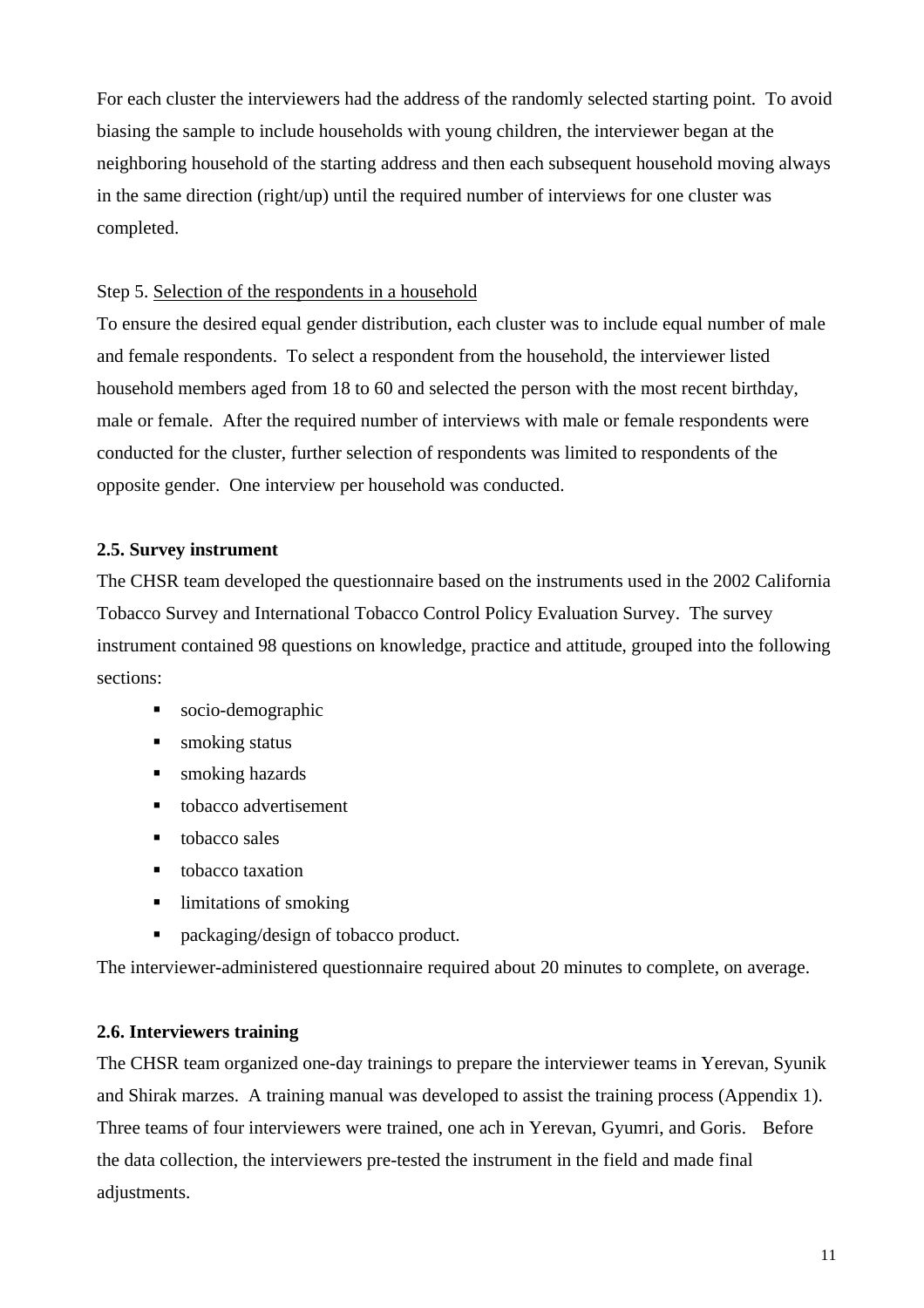#### <span id="page-12-0"></span>**2.7. Data collection**

Three teams of 4 full-time interviewers, one team in each marz, collected data from May 26, 2005 through June 12, 2005.

#### **2.8. Ethical considerations**

The AUA Institutional Research Board (IRB) approved the research protocol and the instruments. Oral consent was obtained from each participant.

#### **2.9. Data processing and analysis**

The research team completed data entry and cleaning using SPSS 11.0. STATA 8.0 software was used for the data analysis in addition to the SPSS 11.0. Subgroups were compared using Chisquare and Fisher's exact test for differences between proportions.

### **3. Results**

#### **3.1. Response rate**

Of 2,304 randomly selected households, an initial contact was not possible in 21.6% (497) because of the absence of the residents. The number of unsuccessful attempts to contact a household was higher in Yerevan (28.7%) compared to marzes (19.9% in Syunik and 9.3% in Shirak). In 1,807 households where at least one resident was at home, the response rate was 39.8% and varied significantly across the regions (22.9% in Yerevan, 53.6% in Syunik, and 44.6% in Shirak). The primary reasons for non-response were the absence of selected respondents at home (24.0%), not meeting the gender-related criteria (12.6%). Refusal at household level by the initial respondent was (11.7%), with an explicit refusal rate, i.e. refusal of the selected respondent, of 3.5%.

#### **3.2. Socio-demographic characteristics and smoking status**

Socio-demographic information. In total, 720 persons aged 18-60 years old. participated in the survey. The mean age of respondents was 37.8 with a median of 37.0 (sd=12.4). Middle-age respondents (25-45 yr.) comprised the largest proportion in the survey sample (47.1%), while the younger (18-24 yr.) and older groups comprised respectively 21.9% and 31.0% (Figure 1).

As limited by the sampling design, the gender ratio was equal among the respondents (50% females, 50% males). Most of the respondents (65.9%) were married, 4.5% were divorced or living apart, 8.8% were widowed, and 20.7% were single. Relatively higher proportion of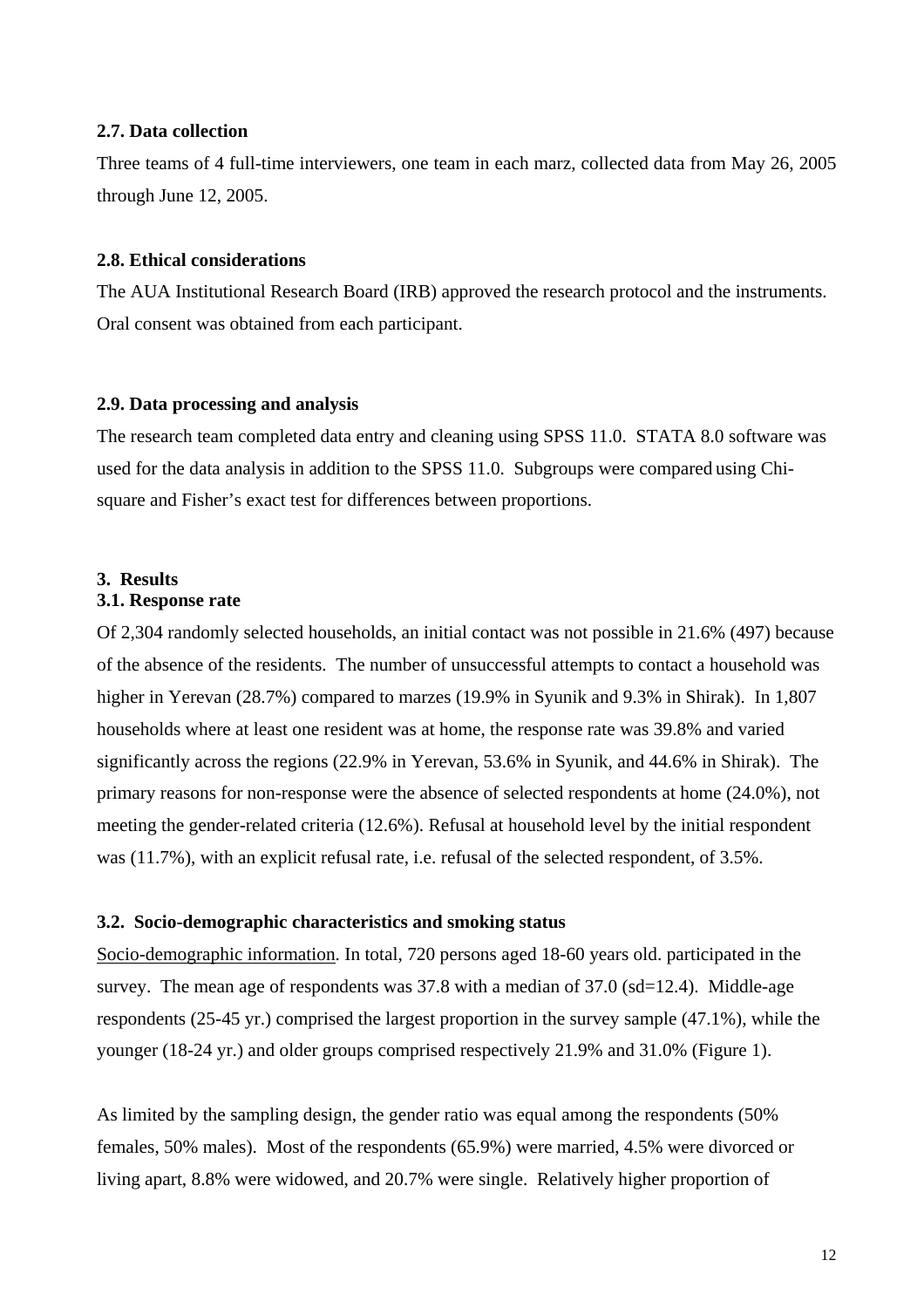respondents had secondary school education (30.4% of respondents), secondary special (25.2%) and undergraduate education (27.2%). In contrast, people with incomplete school, incomplete secondary special and incomplete undergraduate education accounted for far less proportion of respondents (3.7%, 3.3% and 8.8%, respectively). Graduate students and those with graduate and advanced degrees comprised the smallest proportion in the sample (0.8% and 0.7%, correspondingly).

About 58.9% of the respondents were currently not employed outside of home. The distribution of employment status is shown on Table 1.

The presence of luxury/convenience items in the household was evaluated as a proxy to socioeconomic status. The mean number of these items in the total sample population was 6.47, ranging from 0 to 13 out of 13 possible items. Almost half of the respondents (49.9%) had from 3 to 6 out of 13 possible items. In addition, 43.4% of surveyed population had from 7 to 10 out of 13 possible items. Only, 2.7% of respondents had from 0 to 2 such items. The presence of these luxury/convenience items significantly differed in various geographic regions  $(p<0.01)$  with people in Yerevan having more convenience items than those in Shirak and Sunik regions (Table 2), consistent with general indicators of economic status and documented disparities across regions.

Household composition. The mean number of adults living in surveyed households was 3.62 (with the range of 1 to 9), while the mean number of children per household was 1.23 (with the range of 0 to 5). The mean number of smokers in the household was 1.24 (with the range from 0 to 5).

Smoking status. Smokers were defined as persons who smoked over 100 cigarettes during their lifetime and currently smoked. More than half of the respondents were non-smokers (56.7%), while smokers comprised 36.7%. Only 6.5% of respondents were ex-smokers (Figure 2).

Table 3 presents the detailed information on socio-demographic characteristics and place of residence of the surveyed population by their smoking status. The proportion of smokers was 10 times higher in men compare to women (66.7% vs. 6.7%, respectively). Similarly, most of exsmokers were males. Meanwhile, there was no significant difference between the smoking status of the respondents by age category, marital status, education level, level of income, and place of residence (Table 3).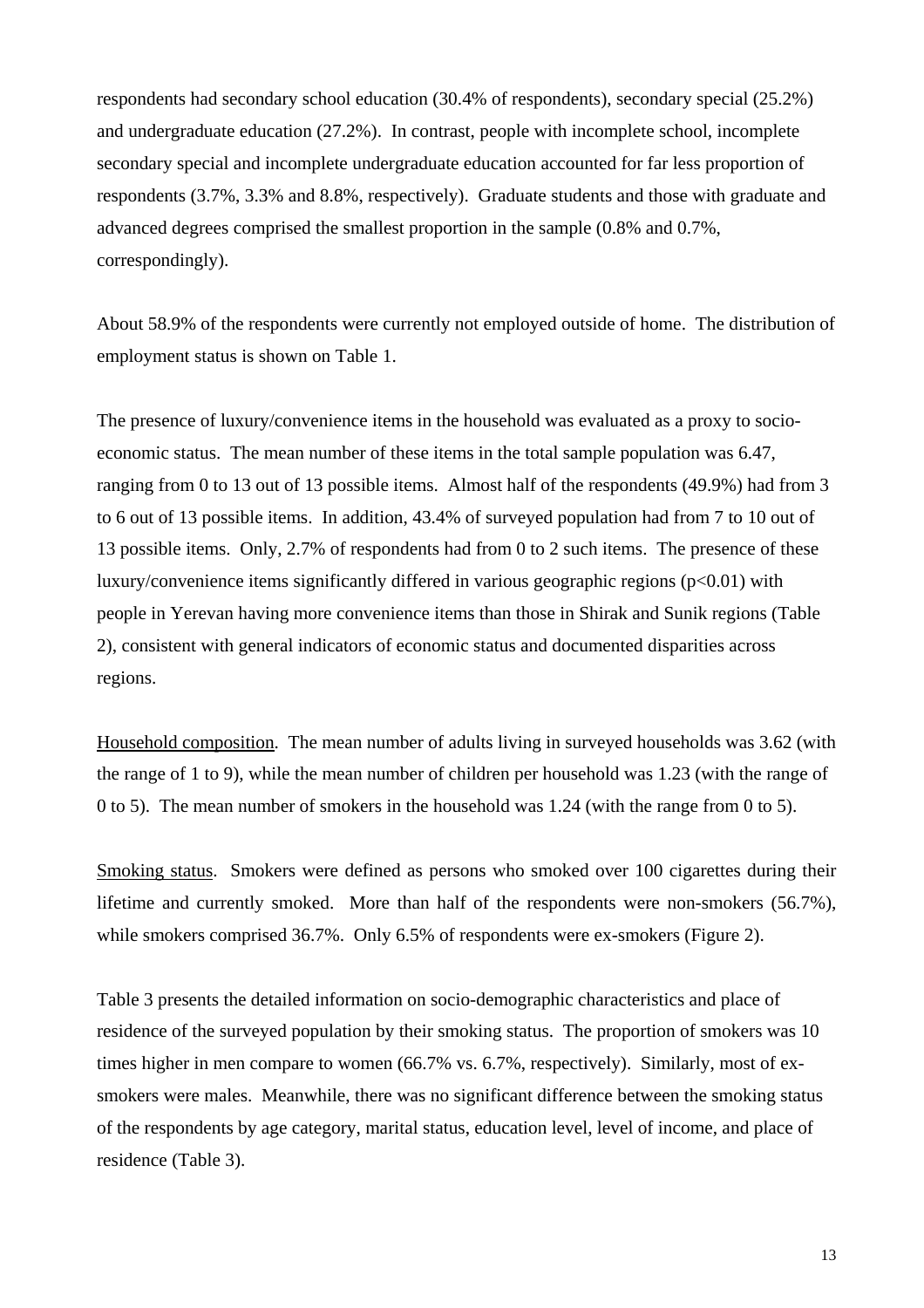#### <span id="page-14-0"></span>**3.3. Knowledge on health effects of smoking**

#### **3.3.1. Effects of direct smoking**

The overwhelming majority of respondents (95.2%) believed that smoking is hazardous to smoker's health. All ex-smokers and 97.8 % of non-smokers either agreed or strongly agreed with this statement. The proportion was slightly lower for those who are currently smoking (90.2%). Moreover, 5.6% of current smokers failed to acknowledge the hazards of smoking to health in general compared with 0.7% of non-smokers.

Females were more likely to acknowledge that smoking is harmful to a smoker's health than male (97.2% vs. 93.1%). In addition, 3.9% of males did not recognize the link between tobacco use and damage to health as opposed to only 1.1% of females. Gender was associated with respondents' knowledge of health effects of smoking and smoking status. No other socio-demographic factor (e.g. education, marital status, or income) was associated with knowledge about effects of smoking on health (neither general health nor specific medical conditions).

People were more aware of the link between smoking and the development of lung cancer (88.0% of respondents), while the risk of coronary heart disease and stroke was acknowledged less often (62.6% and 58.2%, respectively). In addition, most respondents recognized that smoking increases chances for chronic bronchitis (80.1%), cancer of the larynx or voice box (80.6%), and bronchial asthma (72.7%). Respondents demonstrated least awareness about the link between tobacco use and impotence (35.8%).

Women more frequently than men acknowledged that tobacco smoking is associated with chronic bronchitis, stroke, lung cancer (from active and passive smoking), and bronchial asthma  $(p<0.01)$ (Table 4). However, men stated more often that impotence could be attributed to tobacco use (37.6% vs. 34.0% in females), while almost half of women (46.6%) did not know the answer to this question. About 45.4% of currently smoking males denied an association between smoking and impotence compared with 21.3% of non-smokers (Table 5).

The data revealed a significant relationship between smoking status and awareness of the harmful effects of smoking on the development of specific medical conditions  $(p<0.01)$ . Those who were current smokers were far less aware of the risk of developing specific smoking-attributable diseases than non- and ex-smokers (Table 5). The risk of stroke attributable to smoking was stated far more in older age group than in younger persons. Almost 70.0% of those older than 45 years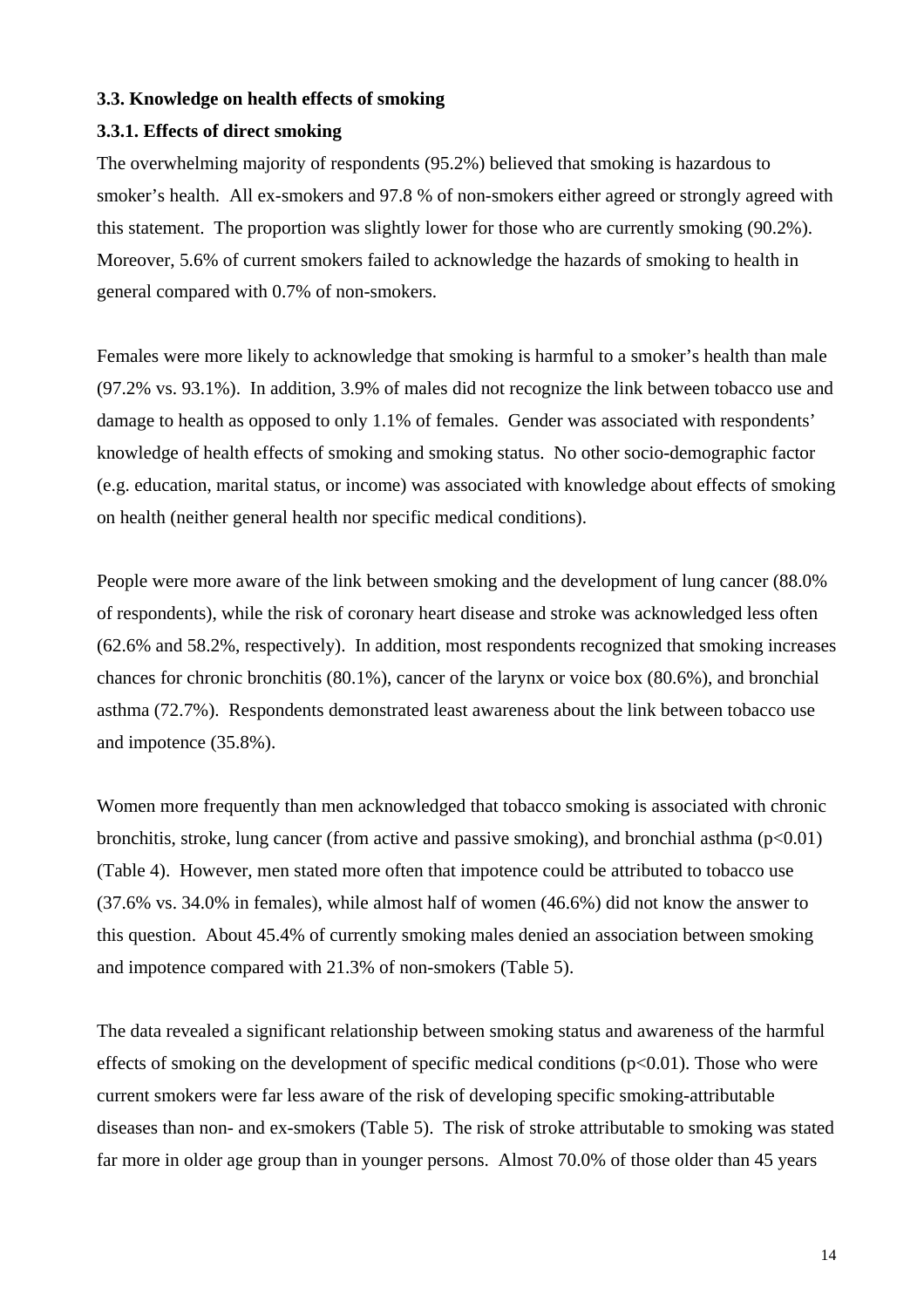<span id="page-15-0"></span>old recognized tobacco use as a risk factor for stroke, while only half of persons, aged 25-45 years old (54.3%) agreed with that statement.

Furthermore, significant association was found between the place of residence and knowledge of direct effects of smoking on the development of stroke, bronchial asthma and impotence in male smokers (Table 6). Thus, respondents in Shirak were more knowledgeable than those in Yerevan and Sunik on the link of smoking and stroke (64.9% vs. 48.3% and 61.5%, respectively) and smoking and bronchial asthma (79.7% vs. 66.5% and 72.0%, respectively). Surprisingly, each second respondent in Sunik (50.4%) reported that smoking may have effect on impotence in male smokers while only 24.2% respondents in Yerevan and 32.9% in Shirak recognized this link.

#### **3.3.2. Effects of passive smoking**

This study assessed respondents' knowledge on hazards of passive smoking by asking if secondhand smoke increases the chances of development of lung cancer and coronary heart disease. The majority of respondents acknowledged the link between passive smoking and lung cancer (62.0%). In contrast, less than half were aware of the harmful effects of passive smoking on developing coronary heart disease (47.1%). Awareness of passive smoking hazards was significantly associated with smoking status ( $p<0.01$ ). Majority of non-smokers (69.6%) and exsmokers (61.7%) agreed that passive smoking increases chances of developing lung cancer whereas only half of current smokers (50.4%) did (Table 7). Only 39.2% of current smokers agreed that passive smoking increases or probably increases the chance of getting coronary heart disease compared to the majority of non-smokers and ex-smokers (51.7% and 51.1%, respectively).

#### **3.4. Beliefs about light cigarettes**

This study assessed respondents' beliefs about light cigarettes. The majority of respondents stated that light cigarettes are less harmful than regular cigarettes (68.1% either agreed or strongly agreed with this statement) (Fig. 5, Table 8).

#### **3.5. Tobacco advertising and marketing**

#### **3.5.1. Knowledge on tobacco advertising effects and its regulation**

Most of the respondents (69.0%) agreed that advertising of tobacco products promotes use of cigarettes among youth. Those who were married reported the link between advertising and use of cigarettes among youth more often (70.7% either agreed or strongly agreed with this statement).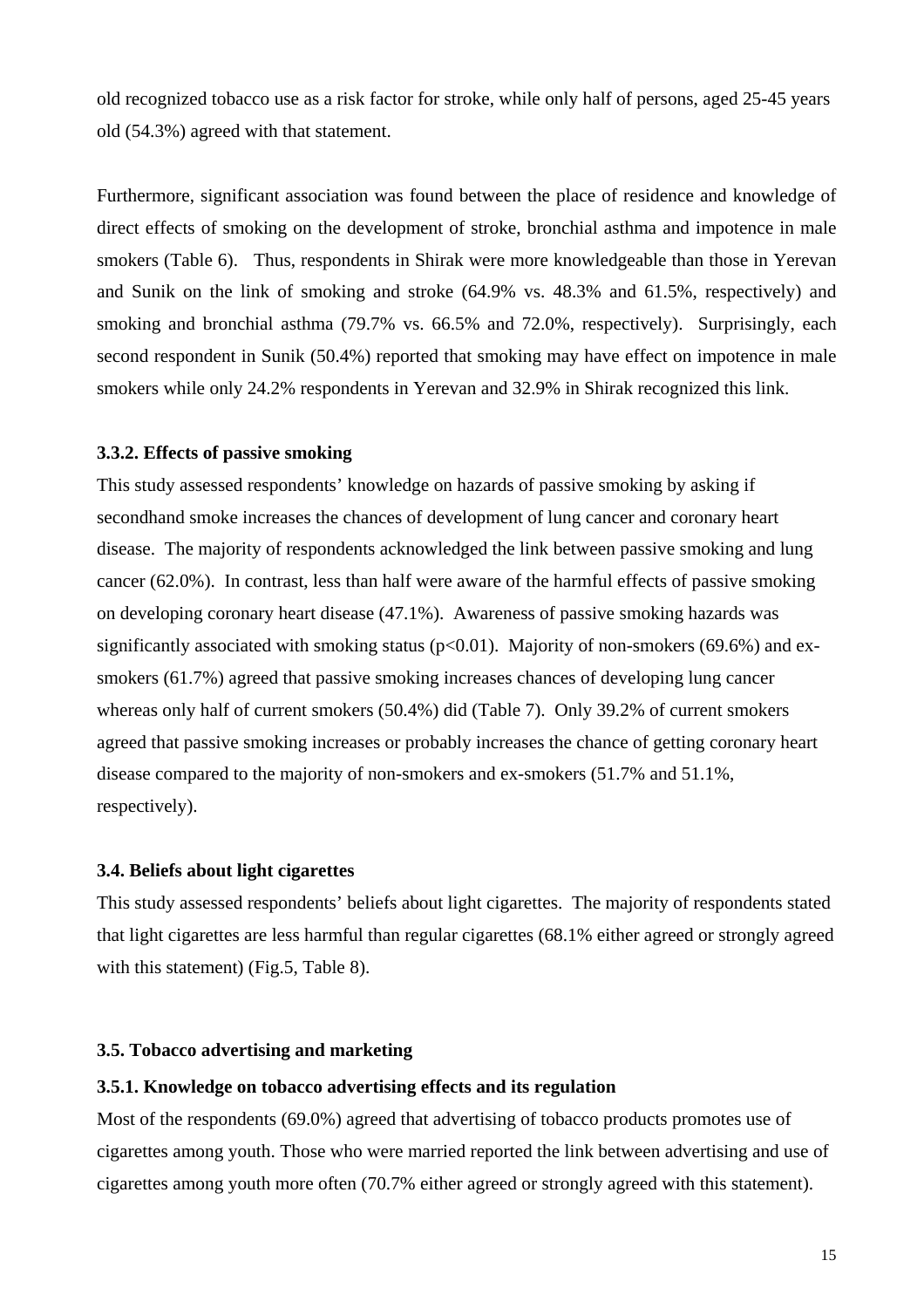<span id="page-16-0"></span>In contrast, those divorced, living apart, or widowed acknowledged this fact less often (61.7%). Also, people in Yerevan and Sunik region cited that tobacco product advertising promotes use of tobacco among young more often (72.9% and 81.2%, respectively) than in Shirak region (53.0%).

Information was gathered concerning awareness of population of the law that restricts advertising of tobacco products in Armenia. Only 11.0% of interviewed persons were aware of the legal restriction of tobacco advertisement in Armenia (Fig.6).

#### **3.5.2. Attitudes towards tobacco marketing strategies**

Most respondents stated that cigarette advertising on billboards (66.8%) and advertising tobacco products at sporting events should be banned (73.0%). It is noteworthy that people older than 45 years old more often stated that cigarette advertising on billboards should be banned (75.3%) as opposed to people aged 25-45 years old and those who were younger than 25 years old (67.3% and 53.8%, correspondingly). People in Yerevan more often supported banning billboard cigarette advertising (70.4%) compared with Shirak (65.4%) and Sunik (64.6%) regions. Similarly, respondents in Yerevan more often agreed that cigarette advertising at sports events should be banned (78.8%) compared with Shirak (70.8%) and Sunik (69.5%) regions.

Most respondents stated that tobacco companies should be prohibited from distributing promotional items such as t-shirts and mugs (60.1%). Similarly, the majority of respondents cited that tobacco companies should be prohibited from offering free samples of cigarettes (77.9%). Most of respondents cited that tobacco and tobacco company advertising in the media should be banned (73.3%). The distribution of the answers of the respondents is shown in Table 9.

As shown in Table 10, people in the highest income category demonstrated significantly less support for banning media advertising of tobacco and tobacco companies. About 43.8% of the survey participants supported the ban of sponsorship for sports and cultural events by tobacco companies. Interestingly, people in Yerevan demonstrated more negative attitude towards the ban of sponsorship of sports and cultural events by tobacco companies as opposed to Shirak and Sunik regions (47.5%, 37.7%, 38.7%, respectively). Non-smokers were notably more supportive of the ban of industry sponsorship than ex-smokers and smokers (51.3%, 38.3%, and 33.3%, respectively).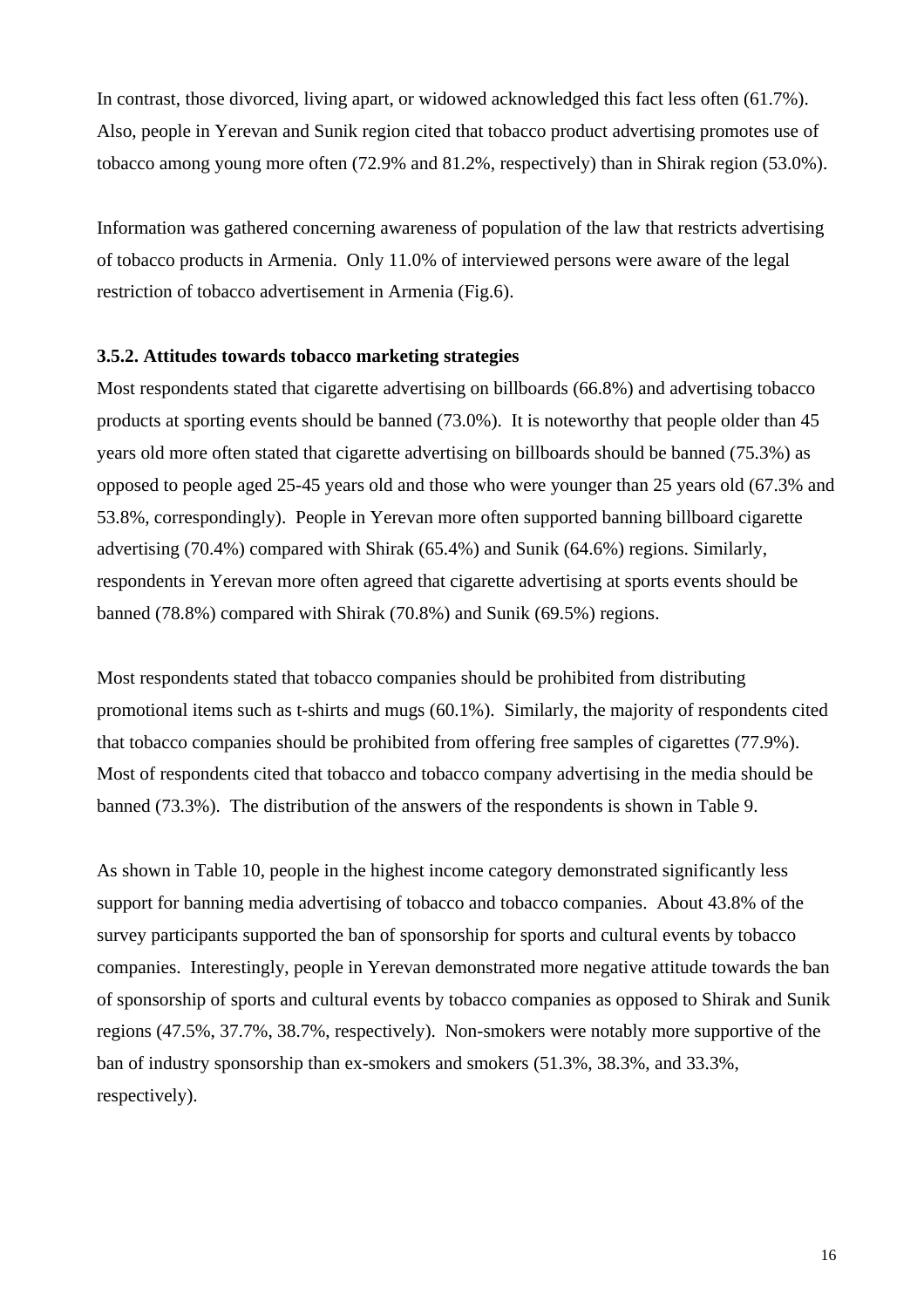#### <span id="page-17-0"></span>**3.5.3. Exposure to tobacco industry marketing**

Respondents more often mentioned billboards as their most common exposure to tobacco advertsing(67.9%). Importantly, the respondents in the youngest age group  $(\leq 25)$  reported billboards advertisement more often than those in the older age group (45 and above) (78.1% vs. 55.4%). More educated people were more likely to notice tobacco billboard advertisement (77.2% of people with university education vs. 57.2% with school education). Respondents in Yerevan mentioned advertisement on the billboards more often than respondents from other urban locations in Shirak and Sunik regions (Table 11). Men more often were offered promotional items (12.6% vs. 5.6%,  $p \le 0.001$ ) and free cigarettes (12.0% vs. 2.5%, respectively,  $p \le 0.0001$ ).

Most importantly, younger people (<25 years old) were offered promotional items and free cigarettes almost 4 times more often than persons older than 45 years old (13.9% vs. 3.6%). Moreover, the exposure to promotion of free items or cigarettes differed between geographic regions (p<0.001). The study participants in Yerevan were offered promotional items more often (16.7%) than in Shirak (2.5%) and Sunik regions (8.0%). Also, free tobacco products were offered far more often in Yerevan (11.7%) than in Shirak (2.1%) and Sunik (7.9%) regions. Table 12 depicts differences by urban location.

In general, advertising of tobacco products by media and during public or political events was cited far less often than by billboard. Respondents were exposed more frequently to tobacco advertisement on TV than on radio (49.8% vs. 12.8%). Interestingly, people in Sunik and Shirak regions mentioned tobacco company advertising on the Armenian TV far more often (64.2% and 51.9%, respectively) than people in Yerevan (33.3%). Also, respondents in Sunik region were more exposed to radio advertising of tobacco products than those in Yerevan and Shirak regions (26.0%, 9.2% and 3.4%, respectively).

The majority of respondents mentioned that there was less advertising at time of the survey on the TV and radio than 6 months ago (83.3%). People in Yerevan mentioned this more often (90.5%) than people in Shirak (86.7%) and Sunik (71.2%) regions. The exposure of respondents to various smoking-related programs/articles is presented in Table 13.

### **3.6. Tobacco sales**

Information was obtained concerning knowledge, attitude and practice of respondents on sales of tobacco products in Armenia. Most respondents cited that tobacco products are easily accessible for children (65.3%), with significant variation by region (Table 14).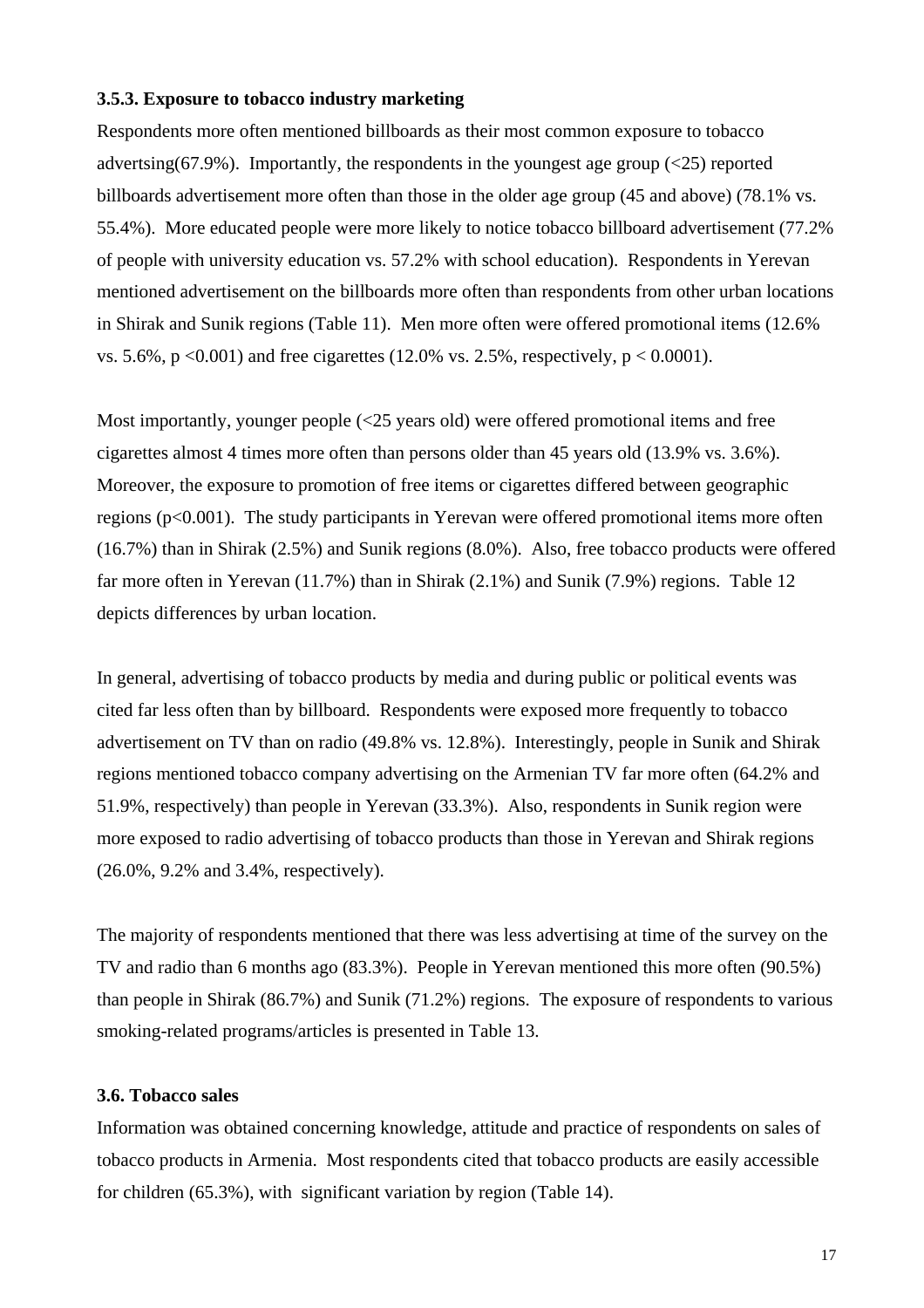The overwhelming majority of respondents believed that the law should prohibit the sale of tobacco products to minors (93.3%) and that the law should prohibit minors from sell tobacco products (89.4%). Current smokers were less likely to support this law than non-smokers and exsmokers. Moreover, most of the smokers were against prohibiting sale of cigarettes per item (Table15).

Data analysis revealed the attitude differences by gender and region. Female respondents more often were supportive of a ban on tobacco sales to minors  $(98.0\% \text{ vs. } 94.0\%, \text{ p} < 0.01)$ , by minors  $(95.1\% \text{ vs. } 90.0\%, \text{ p} < 0.01)$  and sale per item  $(83.1\% \text{ vs. } 71.9\%, \text{ p} < 0.01)$ . A significant difference was found between the attitudes toward sale of tobacco products by minors and place of the residence (Table 16). Furthermore, information was obtained concerning the attitude of respondents toward enforcement of ban of cigarette sale to minors in Armenia. The majority of respondents (70.4%) believed that the police should be responsible for enforcing laws against tobacco sales to minors, less often in Yerevan than in Shirak and Sunik regions (57.1% vs. 75% and 79.2%, correspondingly).

Moreover, the majority of respondents (86.6%) stated that law should impose financial penalties for the sale of tobacco products to minors and 86.3% believed that these penalties should gradually increase for storeowners who repeatedly sell cigarettes to minors. About 86.6% agreed with the statement that that storeowners should have a license to sell cigarettes, with more support in Sunik and Shirak marzes than in Yerevan (95.8%, 92.9% vs.71.3%).

Only 12.0% of surveyed population was aware of the law that regulates sales of cigarettes in Armenia, and among those, 68.3% correctly believed that this law prohibits sale of tobacco products to minors (Fig.7). The answers of respondents were distributed differently ( $p<0.01$ ) by level of education (Table 17).

Finally, information was gathered regarding respondents' practices related to tobacco sale to minors. The majority of participants (73.4%) mentioned that they had never sent a minor to buy cigarettes (Fig. 8). However, of those who engage minors in purchase of cigarettes, smokers were three times more likely to send a minor to buy cigarettes than non- and ex-smokers (45.4%, 16.1%, and  $15.0\%$ , respectively;  $p<0.01$ ).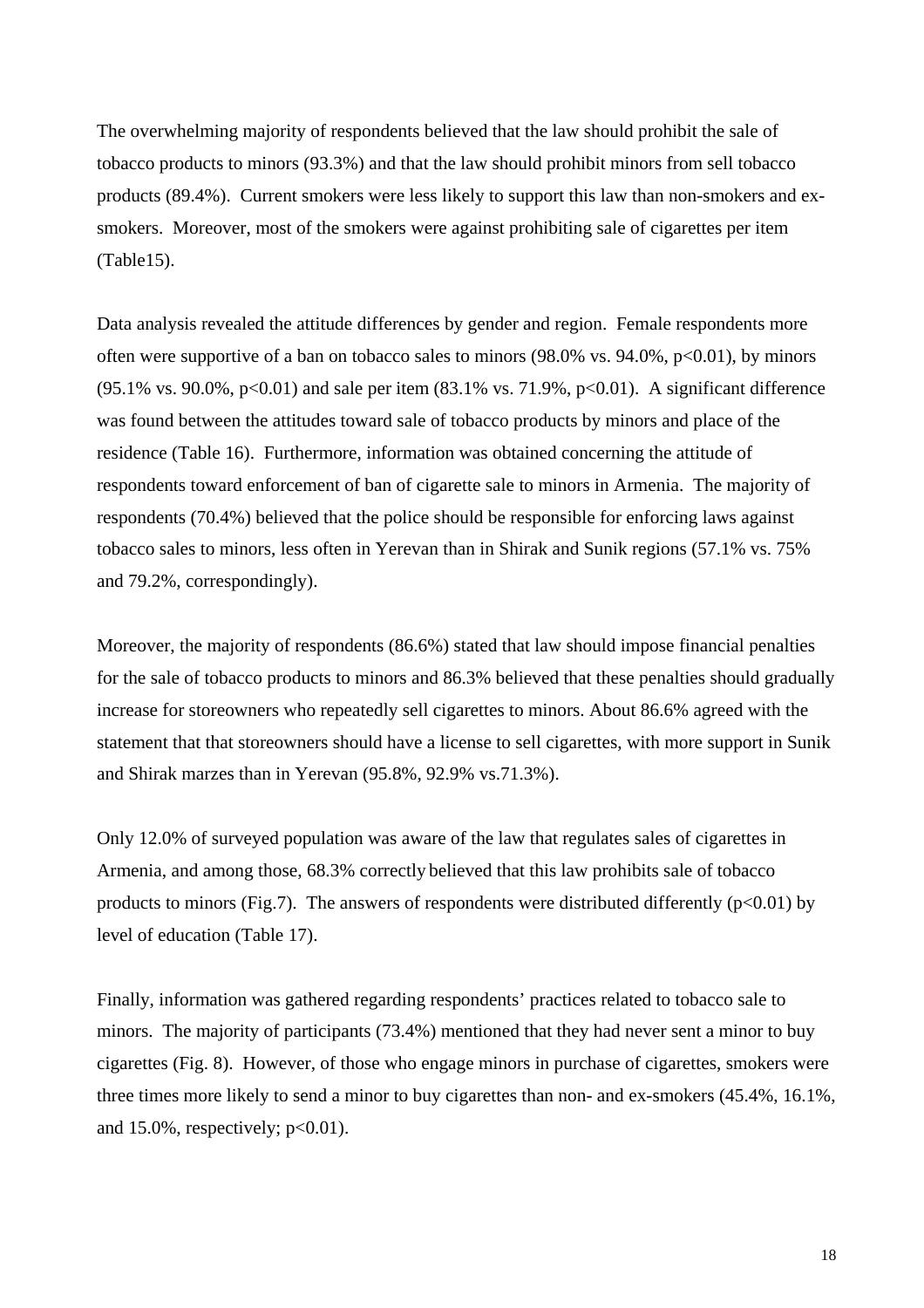<span id="page-19-0"></span>The majority of respondents (81.8%) observed minors buying cigarettes; more than half of respondents (53.6%) observed a minor selling cigarettes. Almost half of the respondents (46.7%) frequently observed sale of cigarettes per item. Respondents in Shirak and Sunik (68.4% and 64.3%, respectively) observed tobacco sale by minors about twice as often than those in Yerevan (28.9%). Similarly, per item sale of cigarettes was observed more often in Shirak and Sunik regions (72.5% and 75.8%, correspondingly) than in Yerevan (66.0%).

#### **3.7. Cost of tobacco products**

The research team collected data concerning public attitudes toward cost of tobacco products. About 43.1% of respondents stated that tobacco products were affordable (Fig.9). Tobacco products less often were perceived as affordable in Shirak region (20.5%) than those in Yerevan and Sunik regions (53.4% and 55.5%, correspondingly). More than half of respondents (60.7%) did not believe that the price of cigarettes should be increased. The proportion of those who opposed price increases was significantly higher among current smokers (75.0%) compared with ex- and non-smokers (53.2% and 52.2%, correspondingly). Respondents in Sunik were more likely to support cigarettes price increases than those in Yerevan and Shirak (32.5% vs. 21.2% and 20.0%, respectively).

This survey provided information about perceived relationship between the price of cigarettes and smoking habit. Most of the respondents (62.6%) failed to acknowledge that increased cigareter prices could prevent youth from starting to smoke. However, the majority of respondents agreed that the price of cigarettes might influence how much people smoke. Respondents in Sunik (70.0%) were more likely to acknowledge the relationship between tobacco price and tobacco consumption than those in Yerevan and Shirak (59.2% and 52.5% of respondents, respectively). Respondents in Sunik region (52.9%) were also more likely to acknowledge that the price of cigarettes could influence quitting intentions than those in Yerevan and Shirak (27.1% and 22.5%, correspondingly).

The overwhelming majority of respondents (90.7%) supported the statement that cigarette taxes should be used to pay for smoking-related health care costs. Whereas, 61.7% stated that tobacco products have excise tax because tobacco was a harmful product, a greater number of respondents believed that tobacco products have excise tax because tobacco production is very profitable (77.4%).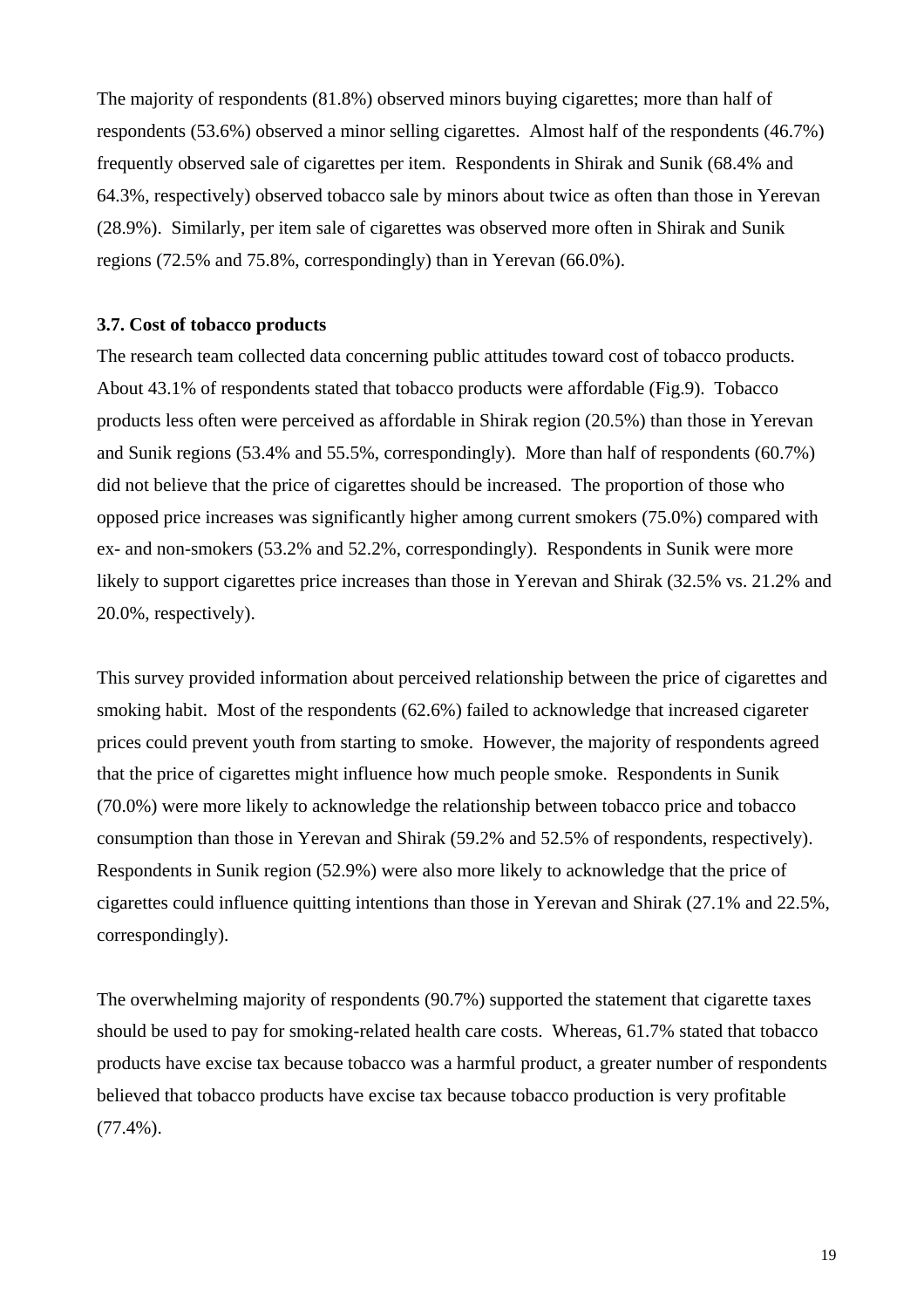#### <span id="page-20-0"></span>**3.8. Smoking restrictions**

#### **3.8.1. Attitudes toward smoking restrictions**

The overwhelming majority of respondents agreed or strongly agreed that breathing smoke from another person's cigarette was harmful to health (96.4%). The vast majority of respondents stated that smoking should be restricted inside houses, and banned in medical, cultural, educational institutions and in all public transportation (Table 18). Women were more likely to support these statements  $(p<0.01)$ .

In contrast, only 58.2% of participants would support a smoking ban in restaurants and cafes. Not surprisingly, current smokers (38.8%) were less likely to support the smoking ban in restaurants and cafes (38.8%) than non-smokers (70.8%) and ex-smokers (57.4%). Most respondents agreed that separate smoking sections should be designed in restaurants and cafés (81.1%).

#### **3.8.2. Household smoking practices**

The research team gathered information concerning smoking rules/restrictions practice at households. More than half of the respondents (53.0%) stated that there are no restrictions on smoking in their household (Fig. 11). Ex-smokers reported far more often that smoking was banned in their household (55.3% of respondents) than non-smokers (38.5%) and current smokers (15.6%). Also, respondents with a university degree more often reported that smoking was banned in their household than those with school education (37.1% vs. 27.8%, respectively). No difference was detected in household smoking rules between households with and without children. When asked about the actual occurrence of smoking at households during the last month, the majority of respondents (90.0%) acknowledged smoking in their household (Table 19).

#### **3.8.3. Readiness to ask for not smoking**

Of interviewed people, 38.0% reported that they had asked others not to smoke in their home within the last two weeks. Women reported this practice twice often as men (54.7% vs. 21.2%, p<0.01). However, fewer respondents asked others not to smoke in public places and workplaces (17.0% and 25.3% of respondents, respectively). In general, non-smokers and ex-smokers were more likely to ask someone not to smoke than current smokers (86.0% and 85.1% vs. 58.3%, respectively) (Table 20).

#### **3.8.4. Worksite smoking practices**

Only one-third of employed respondents (38.6%) stated that their workplace was smoke-free and 8.55% of them stated that there were special indoor places for smoking. Compared with women,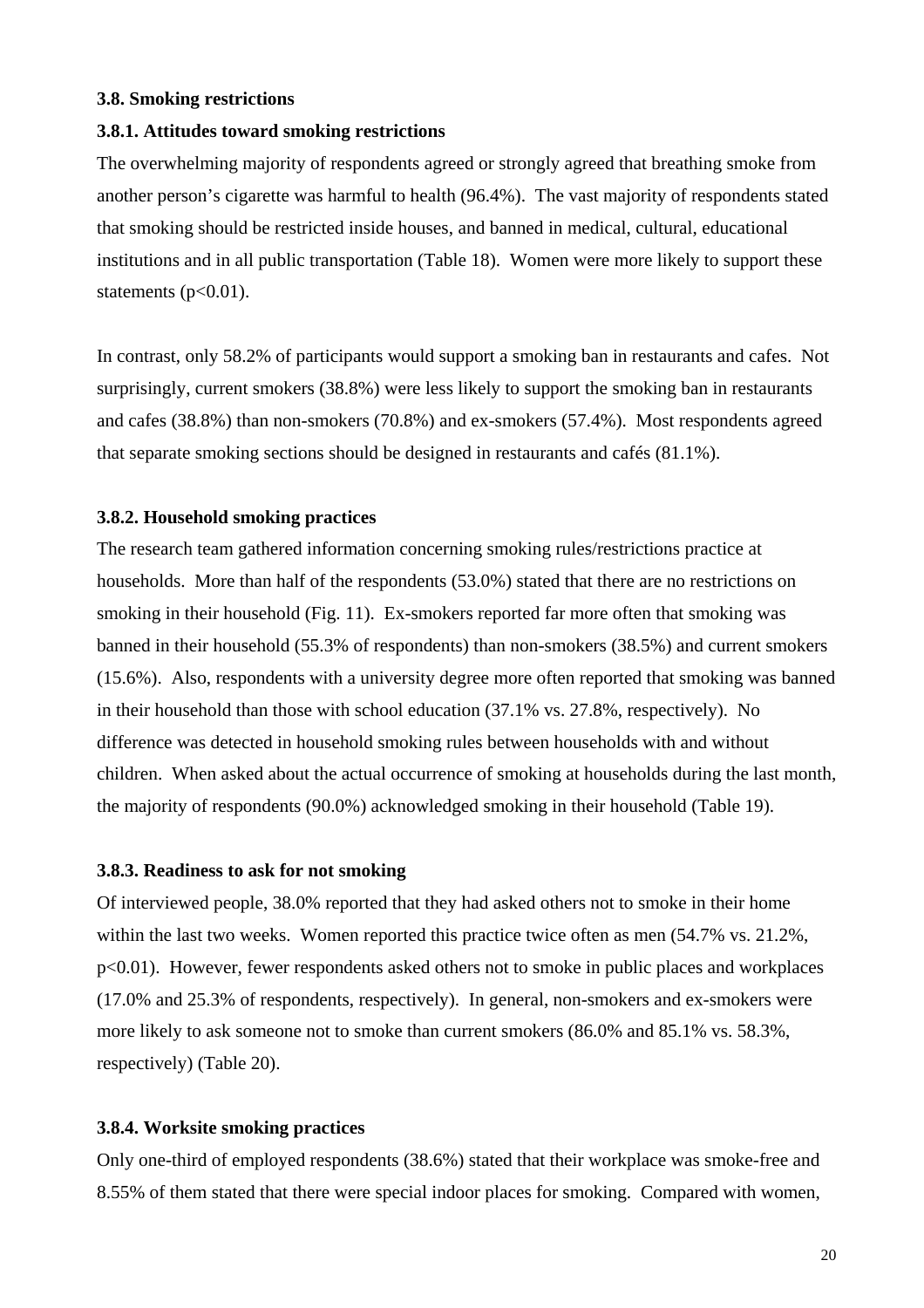<span id="page-21-0"></span>men stated far less often that their workplace was smoke-free (25.4% vs. 49.1%, respectively). Worksite smoking practice distribution by occupational setting is presented in Table 21.

Non-smokers were more likely to claim that their workplace was smoke-free (51.2%) than exsmokers and currents smokers (15.0% and 22.8%, respectively). In addition, the overwhelming majority of ex-smokers stated that smoking was allowed in a special smoking room at their workplace (91.7%). While considering specific indoor areas at workplace, smoking was allowed more often in a hallway or lobby (50.8% of respondents) and less often in a break room or cafeteria (42.9%). More than half of all respondents, who visited educational, medical or cultural institutions (55.3%) observed smoking in these institutions. Similarly, more than half of respondents (58.7%) who used any means of public transportation reported occurrence of smoking in public transportation means.

#### **3.8.5. Attitudes toward and awareness of the law restricting smoking in public places**

The survey obtained information on perceived need in a law that would restrict smoking in public areas in Armenia. The majority of respondents stated that such law should be adopted (79.8%). Women supported that more than men  $(86.4\%$  vs. 73.1%, respectively,  $p<0.01$ ). In addition, more people in Yerevan cited the necessity for such a law (86.8%) compared with Sunik and Shirak regions (78.4% vs. 73.2%, respectively). Almost all respondents believed that this law should apply to health institutions (99.8%), educational and cultural institutions (99.0% and 98.5%, correspondingly) and public transportation (99.6%). Slightly less often, the respondents stated that this law should apply to all worksites (84.9%), private workplaces (82.7%) and cafes/restaurants (72.8%).

Only 13.8% of respondents were aware of this law, while the majority of respondents (59.7%) stated that there were no laws restricting smoking in public areas in Armenia. Awareness of the existing law was higher among respondents in Yerevan (21.7%) than in Shirak (10.8%) and Sunik (8.8%).

More than half of respondents (64.4%) acknowledged that the current policy needed to be tightened. People with undergraduate or graduate education agreed more often (70.3%) compared with people with incomplete or complete secondary education (60.8%). The highest proportion of people, who supported tightening of the current policy, consisted of ex-smokers (70.7%).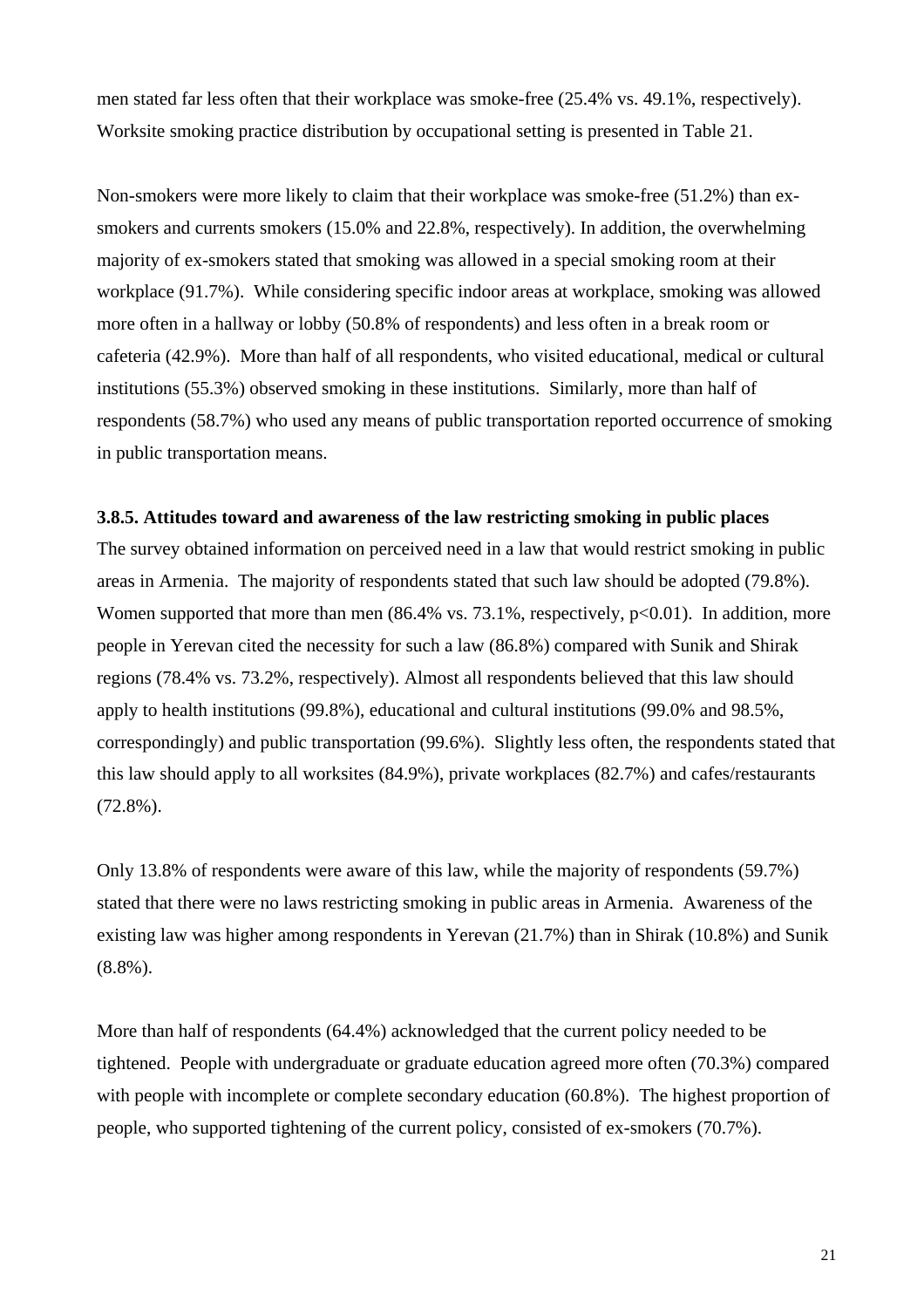#### <span id="page-22-0"></span>**3.9. Packaging/Labeling of tobacco products**

The majority of respondents (67.3%) believed that the warning labels on cigarettes were not effective, 21.7% agreed that they were effective, and about 11.0% were neither agree or nor disagree. Only 8.3% of Yerevan-based respondents believed that the warning labels are effective compare to 32.1% and 24.6% of respondents in Sunik and Shirak regions, respectively. In addition, about 40.0% agreed that message and design of the warning labels should be changed, with the highest support shown in Sunik (51.7%). The majority of respondents (52.8%) disagreed that Armenian national symbols could be used for designing tobacco product packaging.

#### **4. Discussion**

#### **4.1. Knowledge on health hazards of smoking**

The overwhelming majority of the respondents acknowledged that smoking is hazardous to a smoker's health. While a higher proportion of respondents knew that smoking causes lung cancer, they acknowledged less often an increased risk of cardiovascular diseases, such as CHD and stroke, and far less often they recognized the risk of impotence in male smokers. Awareness was lowest about health risks of passive smoking.

Smokers had significantly less knowledge than non-smokers about health risks of direct and passive smoking with exception of the risk of coronary heart disease. Women knew more than men about general and specific risks of smoking to human health. This difference, however, diminished after adjusting for smoking status.

These findings are in concordance with the data from the South Africa national survey (Reddy et al, 1996) where awareness of the link of smoking and cancer was higher than that of smoking and heart disease. In addition, smokers in this study were in general less knowledgeable than nonsmokers on the health impact of smoking. This is consistent with the findings of other studies (Ashley et al., 2000).

#### **4.2. Beliefs about light cigarettes**

Many mistakenly believed that light cigarettes are less harmful, with more in the regions than in the capital city. This finding corresponds with the findings from the International Tobacco Control Policy Evaluation study implemented in four countries, where the prevalence of this belief among smokers varied from 16.1% of smokers in Canada to 43.0% in UK (Hammond et al, 2006). Similar results were found in the study that examined use and beliefs about light cigarettes among adult smokers in four countries (Australia, Canada, UK, US). With the exception of Canada that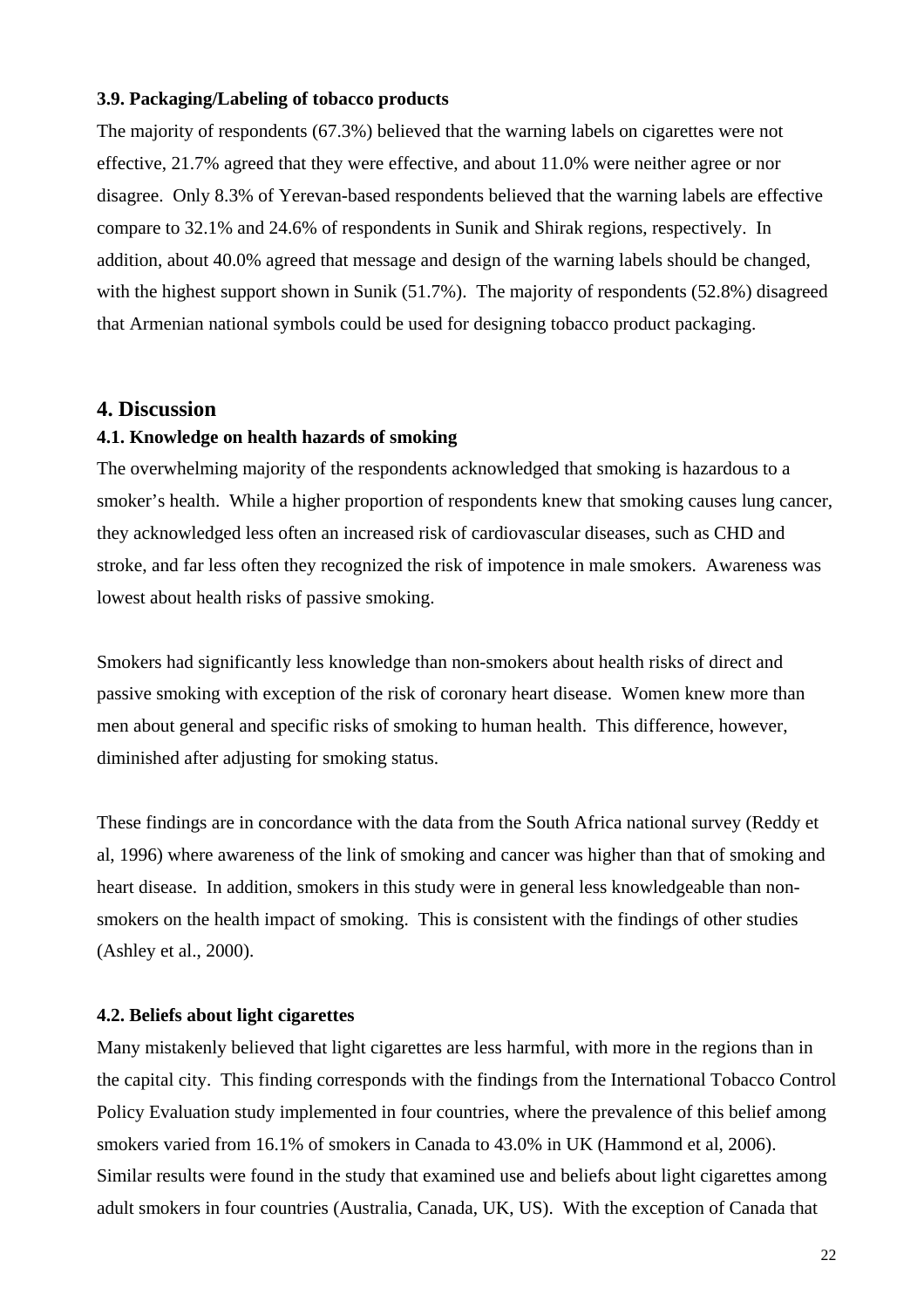<span id="page-23-0"></span>pioneered on innovative large health warnings for cigarette pack design, the majority of smokers in these countries believed that light cigarettes offer some health benefit compared to regular cigarettes (Canada 43%, U.S. 51%, Australia 55%, UK 70%).

These results demonstrate the ongoing need for public education about why light cigarettes are not less harmful. The results provide clear evidence of the need for regulatory measures in Armenia to prohibit the use of misleading "light" and "mild" descriptors and introduction of large graphic health warnings, as prescribed in Article 11 of the Framework Convention on Tobacco Control.

#### **4.3. Advertising of tobacco and tobacco companies**

The majority of the respondents believed that advertising of tobacco products promotes use of cigarettes among youth. Substantial public support was evident for bans on advertising via media and billboards, as well for banning free samples. However, only a small proportion of the surveyed population was aware of the formal ban of tobacco advertisement in electronic media in Armenia. Furthermore, a significant proportion of the respondents in provinces reported ongoing exposure to media tobacco advertisement, reports that differed across the regions.

These large reported levels of exposure to media advertisement revealed the weak enforcement of the current legislation, which bans direct advertisement of tobacco products but allows indirect advertisement of tobacco companies and their brands. These findings not only indicate an urgent need in further tightening of the Armenian tobacco control policy but, even more importantly, demonstrate strong, broad-based support for a total ban of tobacco advertisement.

#### **4.4. Sales to minors**

The study showed that despite the strong support for banning tobacco sale to and by minors, sale of tobacco products to and by minors is widely practiced in Armenia. Low levels of awareness of the current ban and poor enforcement contribute to these persistent violations.

There was widespread perception that tobacco products were affordable. However, the majority of the respondents (62.6%) failed to acknowledge that increased cigarette price would prevent youth from starting to smoke and the majority of the survey respondents opposed increasing cigarette prices. At the same time, the overwhelming majority of respondents (90.7%) believed that cigarette taxes should be used to cover smoking-related health care costs.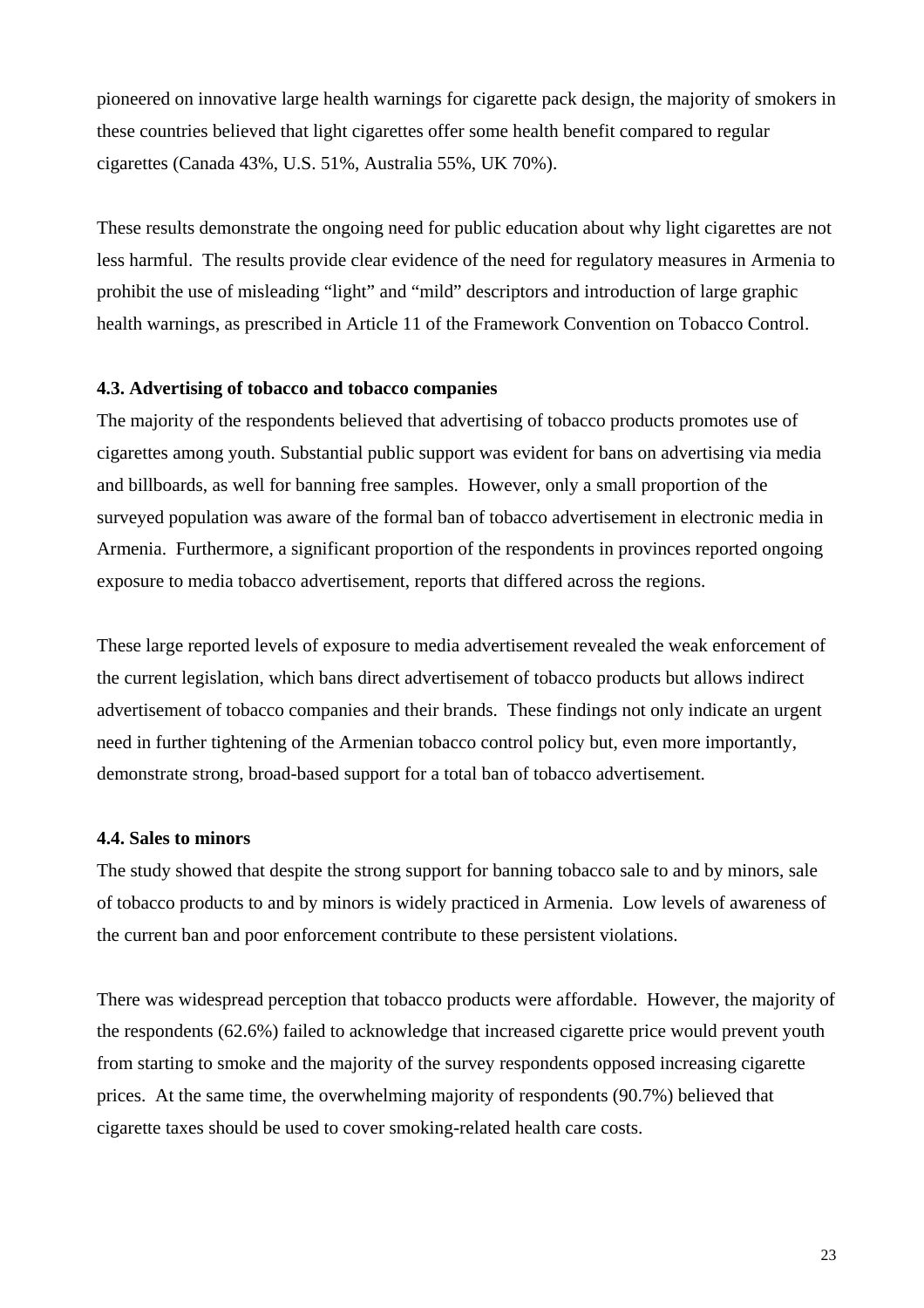#### <span id="page-24-0"></span>**4.5. Smoking restrictions**

The majority of respondents favored ban of smoking in all public and private worksites, and even a higher proportion supported smoke-free health, cultural, and educational institutions. Half also supported banning smoking in restaurants and cafes. In general, non-smokers were more supportive of smoke-free policies. This is consistent with the findings from other studies (*Poland, et al*.) At the same time, the majority of respondents supported having separate smoking sections at worksites. This suggests a widespread confusion in the population between the terms "ban" and "restriction" of smoking.

Half of the respondents lived in homes with no smoking restrictions. Only a small proportion of employed respondents reported that their workplace was smoke-free. Non-smoking activism was higher among women, non-smokers, and ex-smokers. However, they were more likely to ask for not smoking in home than in public and at workplaces.

Awareness on the current law that restricts smoking in public areas in Armenia was low. Only one in seven respondents knew that such a law existed in Armenia, while the majority did not think that there was any law restricting smoking in public areas in Armenia. The level of awareness was about two times higher in the capital city compared to the provinces. However, more than half believed that there is a need to tighten the current tobacco control measures and introduce new restrictions. Not surprisingly, ex-smokers showed the greatest support. Respondents with higher education showed more support for strengthening tobacco control measures compared to those with secondary education.

#### **4.6. Packaging/labeling of tobacco products**

The majority of respondents believed that the existing health warnings were not effective and 39.9% believed that message and design of the warning labels should be changed. In addition, each second respondent disapproved the use of Armenian cultural symbols on cigarette packaging.

#### **4.7. Conclusion**

The survey clearly demonstrated a lack of awareness of the existing regulations of smoking at worksites and their systemic lax enforcement. It is disconcerting that the public exposure to tobacco advertising on TV and radio continues despite the ban enacted in 2004.

The results of the survey indicate the critical need for population-based awareness campaigns with focus on the effects of passive smoking and protecting the rights of non-smokers in Armenia by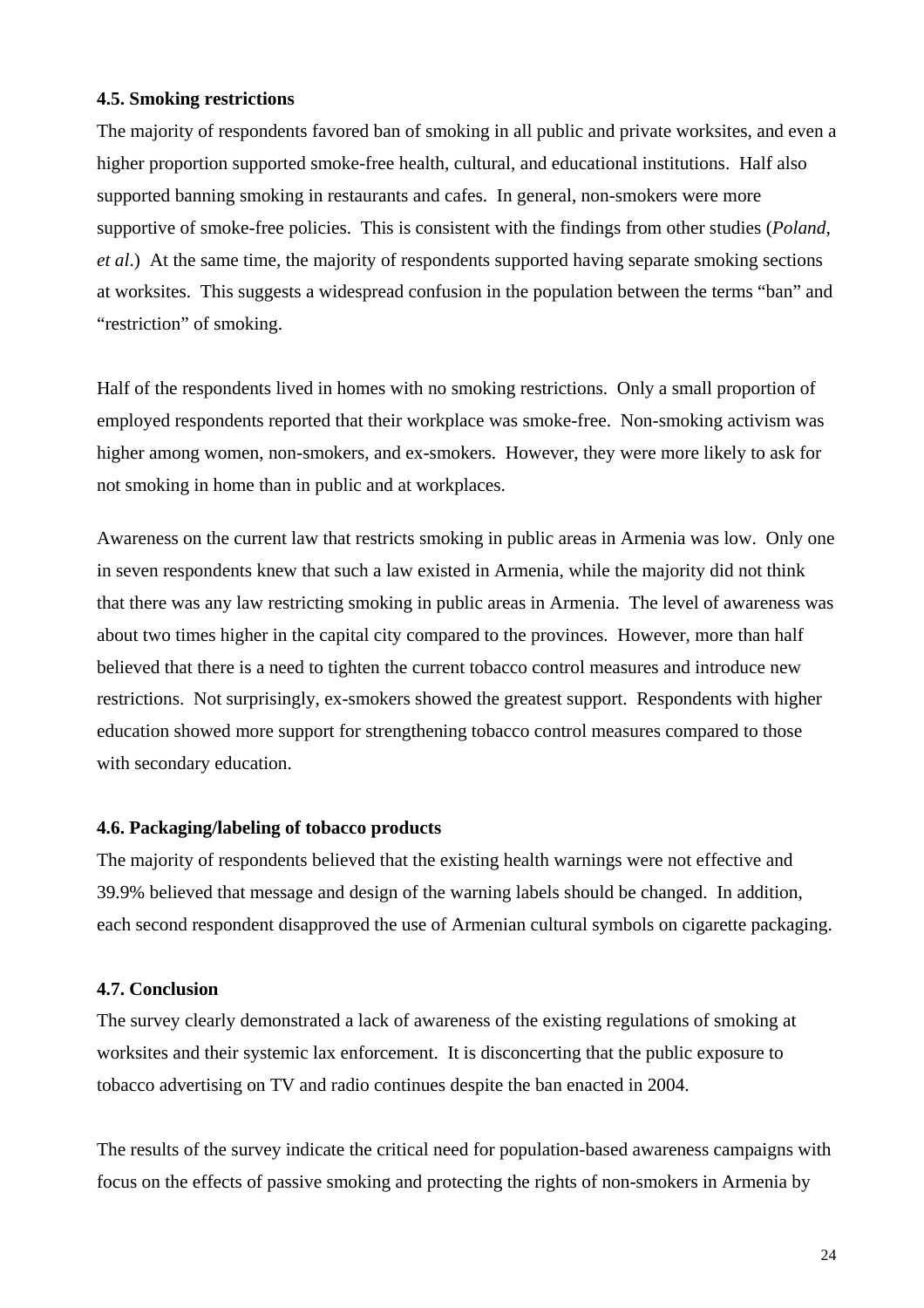effective enforcement of the national tobacco control policy. In addition, this research revealed the gaps in existing policies that need to be addressed in the near future. The survey findings have been shared with Armenian policymakers to provide an evidence-base to help direct their efforts in further strengthening national legislation and bringing it in accordance with the FCTC.

Finally, this survey will be used as a baseline against which to monitor and assess the impact and effectiveness of tobacco control interventions in Armenia.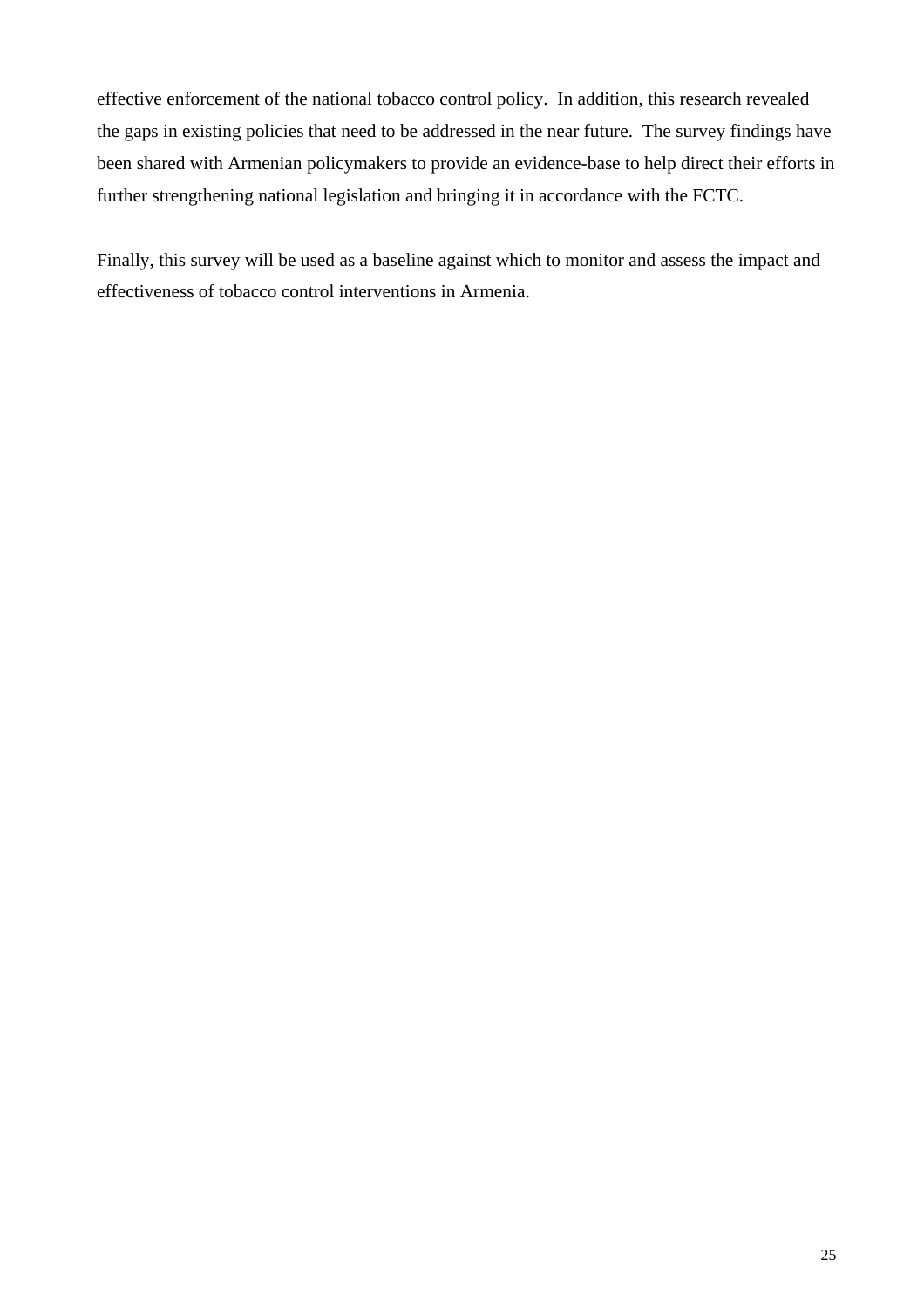- Ashley, M. J., Cohen J., Bull S., et al. "Knowledge about tobacco and attitudes toward tobacco control: how different are smokers and nonsmokers?" Can J Public Health 91.5 (2000): 376-80.
- Borland, R., Yong H.H., King B., Cummings M.K., Fong G.T., Elton-Marshall T., Hammond D., McNeill A. "Use of and beliefs about light cigarettes in four countries: findings from the International Tobacco Control Policy Evaluation Survey." Nicotine Tob Research 6 Suppl 3 (2004): S311-S321.
- Evaluation of the National Immunization Program of the Republic of Armenia. Yerevan, Ministry of Health of the Republic of Armenia and UNICEF/Armenia, December 1999.
- Gilmore A., Pomerleau J., Mckee M., Rose R, Haerpfer C.W., Rotman D., Tumanov S. "Prevalence of Smoking in 8 countries of the Former Soviet Union: Results From the Living Conditions, Lifestyles and Health Study. *Am J Public Health* 2004; 94:2177-2187
- Hahn, E. J. and M. K. Rayens. "Public opinion and legislators' views on tobacco policy." J.Ky.Med.Assoc. 98.2 (2000): 67-73.
- Hammond, D., G.T. Fong, A. McNeill, R. Borland and K. M. Cummings. "Effectiveness of cigarette warning labels in informing smokers about the risks of smoking: findings from the International Tobacco Control (ITC) Four Country Survey". Tobacco Control; 15.3 (2006).
- International Tobacco Control Policy Evaluation Survey. Wave 2 Integrated Survey (M2)- For Cohort. Version: April 12, 2004.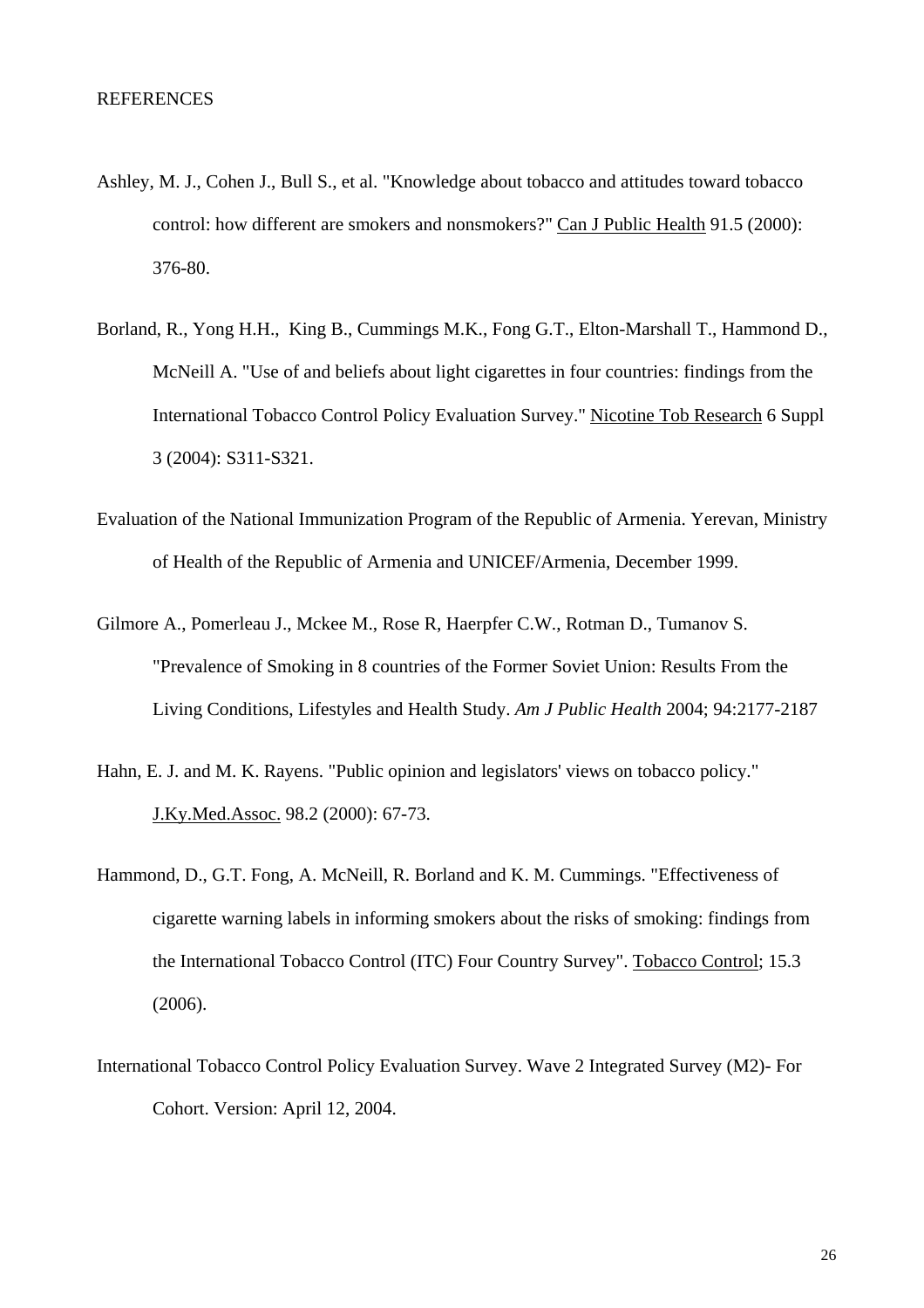- Laforge, R. G., Velicer W.F., Levesque D.A., Fava J.L., Hill D.J., Sch**of**ield P.E., Fan D., De Vries H., Shisana W.O., and Conner M. "Measuring support for tobacco control policy in selected areas of six countries." Tob.Control 7 (1998): 241-46.
- Levy, D. T. and K. B. Friend. "The effects of clean indoor air laws: what do we know and what do we need to know?" Health Educ.Res. 18.5 (2003): 592-609.
- Mackay, J. L. "The fight against tobacco in developing countries." Tuber.Lung Dis. 75.1 (1994): 8-24.
- National Report on Global Youth Tobacco Survey. National Institute of Health of Armenia. October 2004.
- National Statistical Service of the Republic of Armenia. The Results of 2001 Population Census of the Republic of Armenia (Figures of the Republic of Armenia). Yerevan 2003.
- National Statistical Service [Armenia], Ministry of Health [Armenia], and ORC Macro. 2001. *Armenia Demographic and Health Survey 2000*. Calverton, Maryland: National Statistical Service, Ministry of Health, and ORC Macro.
- Peto R, Lopez AD, Boreham J, Thun M, Heath CJr. Mortality from Smoking in developed countries 1950-2000. Oxford, Oxford University Press, 1994.
- Poland B.D., Cohen J.E., Ashley M.J., Adiaf E., Ferrence R., Pederson L.L., Bull S.B., Raphael D. "Hererogeneity among smokers and non-smokers in attitudes and behaviour regarding smoking and smoking restrictions". *Tob Control* 2000;9;364-371
- Reddy P; Meyer-Weitz A; Yach D. Smoking status, knowledge of health effects and attitudes towards tobacco control in South Africa. S Afr Med J. 1996; 86 (11): 1389-93.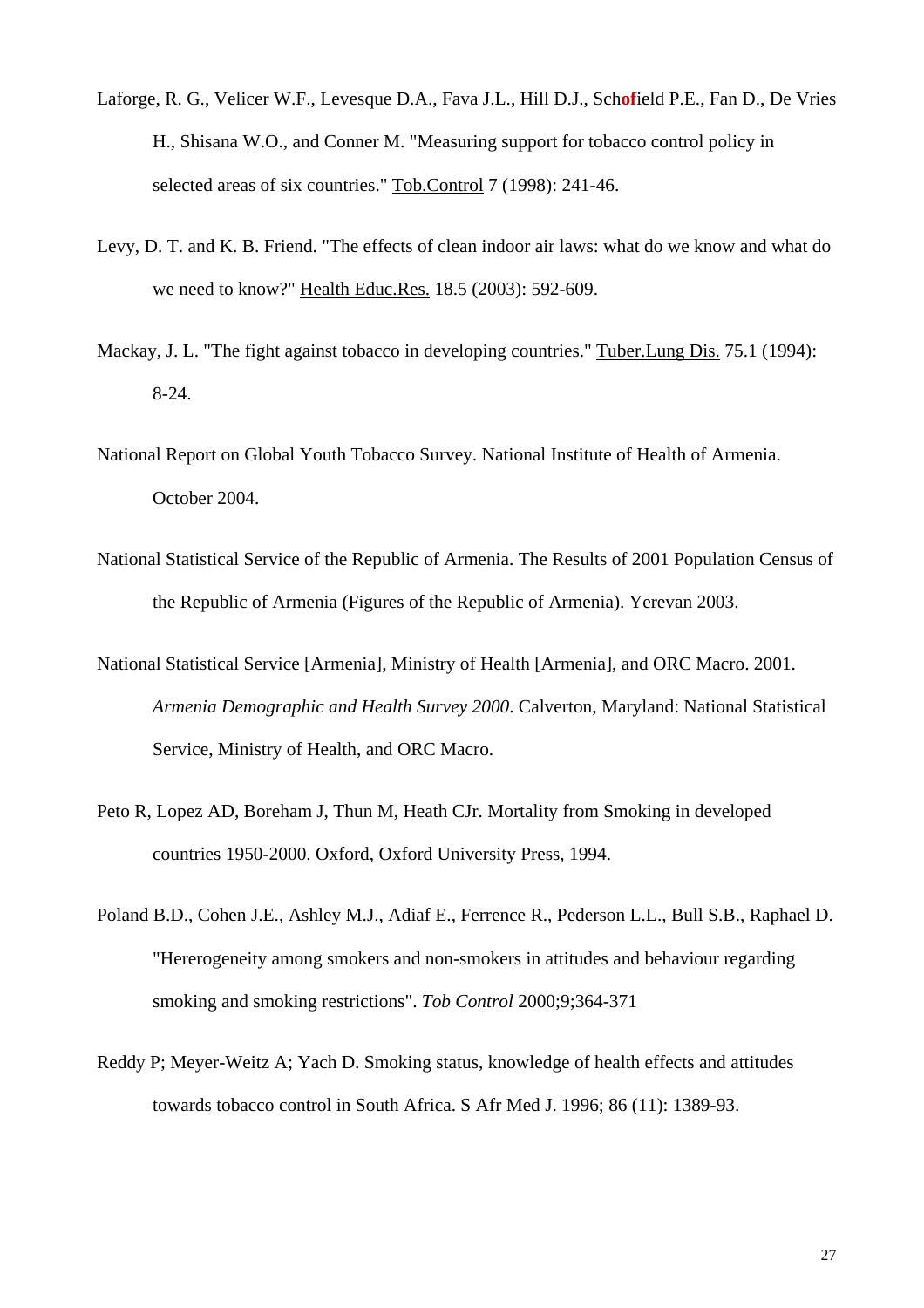- Results of 2001 Census of the Republic of Armenia (Figures of the Republic of Armenia). Statistical Handbook. Prepared by National Statistical Service, RoA and the Center for International Programs of the U.S. Yerevan, 2003.
- Shaboyan A. "On Tobacco and Alcohol Consumption in Yerevan". *Armenian Trends* Q4/O4 (#5): 38-46.
- Technical Report on Analytic Methods and Approaches Used in the 2002 California Tobacco Survey Analysis. Volume 1. Data Collection Methodology. A Report to the California Department of Health Services. June 13, 2003.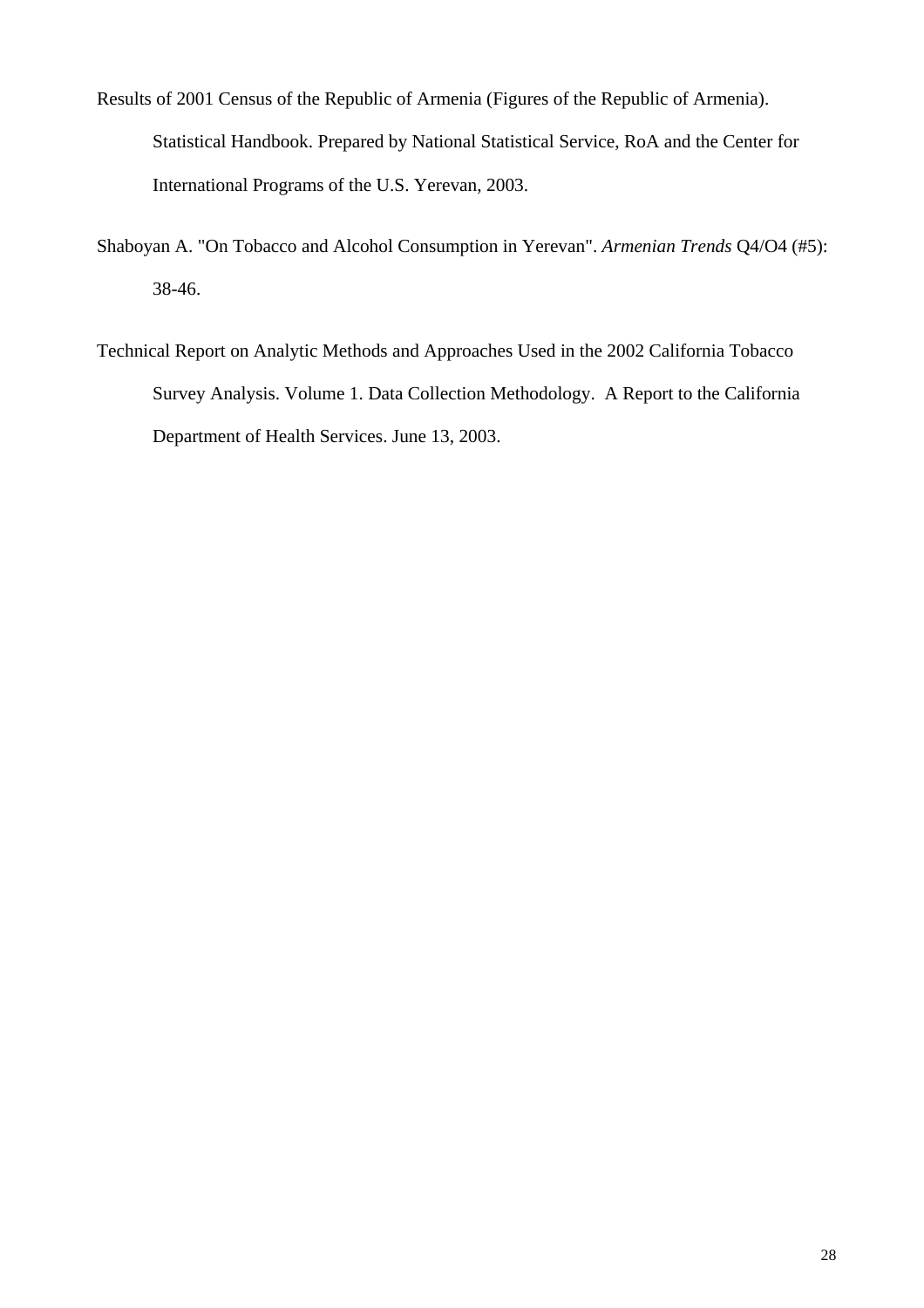| Variables | Categories                    |             | <b>Employment status</b> |  |
|-----------|-------------------------------|-------------|--------------------------|--|
|           |                               | Unemployed  | Employed                 |  |
|           |                               | % $(N)$     | % $(N)$                  |  |
| Gender    | Female                        | 66.4% (239) | 33.6% (121)              |  |
|           | Male                          | 51.3% (183) | 48.7% (174)              |  |
| Age       | $<$ 25 years old              | 74.5% (117) | 25.5% (40)               |  |
|           | 25-45 years old               | 48.1% (162) | 51.9% (175)              |  |
|           | $>45$ years old               | 64.1% (143) | 35.9% (80)               |  |
| Education | School education*             | 76.3% (183) | 23.8% (57)               |  |
|           | Secondary special education** | 55.0% (110) | 45.0% (90)               |  |
|           | Higher education***           | 47.0% (124) | 53.0% (140)              |  |

## **Table 1. Socio-demographic characteristics by employment status**

\*\* (complete, incomplete)

\*\*\* (undergraduate, graduate complete, incomplete)

## **Table 2. Presence of convenience items by place of residence**

| Presence of convenience items in |                 |                    |                 |
|----------------------------------|-----------------|--------------------|-----------------|
| the household                    |                 | Place of residence |                 |
|                                  | Yerevan         | <b>Shirak</b>      | Sunik           |
|                                  | $\% (N)$        | $\% (N)$           | $\% (N)$        |
| $0 - 2$                          | $2.5\%$ (<br>6) | $5.5\%$ (13)       |                 |
| $3-6$                            | 46.0% (110)     | 61.3% (144)        | 42.5% (102)     |
| $7-10$                           | 44.8% (107)     | 31.5% (74)         | 53.8% (129)     |
| More than 10                     | $6.7\%$ (16)    | $1.7\%$ (<br>4)    | $3.8\%$ (<br>9) |

The difference is statistically significant, p<0.01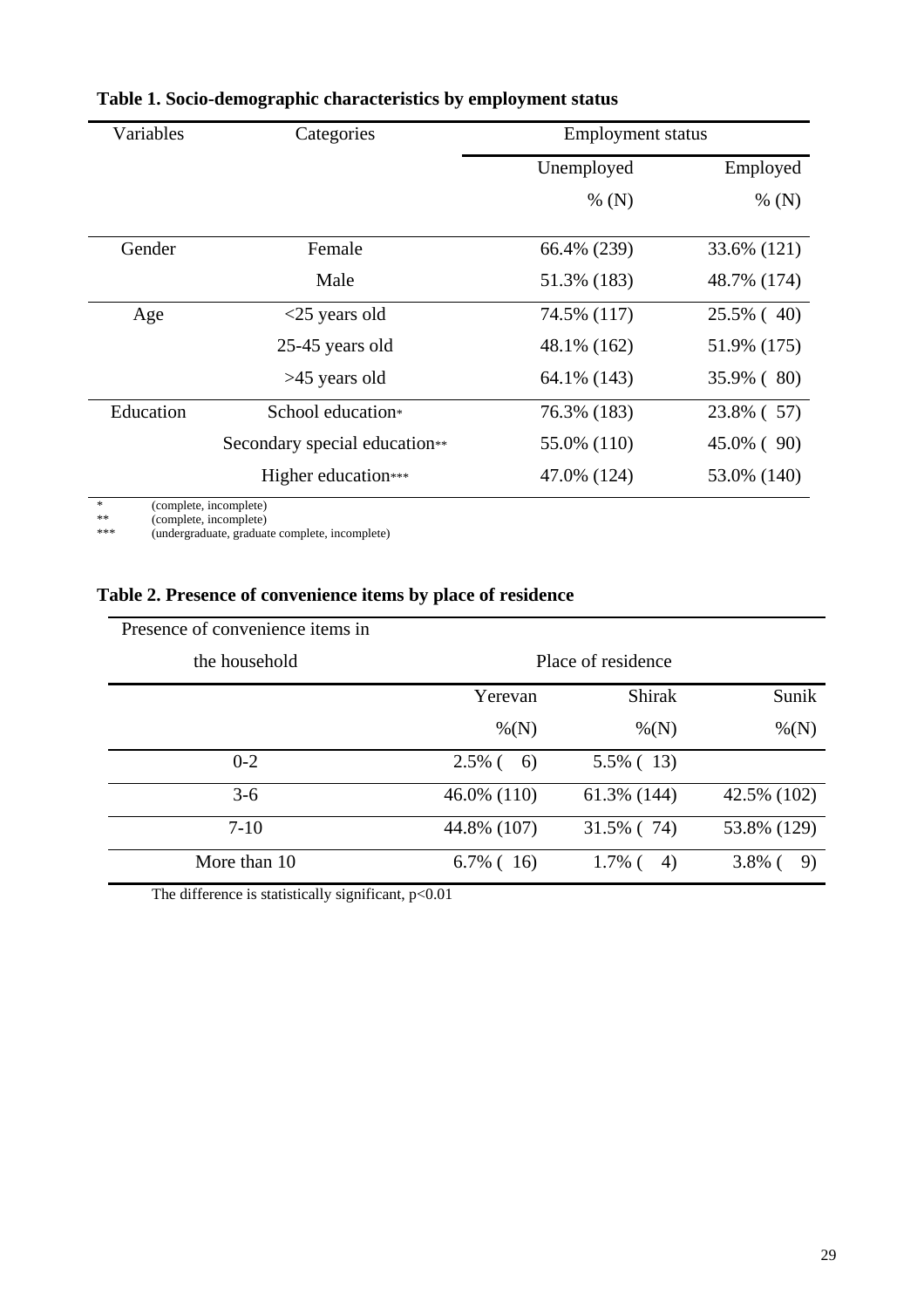| Variables      | Categories                    |               | Smoking status |               |
|----------------|-------------------------------|---------------|----------------|---------------|
|                |                               | Non-smokers   | Ex-smokers     | Current       |
|                |                               | % $(N)$       | % $(N)$        | smokers       |
|                |                               |               |                | % $(N)$       |
| Gender*        | Female                        | 92.7% (333)   | $0.6\%$ (2)    | $6.7\%$ (24)  |
|                | Male                          | 20.8% (75)    | 12.5% (45)     | 66.7% (240)   |
| Age            | $<$ 25 years old              | 65.2% (103)   | $4.4\%$ (7)    | $30.4\%$ (48) |
|                | 25-45 years old               | 54.9% (186)   | $6.8\%$ (23)   | 38.4% (130)   |
|                | >45 years old                 | 53.6% (119)   | 7.7% (17)      | 38.7% (86)    |
| Marital status | Married                       | 54.6% (253)   | $6.9\%$ (32)   | 38.4% (178)   |
|                | Divorced, living apart,       | $69.2\%$ (65) | $3.2\%$ (3)    | 27.7% (26)    |
|                | widowed                       |               |                |               |
|                | Single                        | 54.8% (80)    | $7.5\%$ (11)   | 37.7% (55)    |
| Education      | School education*             | 55.0% (132)   | $5.8\%$ (14)   | 39.2% (94)    |
|                | Secondary special education** | 57.2% (115)   | $10.0\%$ (20)  | 32.8% (66)    |
|                | Higher education***           | 57.7% (153)   | $4.9\%$ (13)   | 37.4% (99)    |
| Residence      | Yerevan                       | 53.8% (129)   | $6.7\%$ (16)   | 39.6% (95)    |
|                | Shirak                        | 60.3% (144)   | $3.4\%$ (8)    | 36.4% (87)    |
|                | Sunik                         | 56.3% (135)   | $9.6\%$ (23)   | 34.2% (82)    |
| Presence of    | $0-2$ items                   | 73.7% (14)    |                | $26.3\%$ ( 5) |
| convenience    | 3-6 items                     | 59.7% (212)   | $5.6\%$ (20)   | 34.7% (123)   |
| items in the   | 7-10 items                    | 52.6% (163)   | $8.1\%$ (25)   | 39.4% (122)   |
| household      | More than 10 items            | 55.2% (16)    | $6.9\%$ (2)    | 37.9% (11)    |

## **Table 3. Socio-demographic characteristics and place of residence of respondents by smoking status**

\* (complete, incomplete)

\*\* (complete, incomplete)

\*\*\* (undergraduate, graduate complete, incomplete)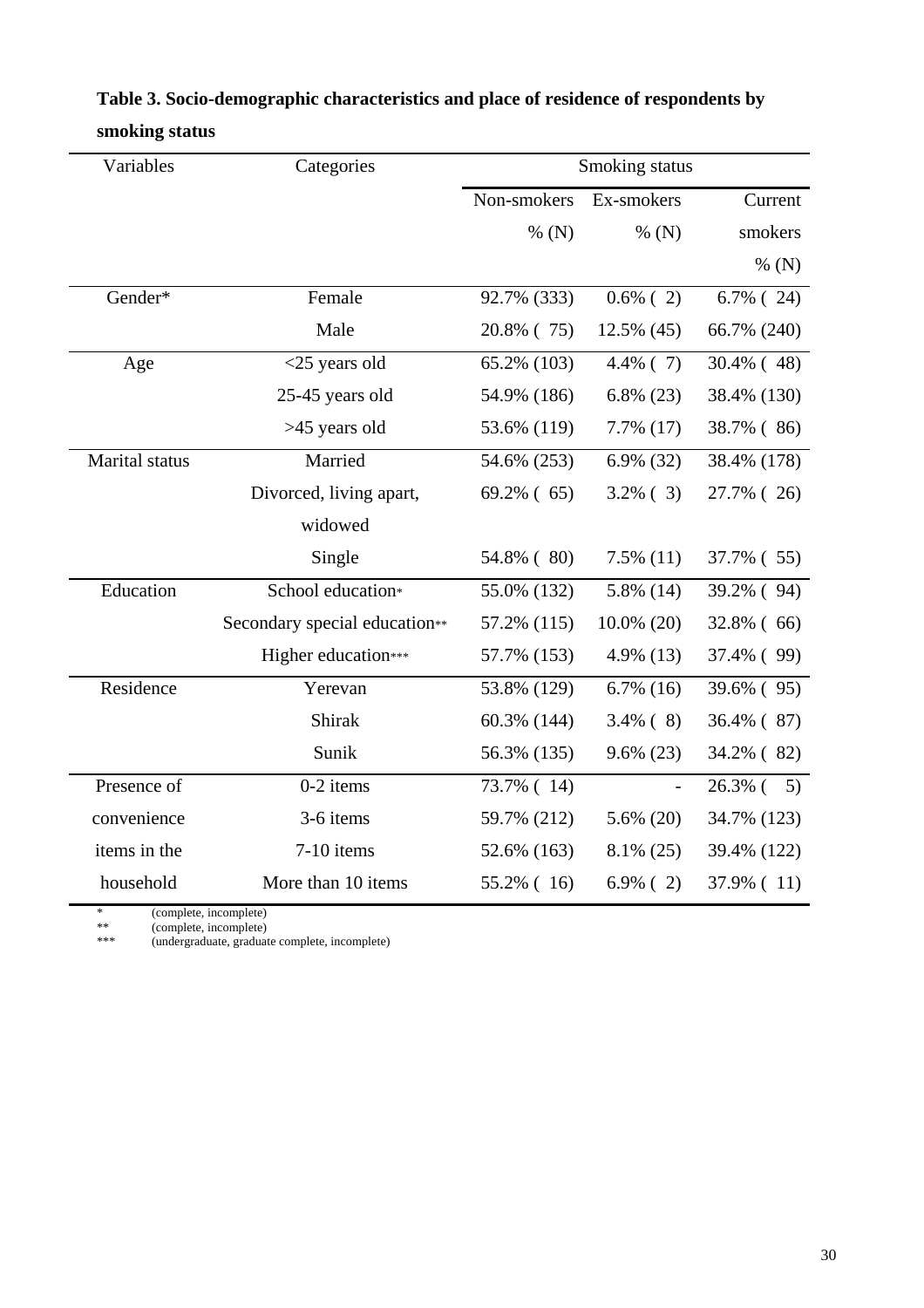#### **Table 4. Knowledge on hazards of smoking by gender**

|                     |               | Yes           |              | N <sub>o</sub> | Don't know    |              |
|---------------------|---------------|---------------|--------------|----------------|---------------|--------------|
|                     | Females       | Males         | Females      | Males          | Females       | Males        |
| Chronic             | 85.5%(307)    | 74.7%(269)    | $6.4\%(23)$  | $6.4\%$ (23)   | $8.1\%$ (29)  | 18.9%(68)    |
| bronchitis*         |               |               |              |                |               |              |
| Stroke <sup>*</sup> | $65.6\%(235)$ | 50.8% (183)   | $15.1\%(54)$ | 23.9% (86)     | $19.3\%$ (69) | 25.3%(91)    |
| Lung cancer*        | 92.2%(329)    | 83.8%(301)    | $2.8\%(10)$  | $6.7\%$ (24)   | $5.0\%(-18)$  | $9.5\%(34)$  |
| Coronary heart      | 63.5% (226)   | $61.7\%(222)$ | $16.9\%(60)$ | 20.6% (74)     | 19.7% (70)    | $17.8\%(64)$ |
| disease             |               |               |              |                |               |              |
| <b>Bronchial</b>    | 78.2%(279)    | $67.3\%(241)$ | $9.5\%(34)$  | $12.6\%(-45)$  | 12.3% (44)    | 20.1% (72)   |
| asthma*             |               |               |              |                |               |              |
| Impotence in        | 34.0% (121)   | 37.6%(135)    | $19.4\%(69)$ | 38.2% (137)    | $46.6\%(166)$ | 24.2%(87)    |
| male smokers*       |               |               |              |                |               |              |

QS: "Do you think smoking increases person's chances of getting the following medical conditions?"

 $*$  The difference is statistically significant,  $p<0.01$ 

#### **Table 5. Knowledge on effects of direct smoking by smoking status**

Qs: "Do you think smoking increases person's chances of getting the following medical conditions?"

|                  | Yes           |            |             | N <sub>o</sub> |                          |               |
|------------------|---------------|------------|-------------|----------------|--------------------------|---------------|
|                  | Non-          | Ex-smokers | Current     | Non-           | $Ex-$                    | Current       |
|                  | smokers       |            | smokers     | smokers        | smokers                  | smokers       |
| Chronic          | 86.0% (350)   | 83.0% (39) | 70.5% (186) | $4.4\%$ (18)   | $\overline{\phantom{a}}$ | $10.6\%$ (28) |
| bronchitis       |               |            |             |                |                          |               |
| <b>Stroke</b>    | $65.3\%(265)$ | 72.3% (34) | 44.7% (118) | 14.3% (58)     | $6.4\%$ (3)              | 29.9% (79)    |
| Lung cancer      | 92.6%(374)    | 89.4% (42) | 80.7% (213) | $2.5\%$ (10)   |                          | $9.1\%$ (24)  |
| Coronary         | 64.4% (260)   | 80.9% (38) | 56.4% (149) | $16.6\%$ (67)  | $8.5\%(-4)$              | $23.9\%$ (63) |
| heart disease    |               |            |             |                |                          |               |
| <b>Bronchial</b> | 79.8%(323)    | 80.4% (37) | 60.5% (159) | $7.2\%$ (29)   | $4.3\%$ (2)              | 18.3% (48)    |
| asthma           |               |            |             |                |                          |               |
| Impotence in     | 38.1% (154)   | 52.2% (24) | 29.2% (77)  | 19.3% (78)     | $28.3\%(13)$             | 43.6% (115)   |
| male             |               |            |             |                |                          |               |
| smokers          |               |            |             |                |                          |               |

The difference is statistically significant for all cases,  $p<0.01$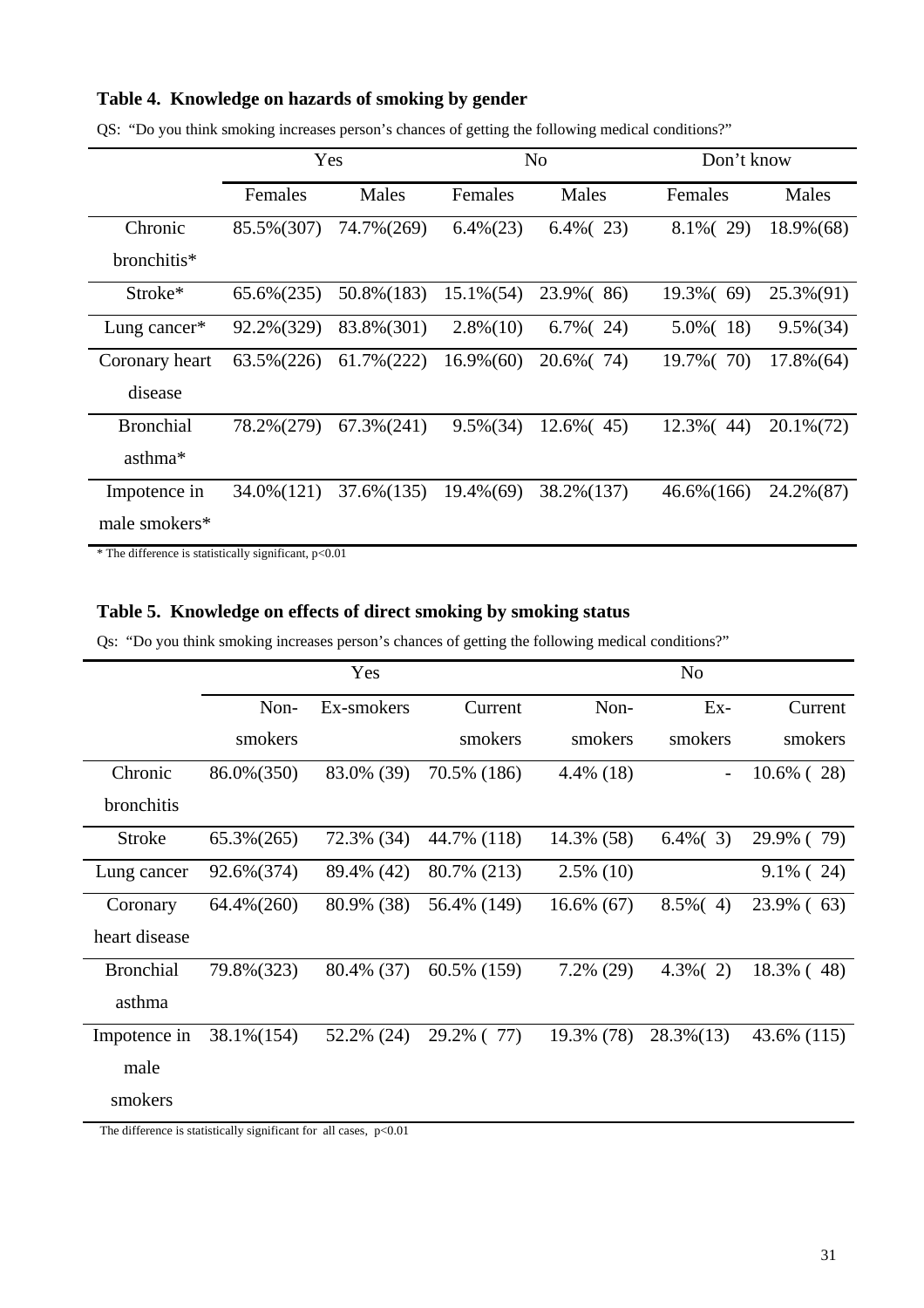#### **Table 6. Knowledge on effects of direct smoking by the place of residence**

|                   |                | Yes               |             |               | N <sub>o</sub> |               |
|-------------------|----------------|-------------------|-------------|---------------|----------------|---------------|
|                   | Yerevan        | <b>Shirak</b>     | Sunik       | Yerevan       | <b>Shirak</b>  | Sunik         |
| Chronic           | 77.9% (187)    | 82.1% (197)       | 80.3% (192) | $6.3\%$ (15)  | $7.1\%$ (17)   | 5.9% (14)     |
| <b>bronchitis</b> |                |                   |             |               |                |               |
| $Stroke*$         | $48.3\%(116)$  | 64.9% (155)       | 61.5% (147) | 19.2% (46)    | 22.2% (53)     | $17.2\%$ (41) |
| Lung cancer       | $90.0\% (216)$ | 84.0% (199)       | 90.0% (215) | $3.8\%$ (9)   | $8.4\%$ (20)   | $2.1\%$ (5)   |
| Coronary heart    | $60.8\%(146)$  | $61.2\%$ (145)    | 65.7% (157) | 17.9% (43)    | 24.5% (58)     | 13.8% (33)    |
| disease           |                |                   |             |               |                |               |
| <b>Bronchial</b>  | 66.5% (159)    | 79.7% (189)       | 72.0% (172) | $10.0\%$ (24) | $9.3\%$ (22)   | 13.8% (33)    |
| asthma*           |                |                   |             |               |                |               |
| Impotence in      | 24.2% (58)     | 78)<br>$32.9\%$ ( | 50.4% (120) | 34.2% (82)    | 35.0% (83)     | $17.2\%$ (41) |
| male smokers*     |                |                   |             |               |                |               |

Qs: "Do you think smoking increases person's chances of getting the following medical conditions?"

 $*$  The difference is statistically significant for all cases,  $p<0.01$ 

#### **Table 7. Knowledge on effects of passive smoking by smoking status**

Qs: "Do you think smoking increases person's chances of getting lung cancer and coronary heart disease from passive smoking?"

|                |             | Yes           |             |               | No           |             |
|----------------|-------------|---------------|-------------|---------------|--------------|-------------|
|                | Non-smokers | Ex-smokers    | Current     | Non-          | $Ex-$        | Current     |
|                |             |               | smokers     | smokers       | smokers      | smokers     |
| Lung cancer    | 69.6% (281) | $61.7\%$ (29) | 50.4% (133) | $14.4\%$ (58) | $12.8\%$ (6) | 27.7% (73)  |
| Coronary heart | 51.7% (209) | $51.1\%$ (24) | 39.2% (103) | 23.8% (96)    | $17.0\%$ (8) | 33.1\% (87) |
| disease        |             |               |             |               |              |             |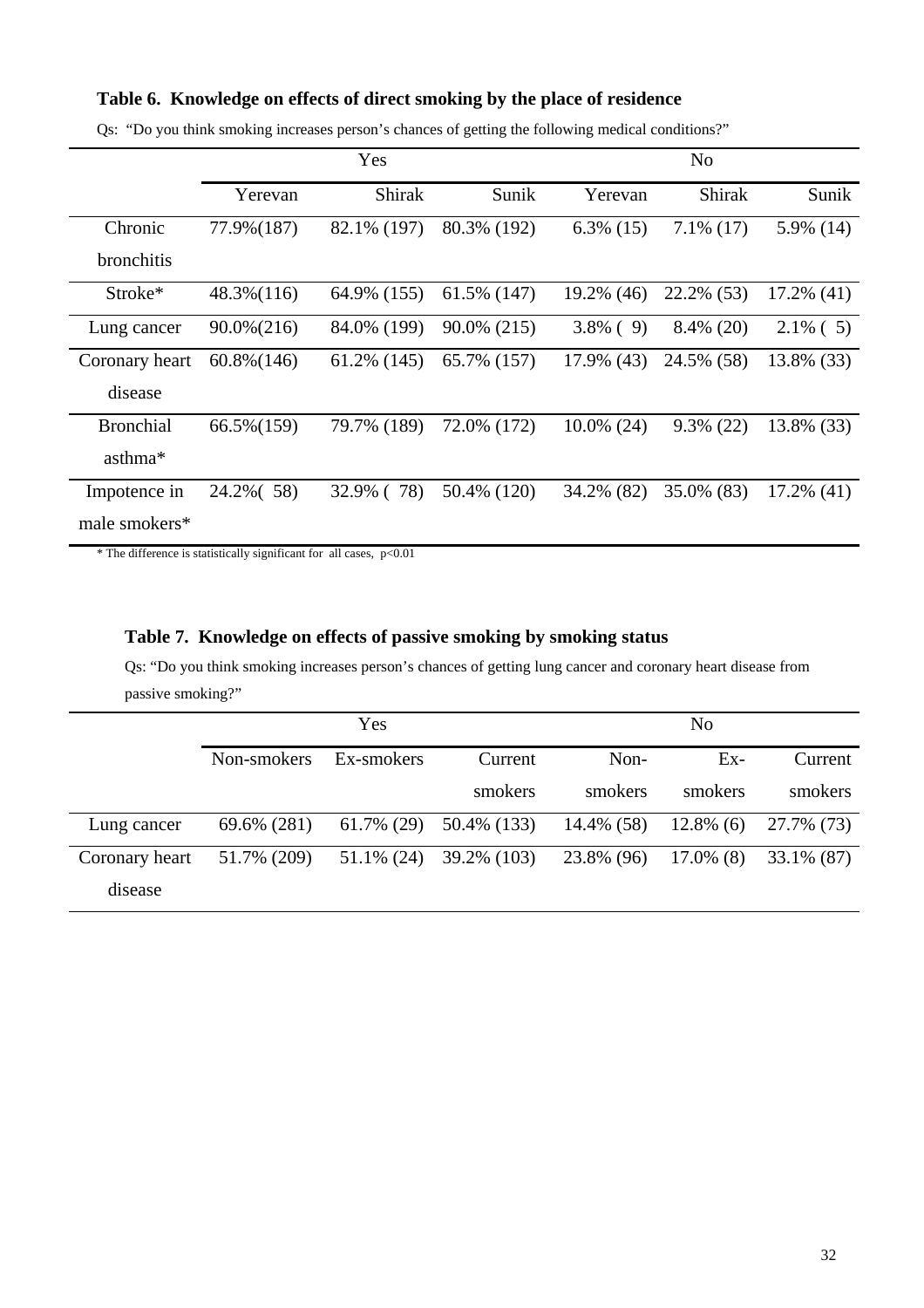## **Table 8. Beliefs about light cigarettes by marital status and place of residence**

Statement: "Light cigarettes are less harmful than regular cigarettes"

| Variables             | Categories              | Agree       | Disagree      | Neither agree |
|-----------------------|-------------------------|-------------|---------------|---------------|
|                       |                         | % $(N)$     | % $(N)$       | nor disagree  |
|                       |                         |             |               | % $(N)$       |
| <b>Marital</b> status | Married                 | 69.2% (294) | 19.8% (84)    | $11.1\%$ (47) |
|                       | Divorced, living apart, | 58.8% (50)  | 11.7% (10)    | 29.4% (25)    |
|                       | widowed                 |             |               |               |
|                       | Single                  | 70.7% (92)  | $20.0\%$ (26) | $9.2\%$ (12)  |
|                       |                         |             |               |               |
| Residence             | Yerevan                 | 62.9% (137) | $30.3\%$ (66) | $6.9\%$ (15)  |
|                       | <b>Shirak</b>           | 71.0% (164) | $9.1\%$ (21)  | 19.9% (46)    |
|                       | Sunik                   | 70.4% (145) | 17.5% (36)    | $12.1\% (25)$ |

## **Table 9. Attitudes toward media tobacco advertisement by regions**

Statement: "Tobacco and tobacco company advertising in the media should be banned".

| Place of residence | Agree and<br>strongly agree<br>% $(N)$ | Disagree and<br>strongly disagree<br>% $(N)$ | Neither agree nor<br>disagree<br>% $(N)$ |
|--------------------|----------------------------------------|----------------------------------------------|------------------------------------------|
| Yerevan            | 77.9% (187)                            | $12.1\%$ (29)                                | $10.0\%$ (24)                            |
| Shirak             | 70.4% (169)                            | $8.8\%$ (21)                                 | 20.8% (50)                               |
| Sunik              | 71.5% (171)                            | $16.7\%$ (40)                                | 11.7% (28)                               |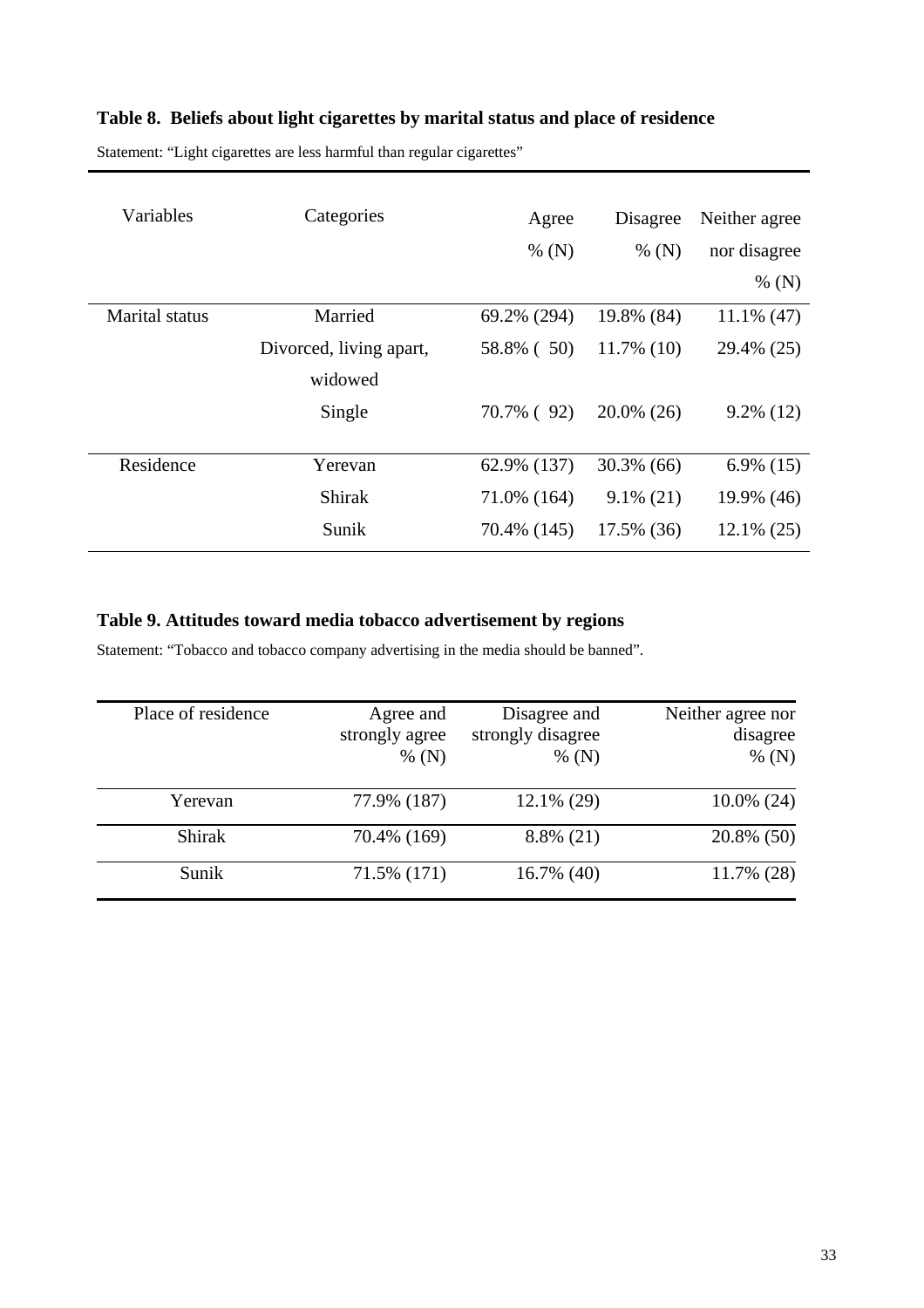| Categorical score | Agree and      |                   | Disagree and Neither agree nor |
|-------------------|----------------|-------------------|--------------------------------|
|                   | strongly agree | strongly disagree | disagree                       |
|                   | $\% (N)$       | $\% (N)$          | $\% (N)$                       |
| $0 - 2$           | 73.7% (14)     | $26.3\%$ (5)      |                                |
| $3-6$             | 71.6% (255)    | $10.6\%$ (38)     | 17.7% (63)                     |
| $7-10$            | 77.4% (239)    | $8.1\%$ (25)      | 14.6% (45)                     |
| More than 10      | 48.3% (14)     | 34.5% (10)        | $17.2\%$ (5)                   |

## **Table 10. Attitudes toward tobacco advertisement in media by income**

Statement: Tobacco company advertising in the media should be banned.

## **Table 11. Exposure to tobacco billboard advertisement by place of residence**

Qs: "Within the last month how frequently did you see the billboards with tobacco advertising?"

| Place of<br>residence | Total<br>% $(N)$ | Frequently<br>(almost every day) % $(N)$ | Occasionally and seldom<br>% $(N)$ |
|-----------------------|------------------|------------------------------------------|------------------------------------|
| Yerevan               | 84.5% (180)      | 51.6% (110)                              | 32.9% (70)                         |
| Gyumri                | 82.2% (101)      | $40.7\%$ (50)                            | $41.5\%$ (51)                      |
| Kapan                 | $65.6\%$ (40)    | 23.0% (14)                               | 42.6% (26)                         |
| Goris                 | 56.2% (18)       | 15.6% (<br>5)                            | $40.6\%$ (13)                      |
| <b>Sisian</b>         | 38.1% (<br>8)    | $9.5\%$ (<br>2)                          | $28.6\%$ (6)                       |

**Table 12. Promotion of free items and cigarette samples by place of residence** 

| Place of residence | Offered promotional item | Offered free cigarette |
|--------------------|--------------------------|------------------------|
|                    | % $(N)$                  | % $(N)$                |
| Yerevan            | 16.7% (40)               | 11.7% (28)             |
| Gyumri             | $3.8\%$ (5)              | $3.8\%$ (5)            |
| Kapan              | $8.3\%$ (6)              | $8.3\%$ (6)            |
| Goris              | $5.7\%$ (2)              | $11.4\%$ (4)           |
| Sisian             | $8.3\%$ (2)              |                        |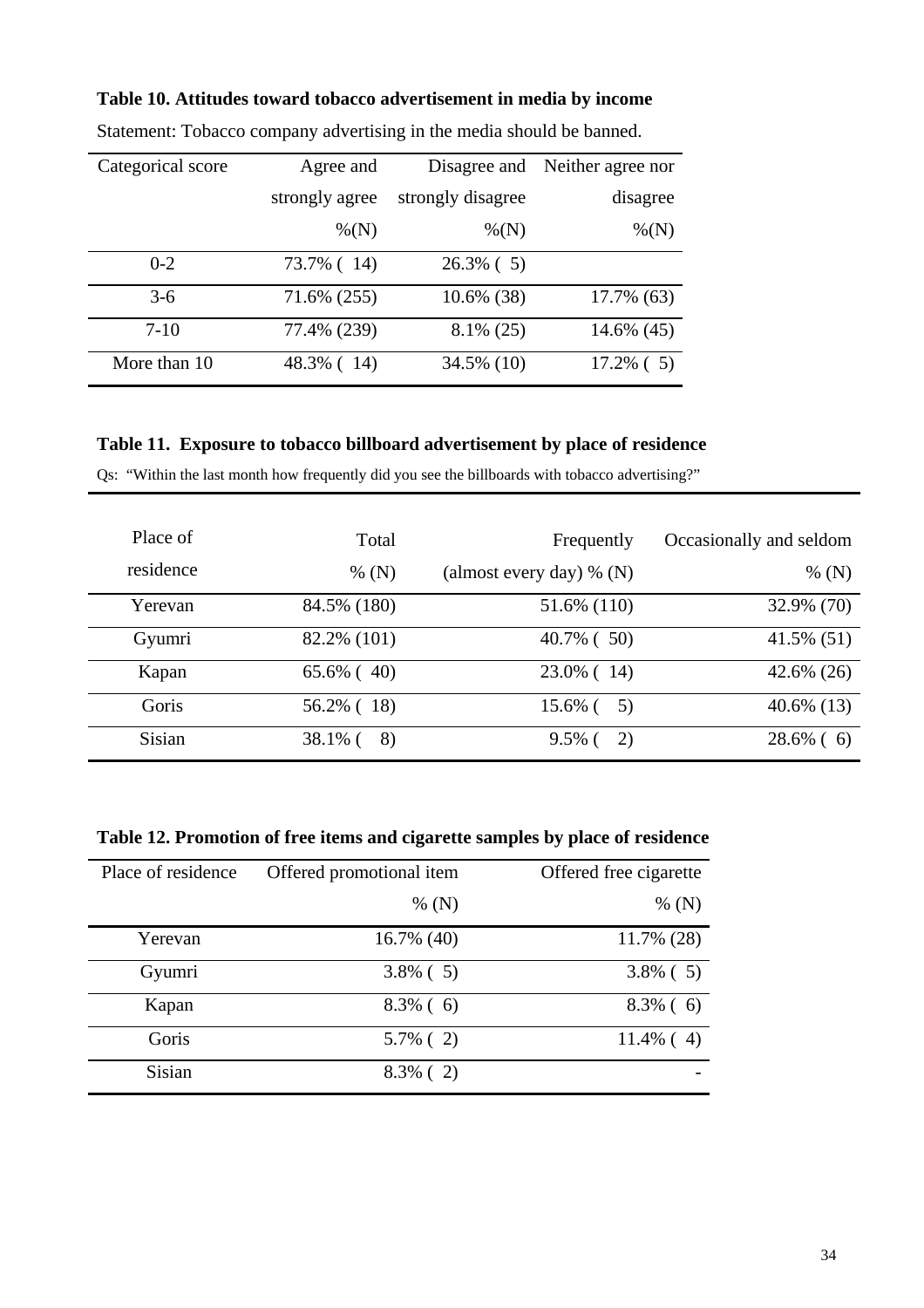## **Table 13. Respondents' exposure to smoking-related programs (n=186)**

| <b>Response</b>                | $%$ (N)        |
|--------------------------------|----------------|
| Pro-smoking                    | 14.5% (27)     |
| Equally pro - and anti-smoking | 24.2% (45)     |
| Anti-smoking                   | $61.3\%$ (114) |

Qs: How did the programs/articles portray smoking?

### **Table 14. Attitude of people towards tobacco products accessibility to children**

Statement: Tobacco products are easily accessible for children

| <b>Place of residence</b> | <b>Response</b>   |              |               |  |
|---------------------------|-------------------|--------------|---------------|--|
|                           | Agree or strongly | Disagree or  | Neither agree |  |
|                           | agree             | strongly     | nor disagree  |  |
|                           | % $(N)$           | disagree     | % $(N)$       |  |
|                           |                   | % $(N)$      |               |  |
| Yerevan                   | 91.2% (219)       | $6.7\%$ (16) | $2.1\%$ (5)   |  |
| <b>Shirak</b>             | 33.4% (80)        | 51.7% (124)  | 15.0% (36)    |  |
| <b>Sunik</b>              | 71.3% (171)       | 23.0% (55)   | 5.8% (14)     |  |

## **Table 15. Attitudes toward sales of tobacco products to children under 18 years.**

| <b>Statement</b>                  | Response       | Non-smokers     | Ex-smokers   | <b>Current smokers</b> |
|-----------------------------------|----------------|-----------------|--------------|------------------------|
| To your opinion should the law in | Yes            | 98.5% (393)     | 95.7% (44)   | 92.1% (234)            |
| Armenia prohibit sale of tobacco  |                |                 |              |                        |
| products to children under 18     | N <sub>o</sub> | $1.5\%$ (<br>6) | $4.3\%$ (2)  | $7.9\%$ (20)           |
| years                             |                |                 |              |                        |
| To your opinion should the law in | Yes            | 95.4% (376)     | 95.7% (45)   | 87.4% (222)            |
| Armenia prohibit sale of tobacco  |                |                 |              |                        |
| products by children under 18     | N <sub>0</sub> | $4.6\%$ (18)    | $4.3\%$ (2)  | $12.6\%$ (32)          |
| years                             |                |                 |              |                        |
| To your opinion should the law in | Yes            | 82.8% (312)     | 81.8% (36)   | 68.6% (168)            |
| Armenia prohibit sale of tobacco  |                |                 |              |                        |
| products per item                 | N <sub>o</sub> | 17.2% (65)      | $18.2\%$ (8) | $31.4\%$<br>77)        |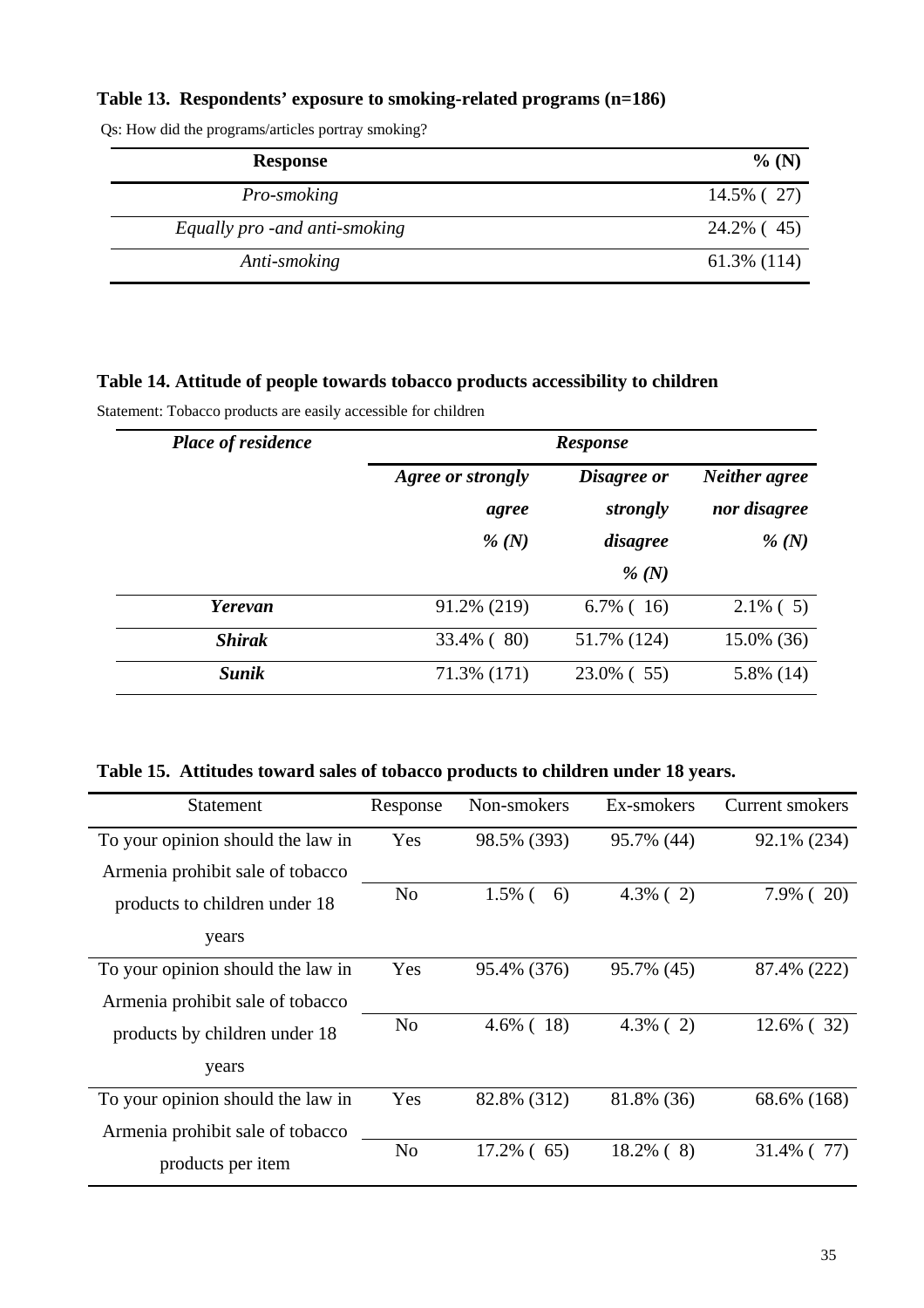| <b>Statement</b>                  | Response       | Yerevan       | <b>Shirak</b>     | Sunik             |
|-----------------------------------|----------------|---------------|-------------------|-------------------|
| To your opinion should the law in | Yes            | 92.8% (219)   | 96.9% (218)       | 98.3% (235)       |
| Armenia prohibit sale of tobacco  |                |               |                   |                   |
| products to children under 18     | N <sub>o</sub> | $7.2\%$ (17)  | $3.1\%$ (<br>7)   | $1.7\%$ (<br>4)   |
| years*                            |                |               |                   |                   |
| To your opinion should the law in | Yes            | 88.9% (208)   | 92.0% (208)       | 96.6% (228)       |
| Armenia prohibit sale of tobacco  |                |               |                   |                   |
| products by children under 18     | N <sub>o</sub> | $11.1\%$ (26) | $8.0\%$ (18)      | $3.4\%$ (<br>8)   |
| years*                            |                |               |                   |                   |
| To your opinion should the law in | Yes            | 64.3% (142)   | 90.0% (198)       | 78.3% (177)       |
| Armenia prohibit sale of tobacco  |                |               |                   |                   |
| products per item*                | N <sub>o</sub> | 35.7% (79)    | $10.0\%$ (<br>22) | $21.7\%$ (<br>49) |

**Table 16. Attitudes toward sales of tobacco products to children under 18 years by the place of residence** 

 $*$  The difference is statistically significant for all cases,  $p<0.01$ 

## **Table 17. Awareness of the law regulating sales of cigarettes in Armenia**

Qs: "To your knowledge, is there a law regulating sales of cigarettes in Armenia?"

| Response       | Education        |                   |                     |
|----------------|------------------|-------------------|---------------------|
|                | School education | Secondary special | Undergraduate       |
|                | % $(N)$          | education         | and graduate degree |
|                |                  | % $(N)$           | % $(N)$             |
| Yes            | $7.1\%$ (17)     | $15.2\%$ ( 30)    | 14.8% (39)          |
|                |                  |                   |                     |
| N <sub>o</sub> | 69.7% (168)      | 53.0% (105)       | 56.1% (148)         |
| Don't<br>know  | 23.2% (56)       | $31.8\%$ (63)     | 29.2% (77)          |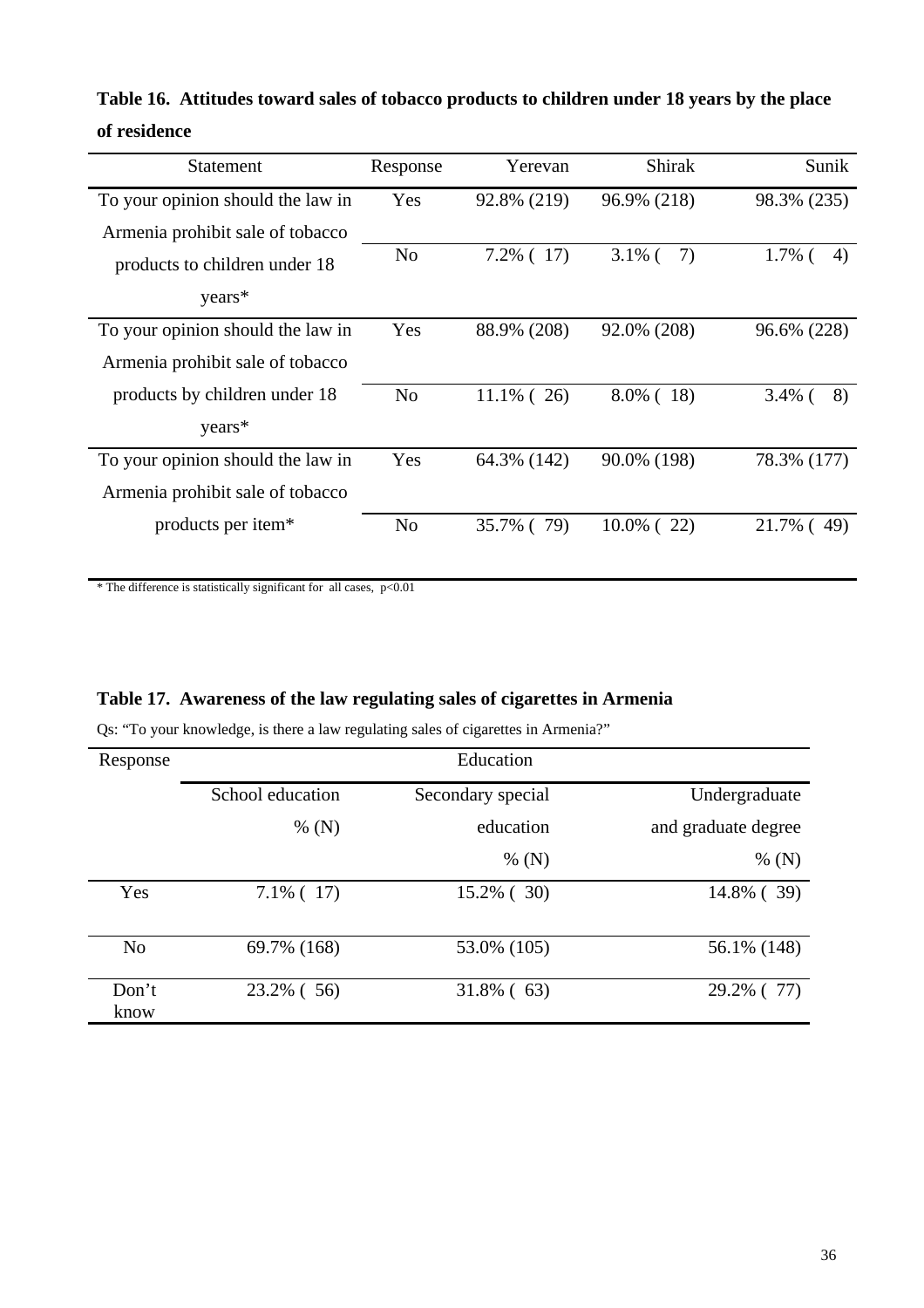| Statement                     | Agree or       | Disagree or strongly | Neither agree nor |
|-------------------------------|----------------|----------------------|-------------------|
|                               | strongly agree | disagree             | disagree          |
| Smoking should be avoided     | 91.6% (659)    | $4.2\%$ (30)         | $4.3\%$ (31)      |
| inside the house/room         |                |                      |                   |
|                               |                |                      |                   |
| Smoking should be banned      | 92.8% (668)    | $2.8\%$ (20)         | 4.4% (32)         |
| in all medical, educational   |                |                      |                   |
| and cultural institutions     |                |                      |                   |
| Smoking should be banned      | 78.9% (568)    | $8.6\%$ (62)         | $12.5\%$ (90)     |
| in all state and private      |                |                      |                   |
| institutions                  |                |                      |                   |
| Smoking should be banned      | 58.2% (418)    | 24.7% (178)          | 17.0% (122)       |
| in all restaurants and cafes  |                |                      |                   |
|                               |                |                      |                   |
| Separate smoking sections     | 81.1% (584)    | 11.5% (83)           | $7.4\%$ (53)      |
| for smokers should be         |                |                      |                   |
| designed in all restaurants   |                |                      |                   |
| and cafes                     |                |                      |                   |
| Separate smoking sections     | 91.0% (655)    | $4.3\%$ (31)         | 4.7% (34)         |
| should be designed for        |                |                      |                   |
| smoking in all worksites      |                |                      |                   |
| Smoking should be banned      | 95.8% (690)    | $1.8\%$ (13)         | 2.4% (17)         |
| on all public transportation, |                |                      |                   |
| including bus, micro-buses,   |                |                      |                   |
| taxes, etc                    |                |                      |                   |
| Smoking should be allowed     | 87.3% (628)    | 5.5% (40)            | $7.1\%$ (51)      |
| only outdoors                 |                |                      |                   |
|                               |                |                      |                   |

## **Table 18. Respondents' attitudes toward smoking restrictions**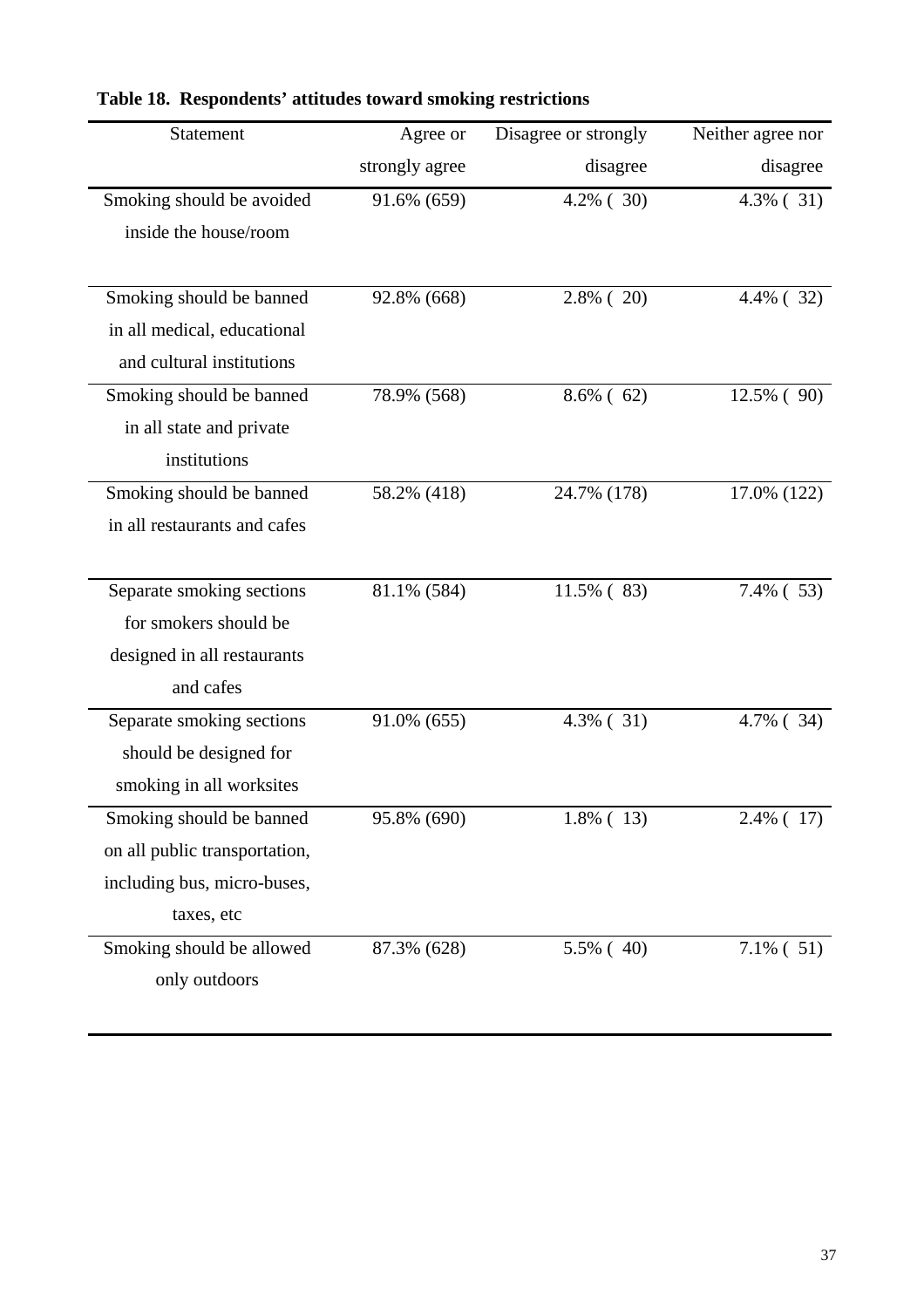#### **Table 19. Smoking in households**

| <b>Response</b>                 | $%$ (N)       |
|---------------------------------|---------------|
| Frequently (almost every day)   | 56.7% (363)   |
| Occasionally (3-5 times a week) | 13.1% (84)    |
| Seldom (1-2 times a week)       | 20.2% (129)   |
| Never                           | $10.0\%$ (64) |

Qs: "Within the last month how often did smoking occur in your household?"

#### **Table 20. Likelihood of asking for not smoking by smoking status**

Qs: "In general how likely would you ask someone not to smoke?"

| <b>Response</b> | <b>Smoking status</b> |               |                        |  |
|-----------------|-----------------------|---------------|------------------------|--|
|                 | Non-smokers           | Ex-smokers    | <b>Current smokers</b> |  |
| Very likely     | 40.9% (167)           | 34.0% (16)    | 17.4% (46)             |  |
| Likely          | 28.7% (117)           | $21.3\%$ (10) | 24.2% (64)             |  |
| Somewhat likely | $16.4\%$ (67)         | 29.8% (14)    | 16.7% (44)             |  |
| Unlikely        | $10.8\%$ (44)         | $10.6\%$ (5)  | 26.5% (70)             |  |
| Very unlikely   | $3.2\%$ (13)          | $4.3\%$ (2)   | 15.2% (40)             |  |

## **Table 21. Worksite smoking practice by type of occupational setting (n=246)**

Qs: "Is your place of work smoke-free?"

|                                      | <b>Occupational settings</b> |                   |                    |               |
|--------------------------------------|------------------------------|-------------------|--------------------|---------------|
|                                      | <b>Industrial</b>            | <b>Classrooms</b> | <b>Restaurants</b> | <b>Others</b> |
|                                      | % (N)                        | and hospitals     | and bars           | $%$ (N)       |
|                                      |                              | $%$ (N)           | $%$ (N)            |               |
| <b>Completely smoke-free</b>         | 45.5% (10)                   | 54.7% (35)        | $25.0\%$ (2)       | $31.6\%$ (48) |
| Special indoor places for<br>smoking | $27.3\%$ (6)                 | $6.3\%$ (4)       |                    | $7.2\%$ (11)  |
| Not smoke-free                       | $27.3\%$ (6)                 | 39.1% (25)        | $75.0\%$ (6)       | 61.2% (93)    |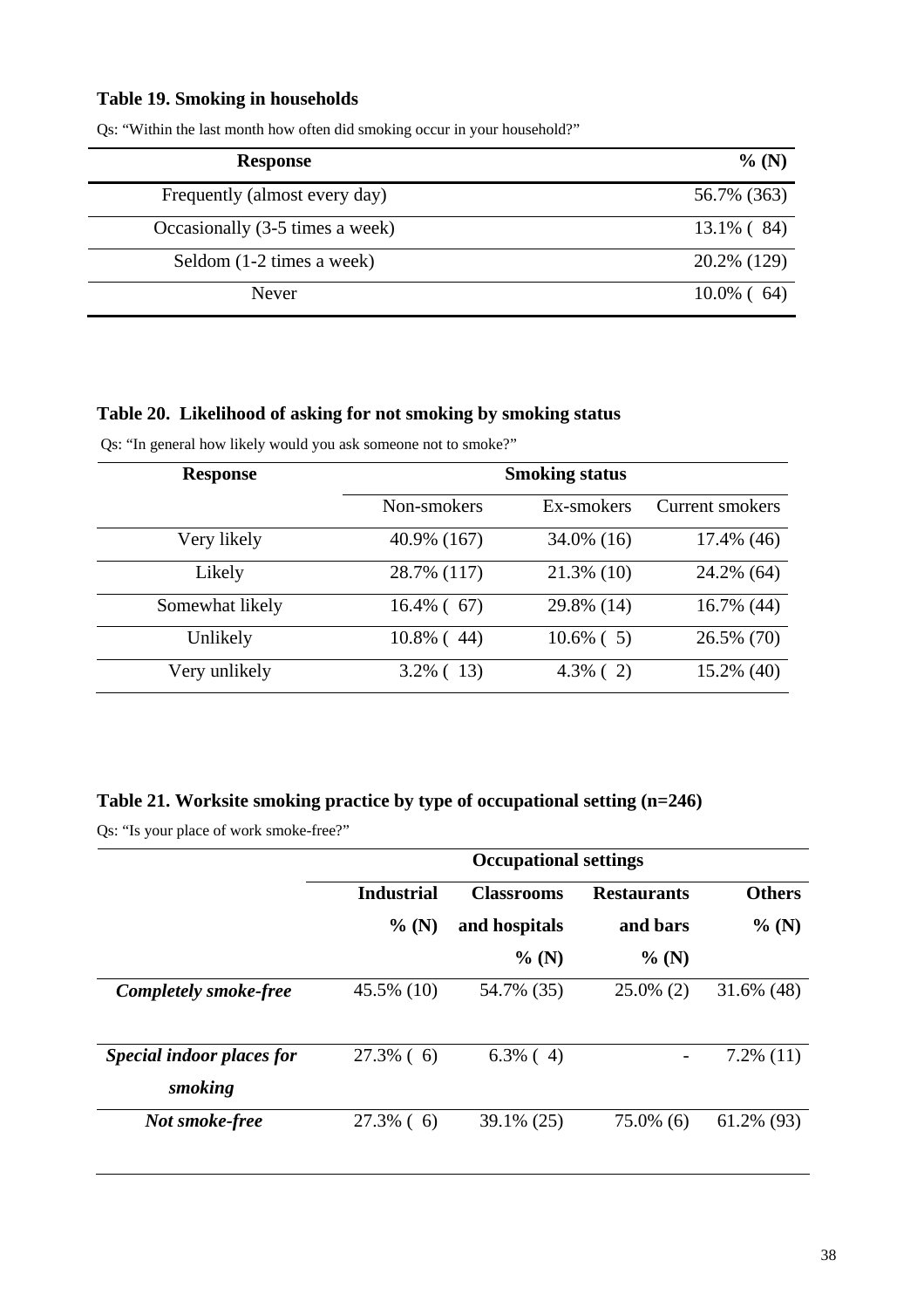

**Figure 1. Survey participants by age.**

**Figure 2. Survey participants by smoking status.**

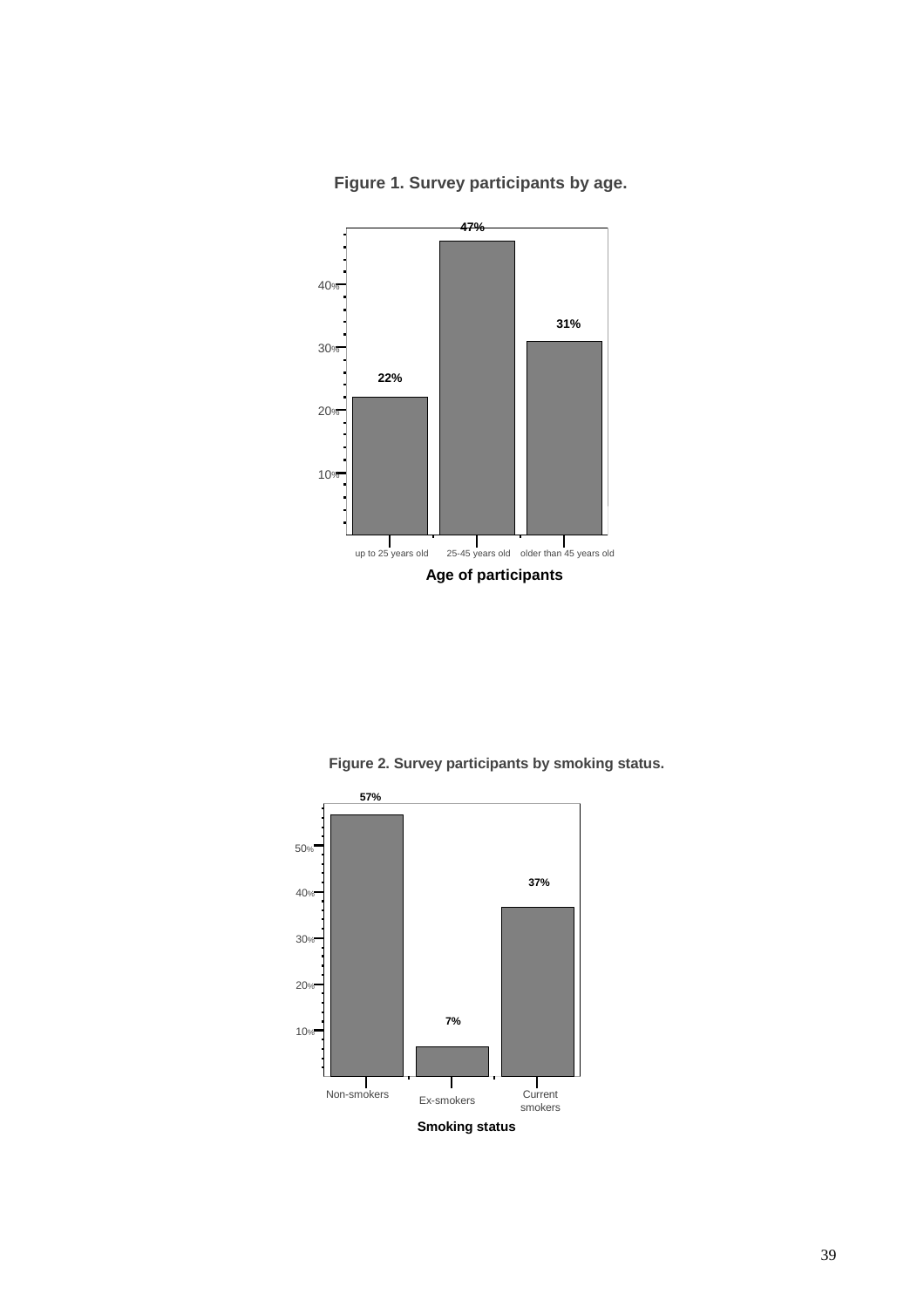

**Figure 3. Gender of participants and smoking status** 

**Figure 4. Knowledge of health effects of smoking** 

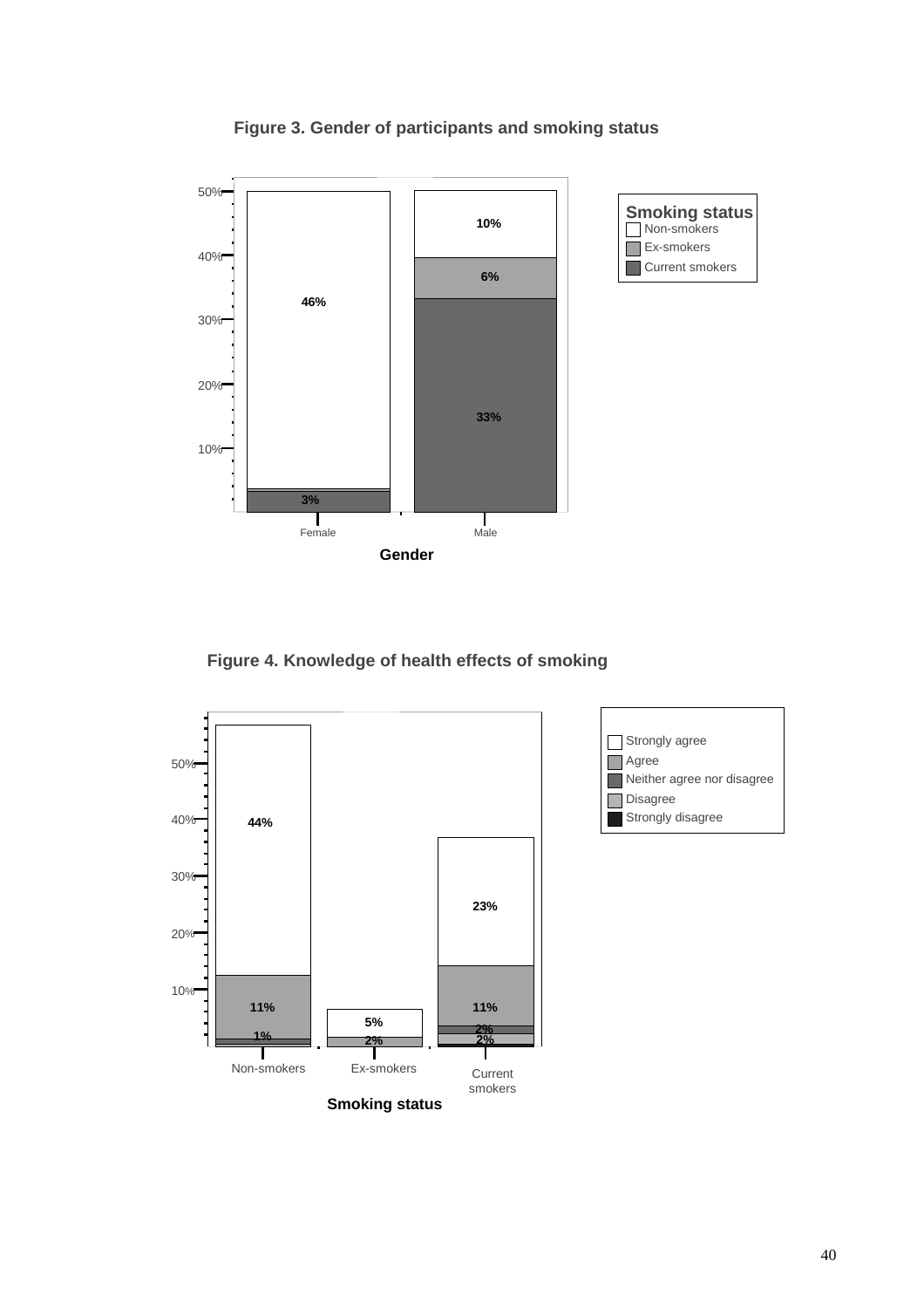



**Light cigarettes are less harmful than regular cigarettes** 

**Figure 6. Awareness of law on banning tobacco advertising** 



**To your knowledge is there a law banning advertising of the tobacco products in Armenia?**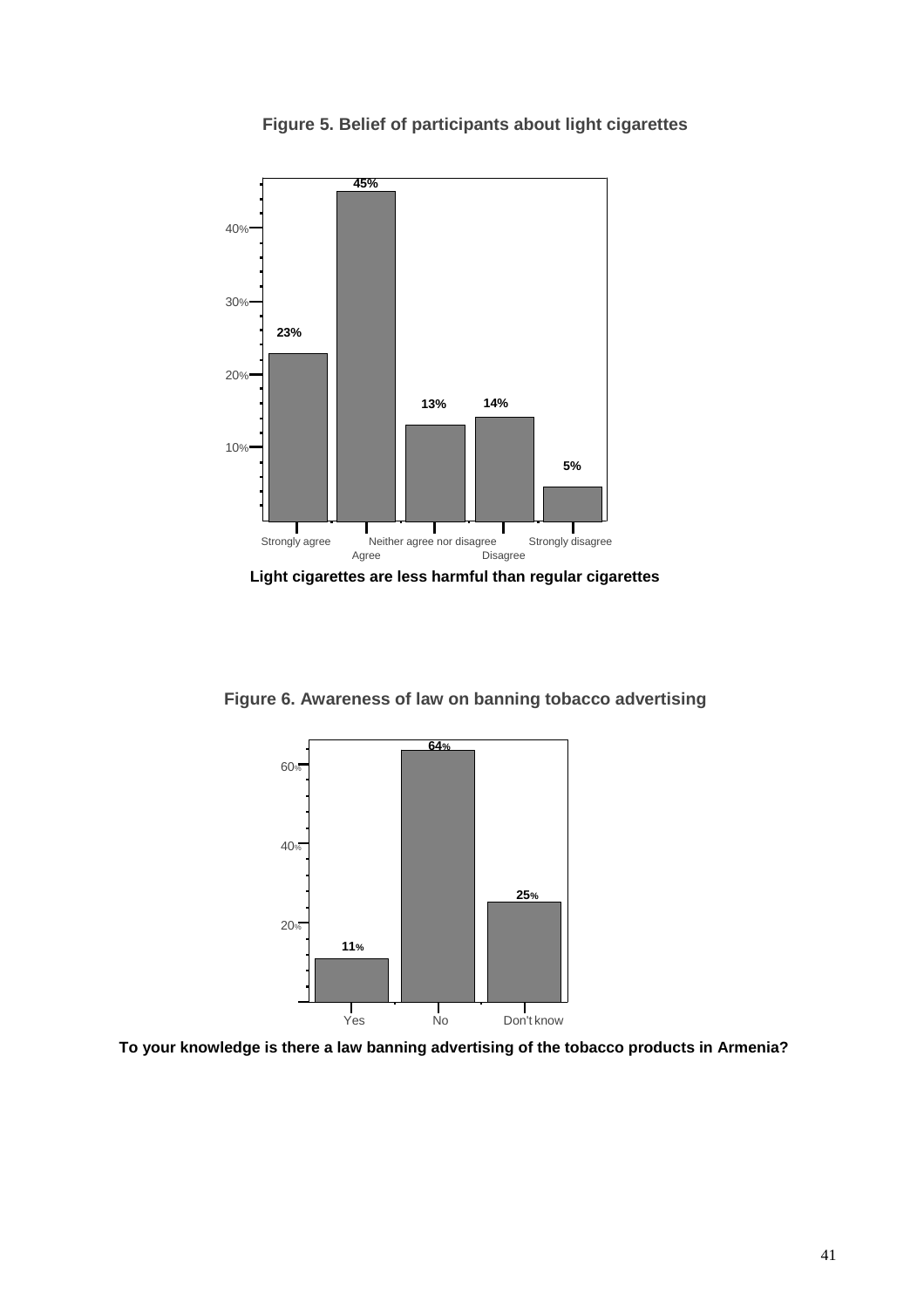**Figure 7. Awareness of law, regulating sales of tobacco products**



**To your knowledge is there a law regulating sales of cigarettes in Armenia?**



**Figure 8. Sale of tobacco products to minors**

**Within last month how often did you sent a person under 18 to buy a cigarette for you or one of your family members?**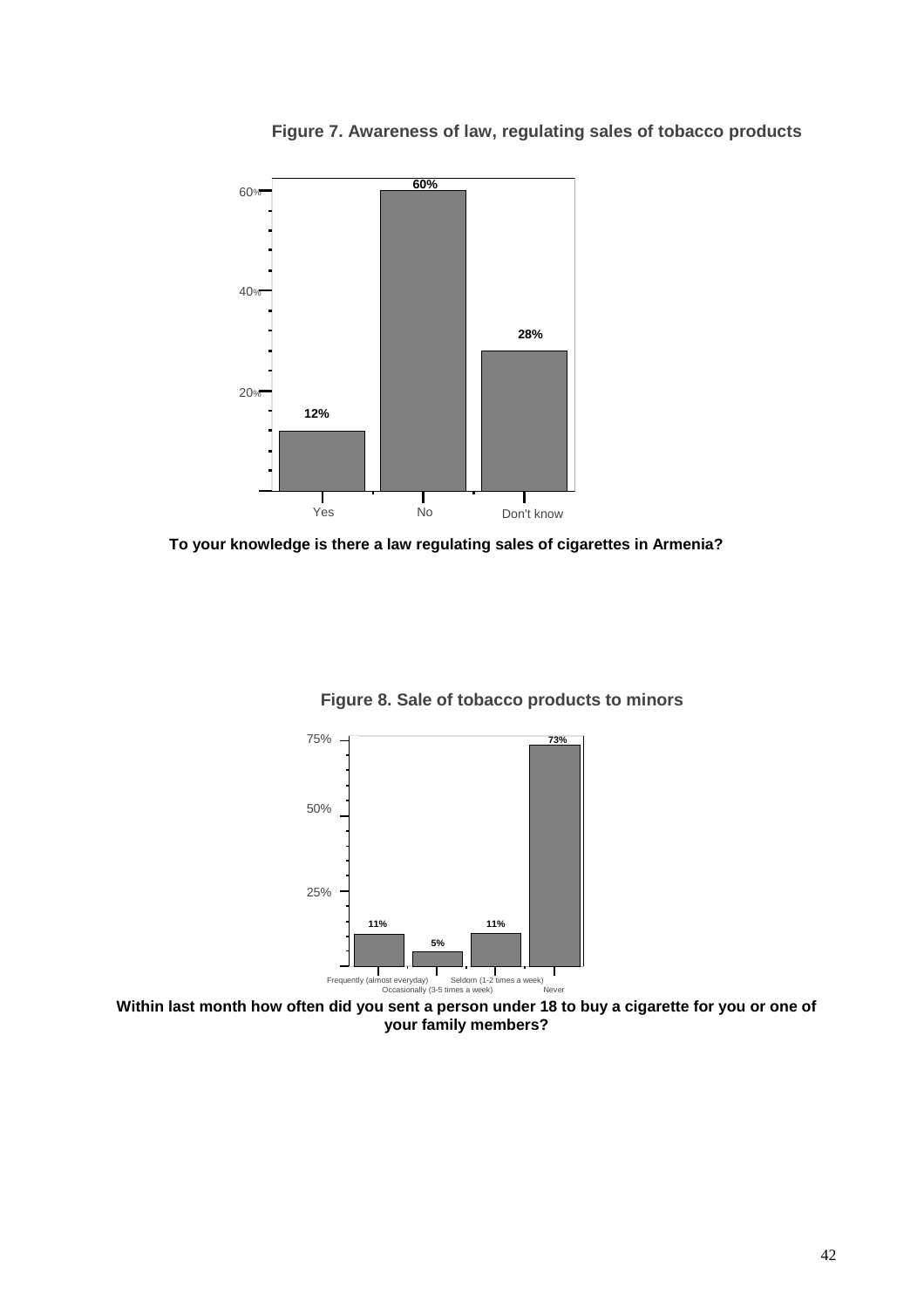**Figure 9. Cost of tobacco products**



**Figure 10. Relationship between the price of cigarettes and smoking habits**



**Increase of prices of cigarettes could prevent youth from starting to smoke**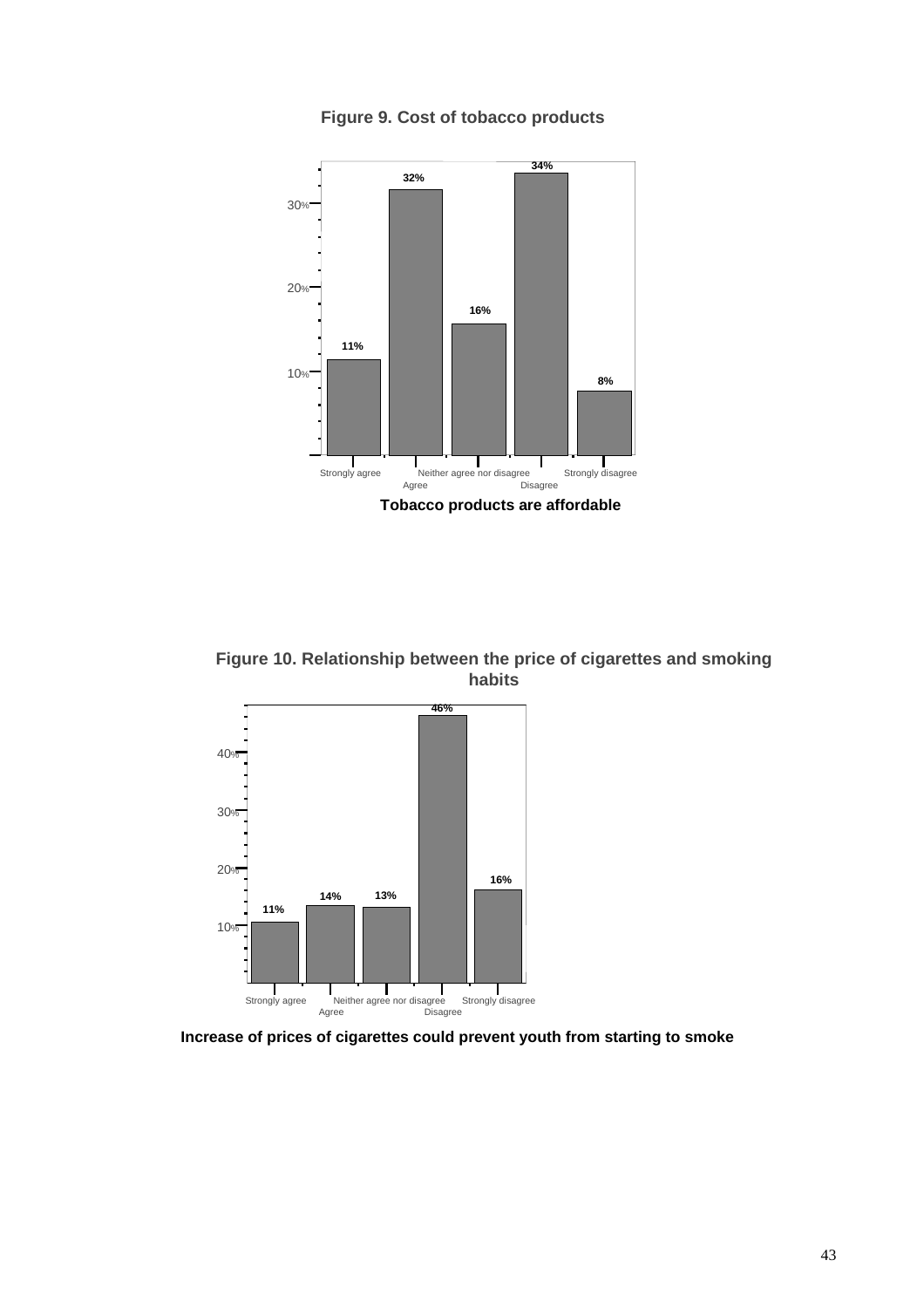

## **Figure 11. Smoking rules/restrictions in households**

**Figure 12. Readiness to ask for not smoking**



**In general how likely would you ask someone not to smoke?**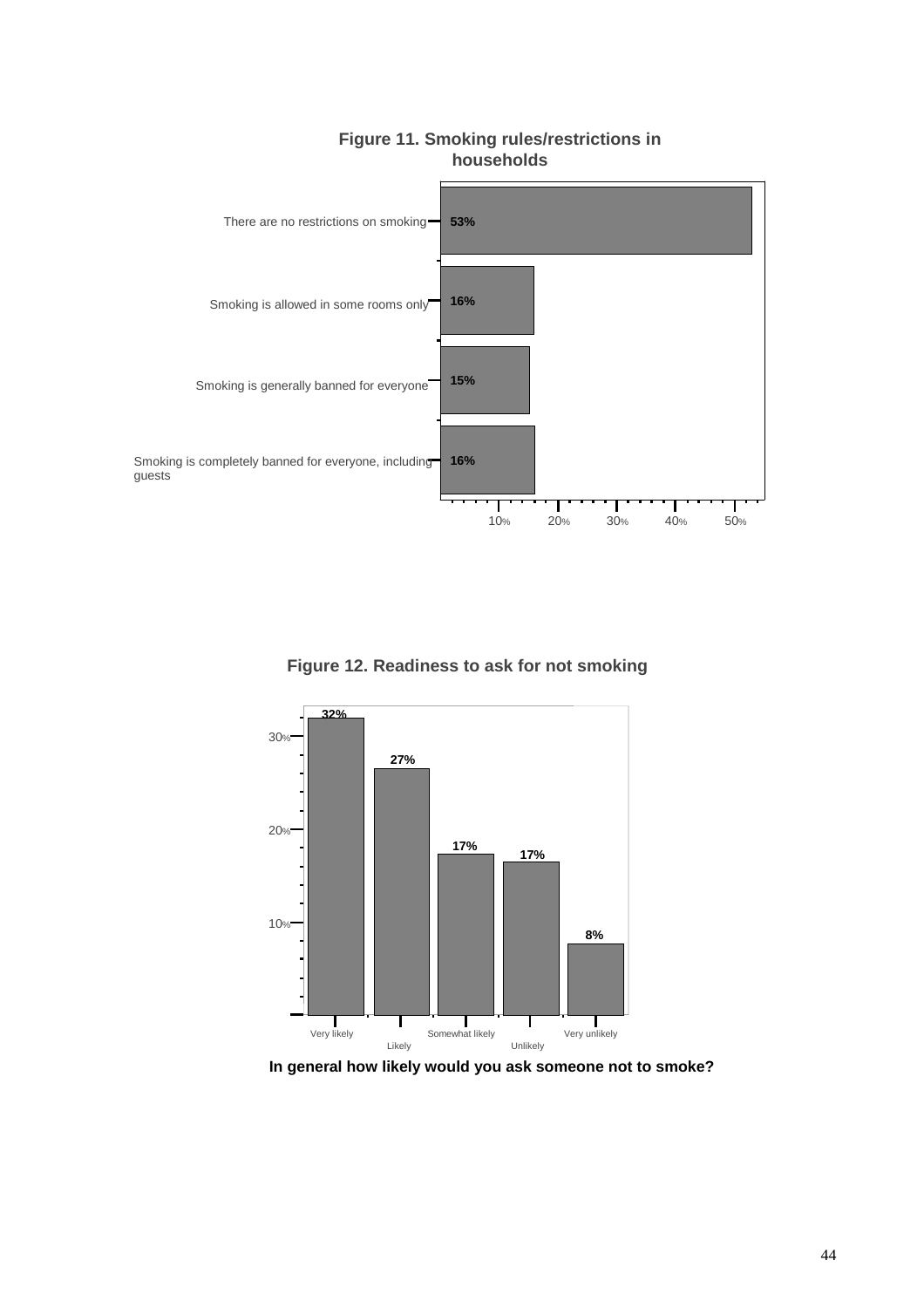**Figure 13. Awareness of law, restricting smoking in public areas**



**To your knowledge is there a law restricting smoking in public areas in Armenia?**



**Figure 14. Warning labels of tobacco products**



**Are the warning labels on cigarettes effective?**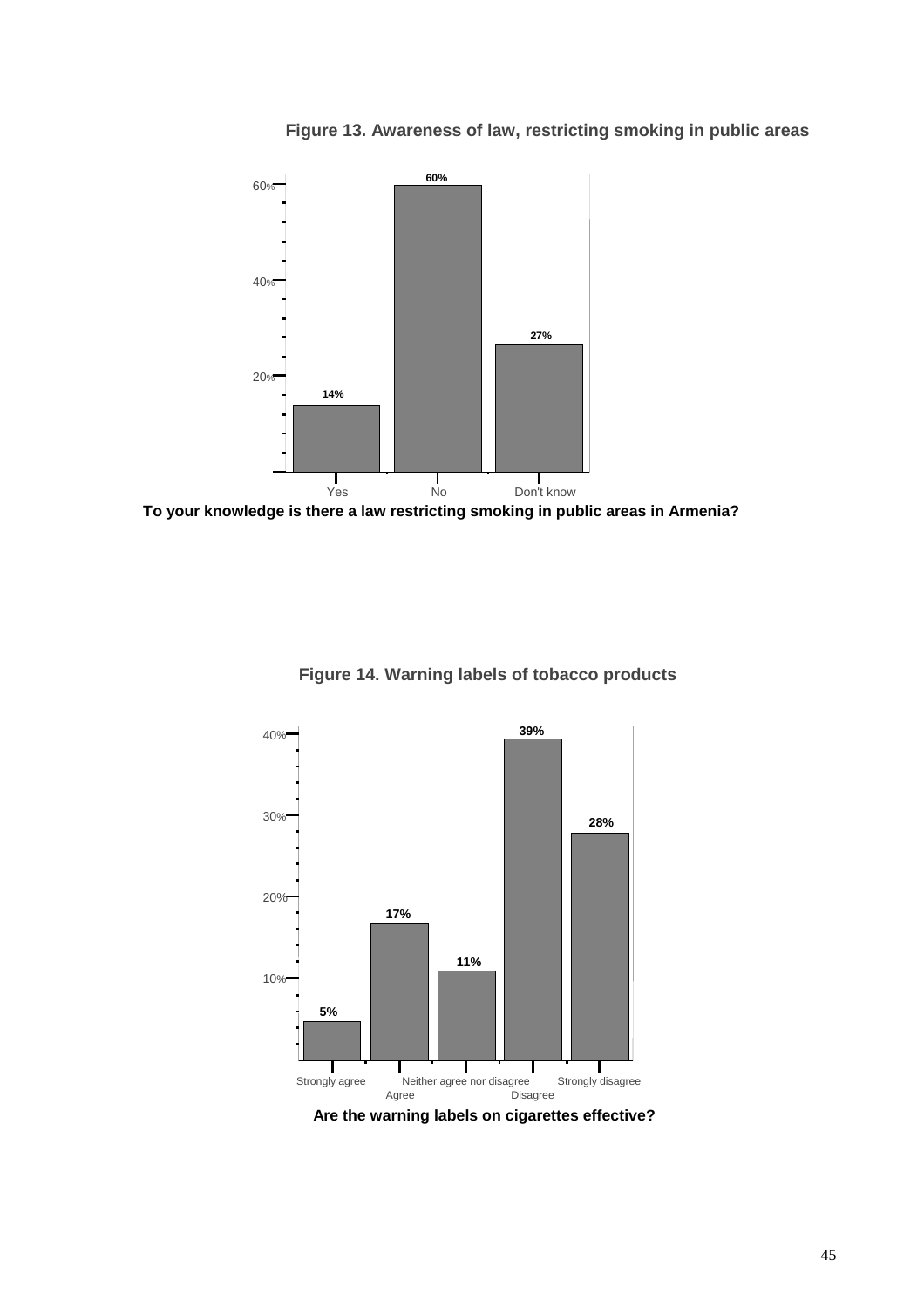#### **Armenian Public Health Alliance American University of Armenia Center for Health Services Research and Development**

**Open Society Institute Assistance Foundation** 

**Population Survey on Tobacco Control Policy in Armenia**

**ID NUMBER\*** \_\_ \_/ \_\_ \_/ \_\_ \_\_

#### **The coding for ID number:**

| Digit 1-2   | Region $ID^*$                         |
|-------------|---------------------------------------|
| Digit $3-5$ | Cluster number                        |
| Digit $6-7$ | Number of visit from the journal form |

| Yerevan       | 01 |
|---------------|----|
| Gyumri        | 02 |
| Artik         | 03 |
| Maralik       | 04 |
| Azatan        | 05 |
| Akhurian      | 06 |
| Amasia        | 07 |
| Arapi         | 08 |
| Bayandur      | 09 |
| Gusanagyugh   | 10 |
| Lernut        | 11 |
| Haykavan      | 12 |
| Hovit         | 13 |
| Maisyan       | 14 |
| Meghrashen    | 15 |
| Voghchi       | 16 |
| <b>Jrarat</b> | 17 |
| Saratak       | 18 |
| Panik         | 19 |

**\***Region ID (digit 2-3 in the ID number)

| 20 |
|----|
| 21 |
| 22 |
| 23 |
| 24 |
| 25 |
| 26 |
| 27 |
| 28 |
| 29 |
| 30 |
| 31 |
| 32 |
| 33 |
| 34 |
| 35 |
| 36 |
| 37 |
| 38 |
| 39 |
|    |

*This questionnaire targets Armenian population (males and females) 18-60 years of age* 

#### RECORD INTERVIEW DATE

| DAY | MONTH | YEAR |
|-----|-------|------|
|     |       |      |
|     |       |      |
|     |       |      |

INTERVIEWER: \_\_\_\_\_\_\_\_\_\_\_\_\_\_\_\_\_\_\_\_\_\_

TIME INTERVIEW STARTED**: \_\_ \_\_: \_\_ \_\_**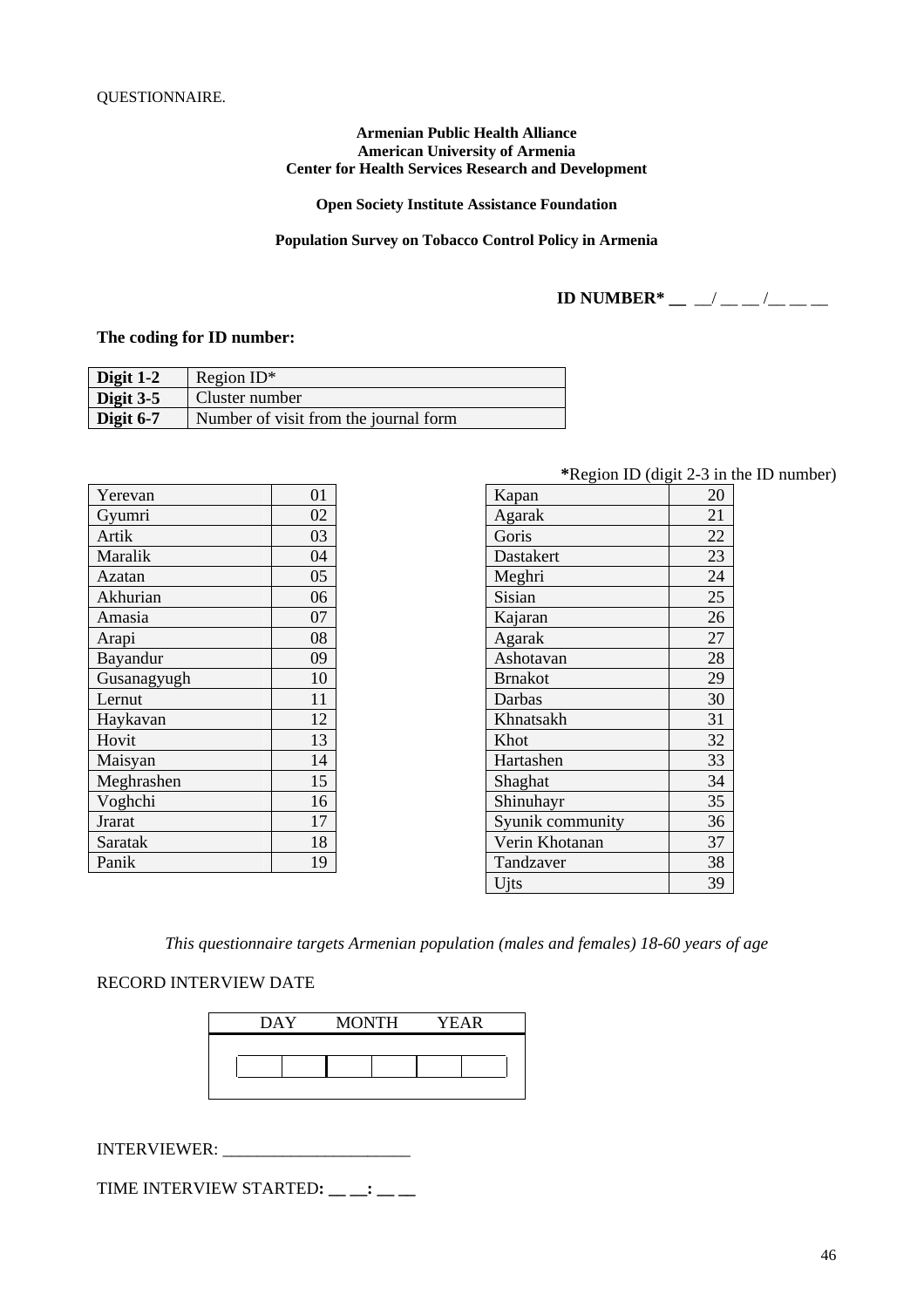## **A. GENERAL INFORMATION**

1. How old are you?

#### AGE OF RESPONDENT IN YEARS: \_\_\_ \_\_ IF THE AGE OF THE RESPONDENT IS NOT 18-60 YEARS, STOP THE INTERVIEW

- 2. Gender
	- 1. Female<br>2. Male
	- 2. Male
- 3. What is your marital status?
	- 1. Married
	- 2. Divorced/married but living apart
	- 3. Widowed/widower
	- 4. Single (never married)
	- 88. Don't know/Refuse to answer
- 4. What is your education status?
	- 1. Incomplete primary education
	- 2. School education (primary, secondary education)
	- 3. Incomplete secondary-special education (includes current students)
	- 4. Secondary-special education
	- 5. Incomplete undergraduate (includes current students of institutes and universities)
	- 6. Undergraduate (institute, universities)
	- 7. Incomplete graduate education (includes current post-graduate students and candidates to scientific degrees)
	- 8. Graduate (post-institute, post-university education, such as master degree, PhD, candidate of science)
	- 88. Don't know
	- 99. Refuse to answer
- 5. How many people live in your household including yourself?
	- a) \_\_\_\_\_\_\_\_ people, of them:
	- b) adults (above 18 years old)
	- c) \_\_\_\_\_\_\_\_ children (18 and below)
- 6. How many of your family members are currently smoking?
	- \_\_\_\_\_\_\_\_ people
	- 88. Don't know
	- 99. Refuse to answer
- 7. Would you say that in general your health is READ
	- 1. Excellent 2. Very good 3. Good 4. Fair 5. Poor 6. Very poor

#### **B. SMOKING STATUS**

*Now I will ask you several questions regarding your smoking status and quitting practice (if any). Please respond to these questions sincerely. As I told before your answers are anonymous and confidential, they will be available only to the research team of the American University of Armenia, so please be as sincere as you can.*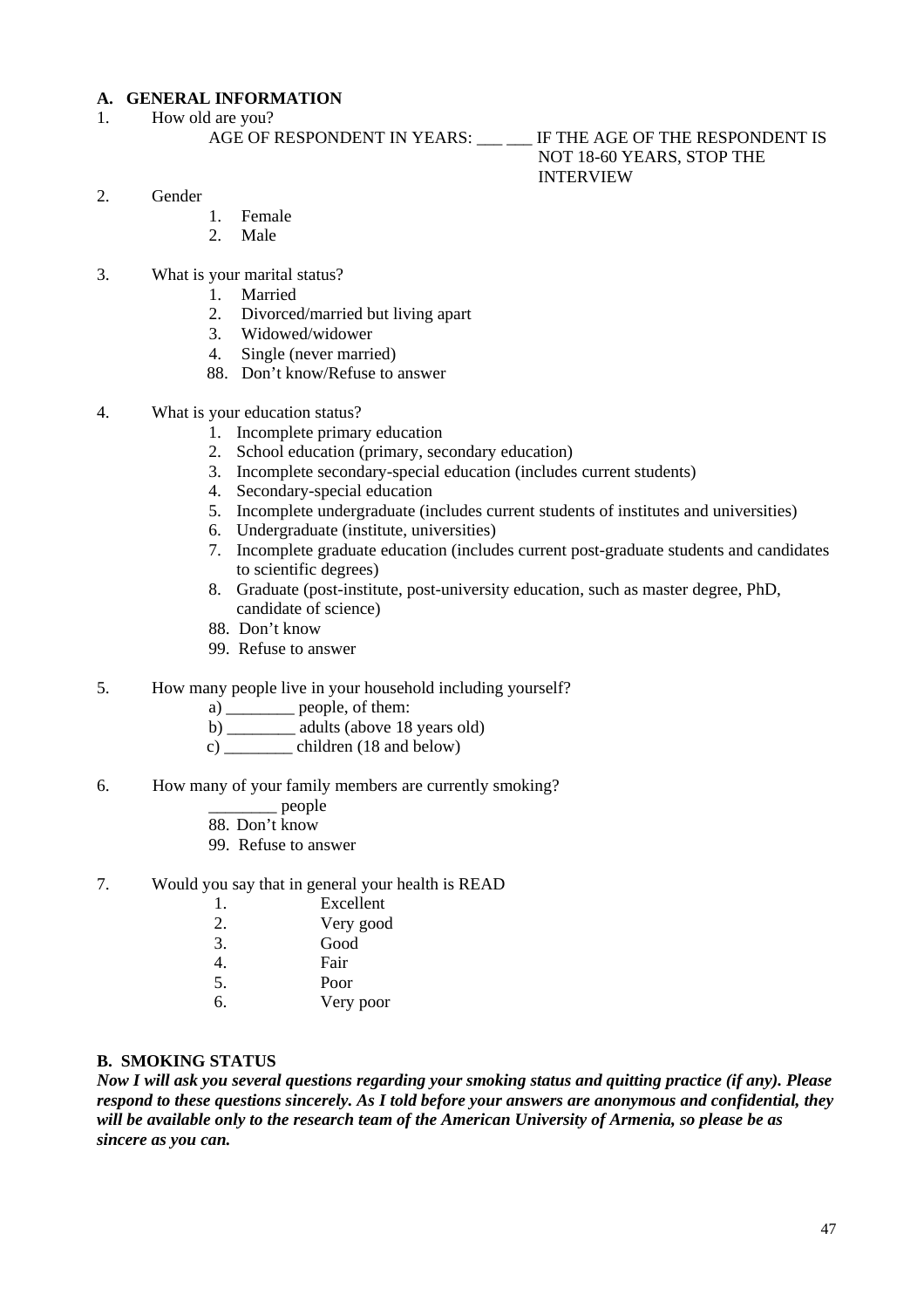- 8. Have you ever smoked cigarettes? (smoke at least one cigarette)
	- 1. Yes
	- 2. No  $\rightarrow$  Skip to SECTION C
	- 88. Don't know
	- 99. Refuse to answer
- 9. Have you smoked at least 100 cigarettes during your lifetime?
	- 1. Yes
	- 2. No  $\rightarrow$  SKIP TO SECTION C
	- 88. Don't know
	- 99. Refuse to answer
- 10. How often do you smoke currently?
	- 1. Every day
	- 2. Some days
	- 3. Not at all  $\rightarrow$  SKIP TO QUESTION 13
	- 88. Don't know
	- 99. Refuse to answer
- 11. On average how many cigarettes do you smoke each day/on the day you smoke? \_\_\_\_\_\_\_ pieces
- 12. How soon after you wake up do you smoke your first cigarette?
	- 1. Within 5 minutes
	- 2. Within 5-30 minutes
	- 3. Within 31-60 minutes
	- 4. After 60 minutes
- 13. Do you usually buy cigarettes or roll your own?
	- 1. Buy cigarettes
	- 2. Roll own

#### GO TO QUESTION 18

- 14. When did you quit?
	- 1. More than 1 year ago
	- 2. Within the last 12 months
	- 3. Within the last 3 months
	- 4. Within the last month

#### 15. What were the reasons for quitting? (READ AND CIRCLE ALL THAT APPLY)

- 1. The cost of cigarettes
- 2. Health problem/Doctor's advice
- 3. Concern for health in the future
- 4. The effect your smoking had on others
- 5. Pressure from your family and friends
- 6. Setting a good example for your children
- 7. Public image
- 8. Restriction of smoking at worksite
- 9. Pregnancy
- 10. Other reason (specify) \_\_\_\_\_\_\_\_\_\_\_\_\_\_\_\_\_\_\_\_\_\_\_\_\_\_
- 88. Don't know
- 99. Refuse to answer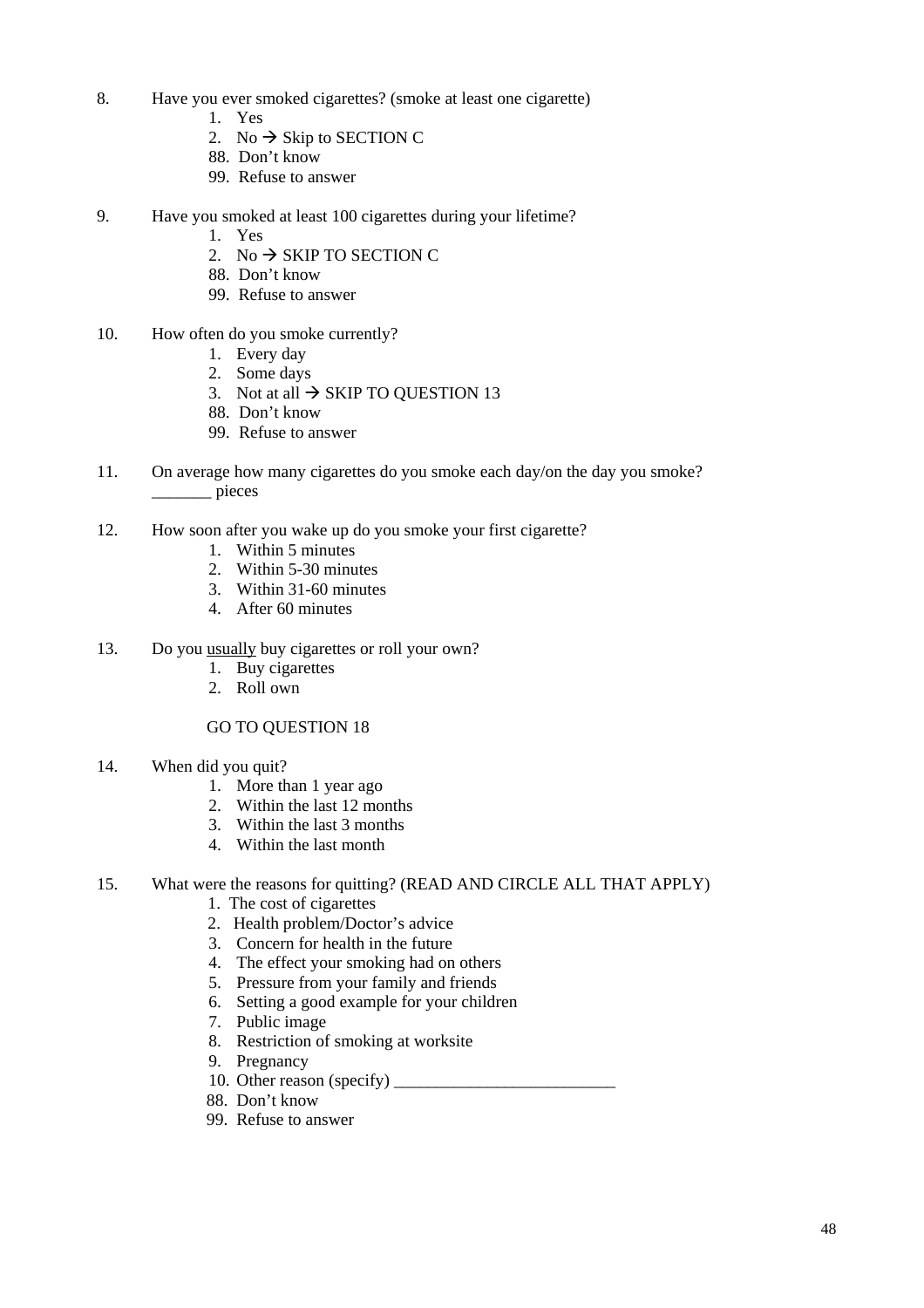16. Of all reasons you mentioned what was the most important reason for you to quit? (CHECK ONLY ONE RESPONSE)

- 1. The cost of cigarettes
- 2. Health problem/Doctor's advice
- 3. Concern for health in the future
- 4. The effect your smoking had on others
- 5. Pressure from your family and friends
- 6. Setting a good example for your children
- 7. Public image
- 8. Restriction of smoking at worksite
- 9. Pregnancy
- 10. Other reason (specify) \_\_\_\_\_\_\_\_\_\_\_\_\_\_\_\_\_\_\_\_\_\_\_\_\_\_
- 88. Don't know
- 99. Refuse to answer

17. What kind of assistance/support for quitting did you use? CIRCLE ALL THAT APPLY. **PROBE:** ANYTHING ELSE?

- 1. Psychological counseling/advice
- 2. Physician's advice
- 3. Books/booklets
- 4. Experience/advice of others
- 5. Nicotine gum
- 6. Nicotine patch
- 7. Zyban/Welbutrin
- 8. Tabex
- 9. Acupuncture
- 10. Gradually decreased the number
- 11. Hypnosis
- 12. No method
- 13. Other methods (Specify) \_\_\_\_\_\_\_\_\_\_\_\_\_\_\_\_\_\_\_\_\_\_\_\_\_\_\_
- 88. Don't know
- 99. Refuse to answer

18. How many times have you ever tried to quit smoking?

\_\_\_\_\_\_\_ times (INSERT NUMBER, IF THE RESPONDENT IS NOT RESPONDING IN A NUMBER FORMAT, PROBE TO GET A NUMBER) IF NEVER WRITE<sub>0</sub>

ASK THESE QUESTIONS ONLY OF THE RESPONDENT IS CURRENT SMOKER, IF HE/SHE IS NOT A SMOKER SKIP TO SECTION C.

19. During the past month, have you intentionally stopped smoking for at least one day or longer because you were trying to quit smoking?

1. Yes

2. No

- 88. Don't know
- 99. Refuse to answer

20. During the past month, have you intentionally cut down on the number of cigarettes for at least one day or longer because you were trying to quit smoking?

- 1. Yes
- 2. No
- 88. Don't know
- 99. Refuse to answer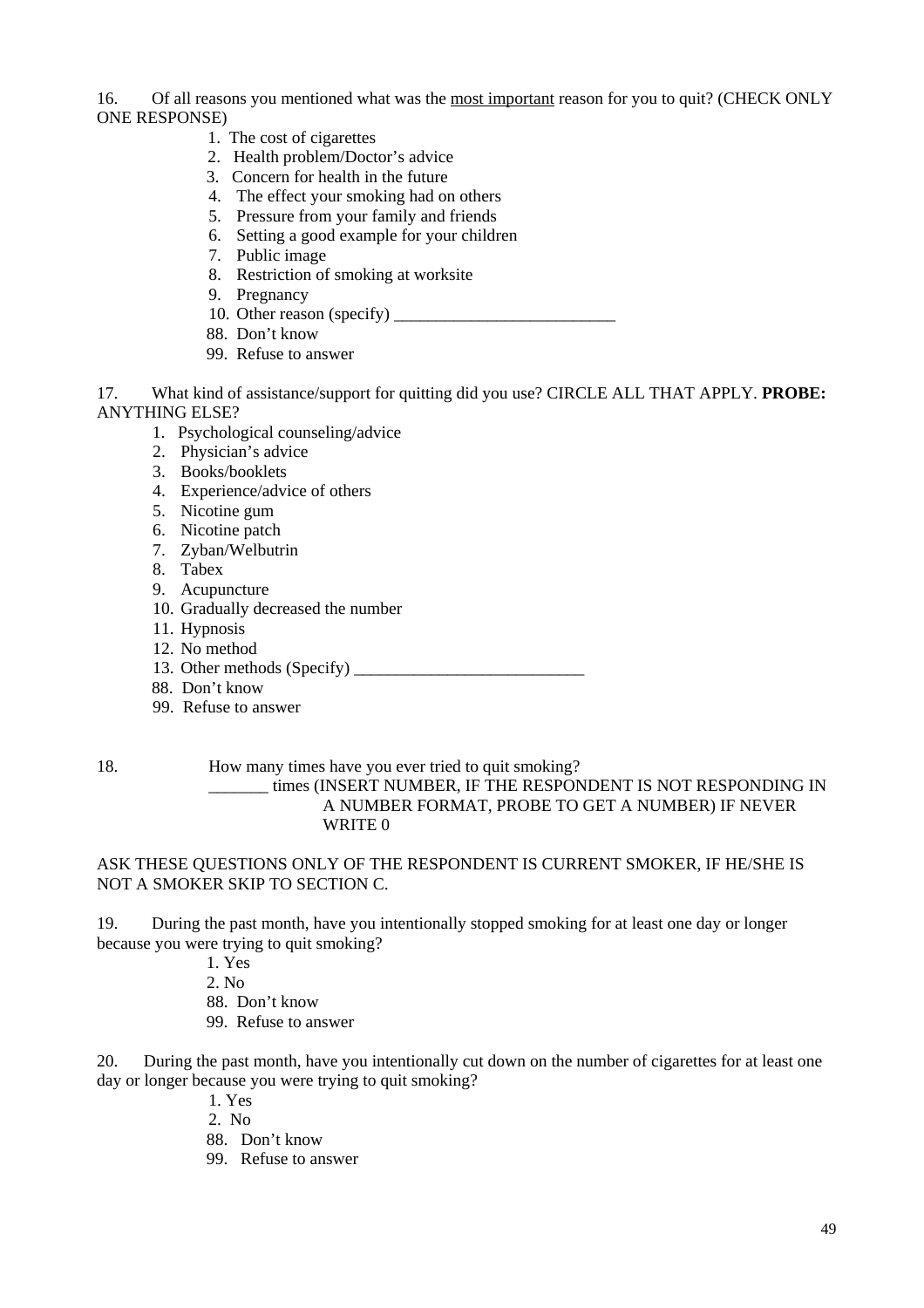- 21. Do you plan to quit in the future?
	- 1. Yes
	- 2. No  $\rightarrow$  SKIP TO SECTION C
	- 88. Don't know SKIP TO SECTION C
	- 99. Refuse to answer SKIP TO SECTION C
- 22. If you plan to quit smoking, by when do you plan to quit?
	- 1. In 3 months
	- 2. In 6 months
	- 3. In 12 months
	- 4. In later than 12 months
	- 88. Don't know
- 23. What kind of assistance/support for quitting do you plan to use? CIRCLE ALL THAT APPLY
	- 1. Psychological counseling/advice
	- 2. Physician's advice
	- 3. Books/booklets
	- 4. Experience/advice of others
	- 5. Nicotine gum
	- 6. Nicotine patch
	- 7. Zyban/Welbutrin
	- 8. Tabex
	- 9. Acupuncture
	- 10. Gradually decreased the number
	- 11. Hypnosis
	- 12. No method
	- 13. Other methods (Specify) \_\_\_\_\_\_\_\_\_\_\_\_\_\_\_\_\_\_\_\_\_\_\_\_\_\_\_
	- 88. Don't know
	- 99. Refuse to answer

#### **C. HEALTH EFFECTS OF SMOKING**

*Let's now talk about the health effects of smoking. Please give us your opinion for the following statements. You can respond strongly agree, agree, neither agree nor disagree, disagree, strongly disagree.* 

- 24. Please tell if you think that smoking is harmful to a smoker's health.
	- 1. Strongly agree
	- 2. Agree
	- 3. Neither agree nor disagree
	- 4. Disagree
	- 5. Strongly disagree

25. Tell me if you think smoking or breathing smoke from another person's cigarette definitely increases, probably increases, probably does not , or definitely does not increase a person's chances of getting the following problems:

|    |                                             | Yes |    |
|----|---------------------------------------------|-----|----|
| a. | Chronic bronchitis                          |     | 88 |
| b. | <b>Stroke</b>                               |     | 88 |
|    | c. Cancer of the larynx or voice box        |     | 88 |
| d. | Lung cancer                                 |     | 88 |
|    | e. Coronary heart disease                   |     | 88 |
|    | Bronchial asthma                            |     | 88 |
| g. | Impotence in male smokers                   |     | 88 |
|    | h. Lung cancer from passive smoking         |     | 88 |
|    | Coronary heart disease from passive smoking |     | 88 |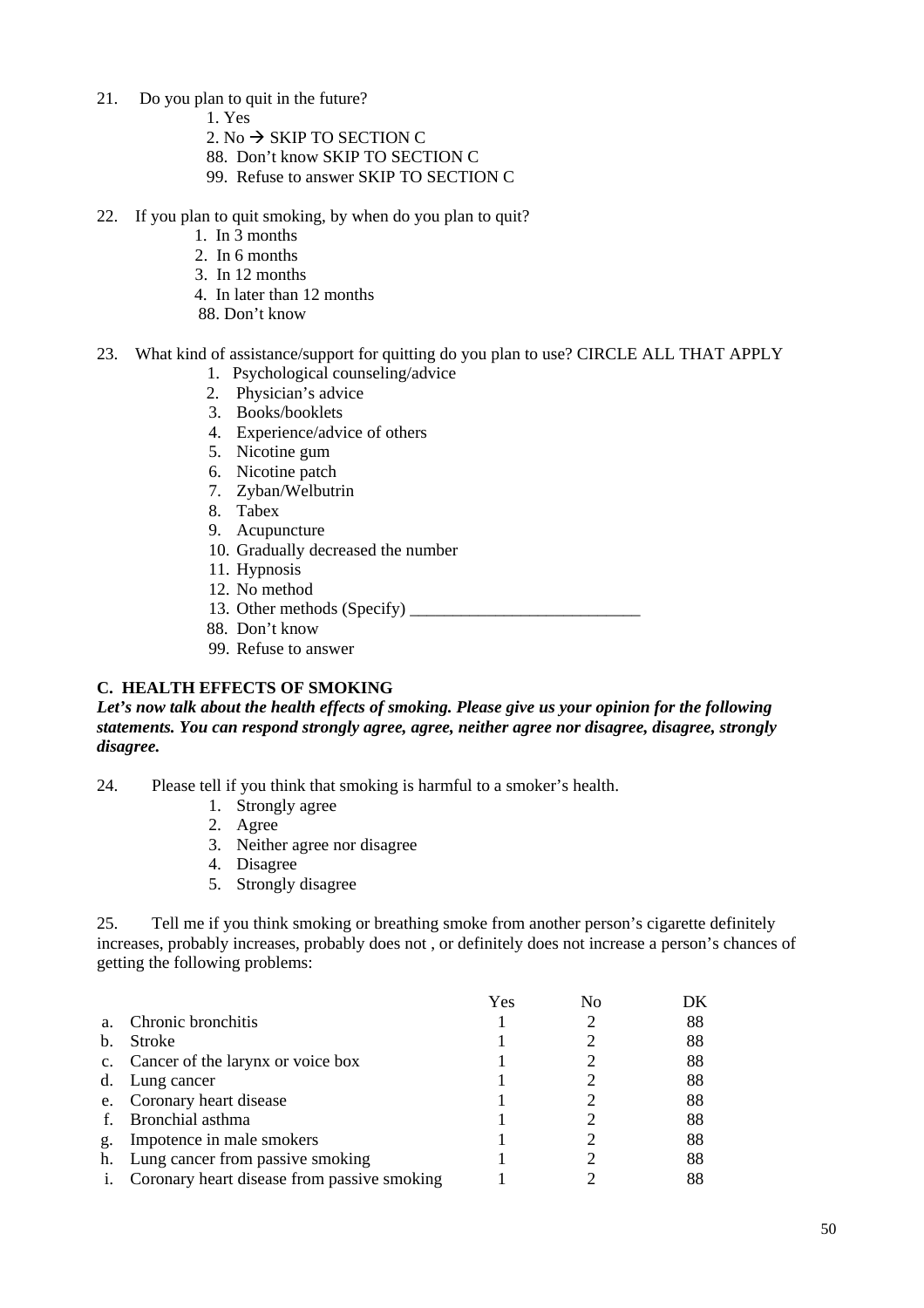#### **D. ADVERTISING**

*Now let's talk about your knowledge, attitude and experience regarding advertising of tobacco products. Please remember that this is not an exam or a test. Please be as honest as you can for responding to the questions. Please give us your opinion for the following statements. You can respond strongly agree, agree, neither agree nor disagree, disagree, strongly disagree.* 

|                                                                                               | <b>Strongly</b><br>agree | Agree                 | <b>Neither</b><br>agree nor<br>disagree | <b>Disagree</b> | <b>Strongly</b><br>disagree |
|-----------------------------------------------------------------------------------------------|--------------------------|-----------------------|-----------------------------------------|-----------------|-----------------------------|
| 26. Advertising of tobacco products promotes use<br>of cigarettes among youth.                |                          | $\overline{2}$        | 3                                       |                 |                             |
| 27. Tobacco companies should not be allowed to<br>offer promotional items (such as t-shirts). |                          | $\overline{2}$        | 3                                       | 4               |                             |
| 28. Tobacco companies should not be allowed to<br>offer free samples of cigarettes.           |                          | $\overline{2}$        | 3                                       |                 |                             |
| 29. Tobacco and tobacco company advertising in<br>the media should be banned.                 |                          | $\overline{2}$        | 3                                       | 4               |                             |
| 30. Cigarette advertising on the billboards should be<br>banned.                              |                          | $\mathcal{D}_{\cdot}$ | 3                                       | 4               |                             |
| 31. Sponsorship of sports and cultural events by<br>tobacco companies should be banned.       |                          | $\overline{2}$        | 3                                       | 4               |                             |
| 32. Advertising tobacco products at sports events<br>should be banned.                        |                          | $\overline{2}$        | 3                                       | 4               |                             |

#### 33. To your knowledge is there a law banning advertising of the tobacco products in Armenia?

- 1. Yes
- 2. No  $\rightarrow$  SKIP TO QUESTION 35
- 88. Don't know  $\rightarrow$  SKIP TO QUESTION 35
- 99. Refuse to answer  $\rightarrow$  SKIP TO QUESTION 35

#### 34. What does this ban prohibit? READ THE RESPONSES, CIRCLE ALL THAT APPLY

| 1. Advertising in electronic media (TV, radio)            | Yes | No | DK |
|-----------------------------------------------------------|-----|----|----|
| 2. Advertising in print media (magazines, newspapers)     |     |    | 88 |
| 3. Advertising on billboards                              |     |    | 88 |
| 4. Offering free promotional items, such as t-shirts, etc |     |    | 88 |
| 5. Offering free cigarettes.                              |     |    | 88 |
| 6. Other (specify)                                        |     |    | 88 |

35. Within the last month how many times did you see tobacco or tobacco company advertising on the Armenian TV?

- 1. Frequently (almost everyday)
- 2. Occasionally (3-5 times a week)
- 3. Seldom (1-2 times a week)
- 4. Never
- 88. Do not watch TV

36. Within the last month how many times did you hear tobacco or tobacco company advertising on the Armenian radio?

- 1. Frequently (almost everyday)<br>2. Occasionally (3-5 times a wee
- Occasionally (3-5 times a week)
- 3. Seldom (1-2 times a week)
- 4. Never
- 88. Do not listen to radio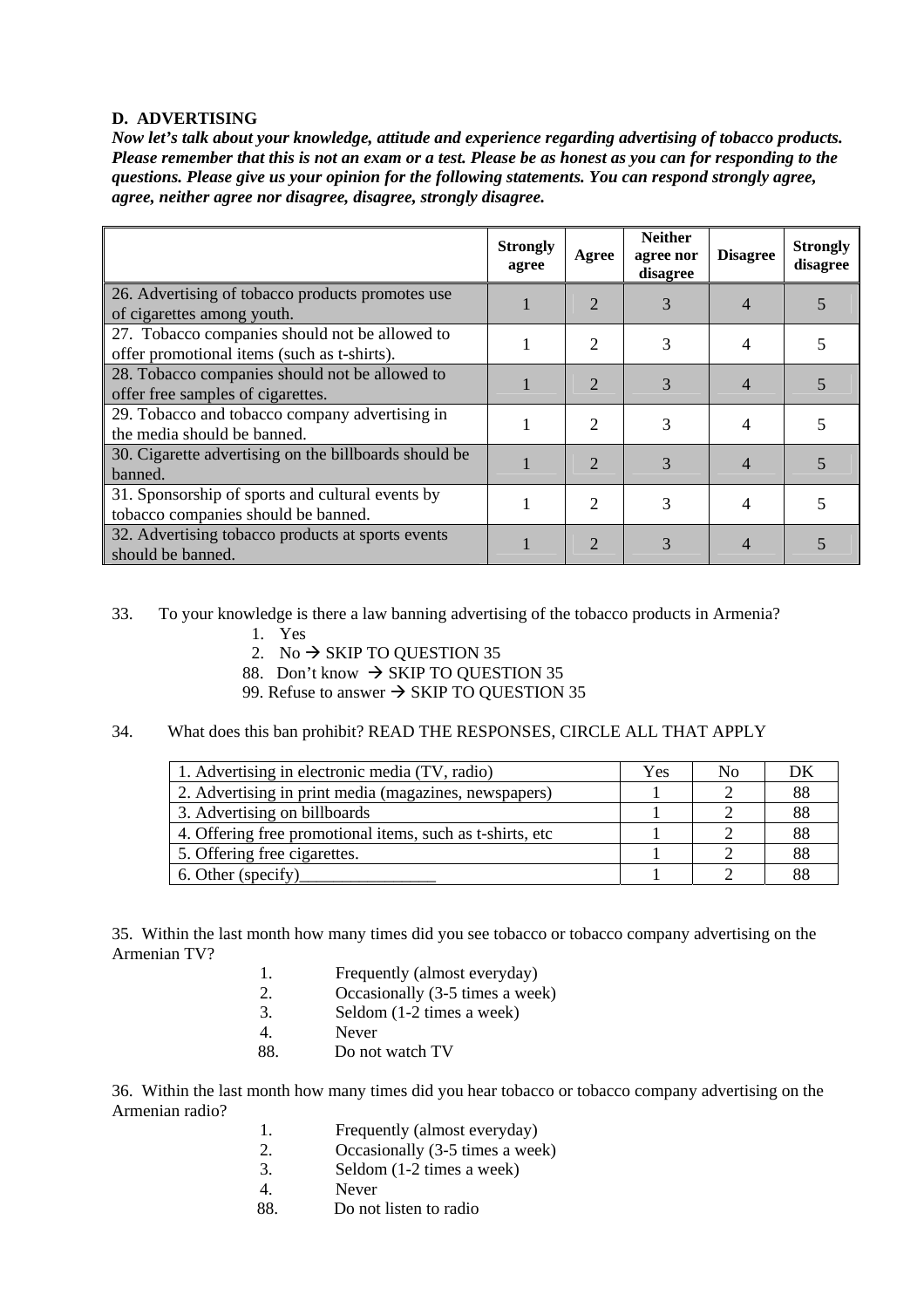37. Would you say that there is more or less cigarette advertisements on Armenian TV and radio now as compared with 6 months ago?

- 1. There is more advertising now than 6 months ago
- 2. There is less advertising now than 6 months ago
- 3. There is equally advertising now and 6 months ago
- 88. Don't know
- 99. Refuse to answer

38. Now I want to ask you about the media more generally. First, thinking about media programs and/or articles about smoking or tobacco companies that might have been on TV, radio, or in the newspapers. In the last 1 month about how often have you seen or listen smoking related program or read an article?

- 1. Frequently (almost everyday)
- 2. Occasionally (3-5 times a week)
- 3. Seldom (1-2 times a week)
- 4. Never  $\rightarrow$  SKIP TO OUESTION 40
- 5. Do not watch TV, listen radio or read newspapers
- 88. Don't know  $\rightarrow$  SKIP TO QUESTION 40
- 99. Refuse to answer  $\rightarrow$  SKIP TO QUESTION 40
- 39. On balance, how did the programs/articles portray smoking?
	- 1. Pro-smoking
	- 2. Equally pro- and anti-smoking
	- 3. Anti-smoking
- 40. Within the last month how frequently did you see the billboards with tobacco advertising?
	- 1. Frequently (almost everyday)
	- 2. Occasionally (3-5 times a week)
	- 3. Seldom (1-2 times a week)
	- 4. Never
	- 88. Don't know
	- 99. Refuse to answer
- 41. Within the last 6 months how often did you see the tobacco advertising on the public/political events?
	- 1. Frequently (almost everyday)
	- 2. Occasionally (3-5 times a week)
	- 3. Seldom (1-2 times a week)
	- 4. Never
	- 88. Don't know
	- 99. Refuse to answer
- 42. Within the last 6 months have you been offered a promotional item, such as free t-shirt, mug, etc from a tobacco company?
	- 1. Yes
	- 2.  $N_0$
	- 88. Don't know
	- 99. Refuse to answer
- 43. Within the last 6 months have you been offered to try a free tobacco product by the tobacco company representative?
	- 1. Yes
	- 2  $N_0$
	- 88. Don't know
	- 99. Refuse to answer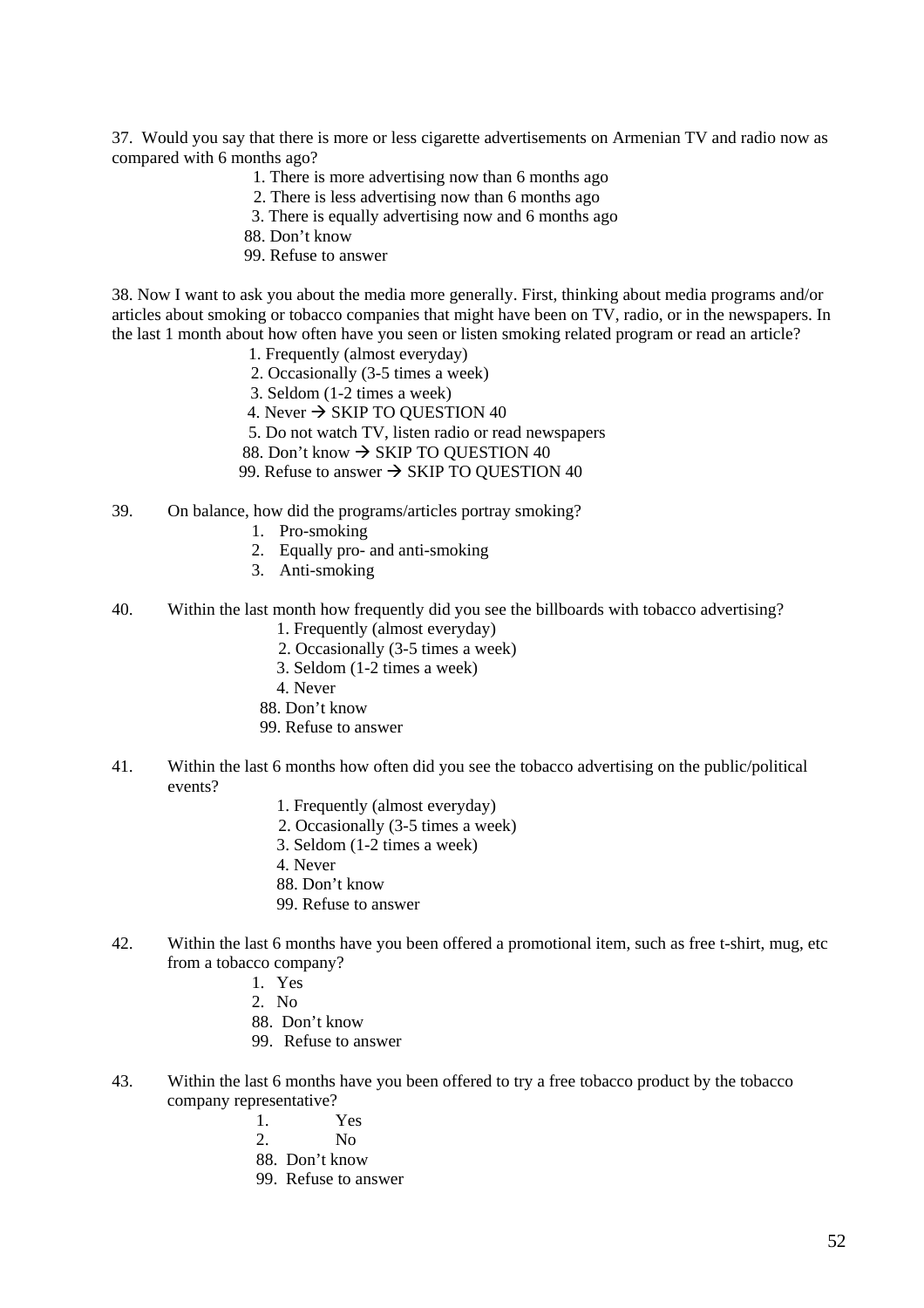#### **E. TOBACCO SALES**

*Now we will talk a little bit about sales of tobacco products. Please indicate your level of agreement for the statements, which I will read. As in the earlier sections you can respond strongly agree, agree, neither agree nor disagree, disagree, strongly disagree.* 

|     |                                                                                                          | <b>Strongly</b><br>agree | Agree                 | <b>Neither</b><br>agree nor<br>disagree | <b>Disagree</b> | <b>Strongly</b><br>disagree |
|-----|----------------------------------------------------------------------------------------------------------|--------------------------|-----------------------|-----------------------------------------|-----------------|-----------------------------|
| 44. | Tobacco products are easily accessible for<br>children.                                                  |                          | 2                     | 3                                       |                 |                             |
| 45. | Police should be responsible for enforcing laws<br>against tobacco sales to minors.                      |                          | 2                     | 3                                       |                 |                             |
| 46. | Minors should not be allowed to buy cigarettes.                                                          |                          | $\overline{2}$        | 3                                       | $\overline{4}$  |                             |
| 47. | Laws should impose financial penalties for the<br>sale of tobacco products to minors.                    |                          | $\mathcal{D}$         | 3                                       |                 |                             |
| 48. | Store owners should need a license to sell<br>cigarettes (just like alcoholic beverages).                |                          | $\mathcal{D}_{\cdot}$ |                                         |                 |                             |
| 49. | Penalties should be gradually increased for<br>store owners who repeatedly sell cigarettes to<br>minors. |                          | 2                     |                                         |                 |                             |

- 50. Within the last month how often did you sent a person under 18 to buy a cigarette for you or one of your family members?
	- 1. Frequently (almost everyday)
	- 2. Occasionally (3-5 times a week)
	- 3. Seldom (1-2 times a week)
	- 4. Never
	- 88. Don't know
	- 99. Refuse to answer
- 51. Within the last month how often did you see a minor selling a cigarette?
	- 1. Frequently (almost everyday)
	- 2. Occasionally (3-5 times a week)
	- 3. Seldom (1-2 times a week)
	- 4. Never
	- 88. Don't know
	- 99. Refuse to answer
- 52. Within the last month how often did you see a person under 18 buying a cigarette?
	- 1. Frequently (almost everyday)
		- 2. Occasionally (3-5 times a week)
		- 3. Seldom (1-2 times a week)
		- 4. Never
		- 88. Don't know
	- 99. Refuse to answer
- 53. Within the last month how often did you see the per item sale of cigarettes?
	- 1. Frequently (almost everyday)
	- 2. Occasionally (3-5 times a week)
	- 3. Seldom (1-2 times a week)
	- 4. Never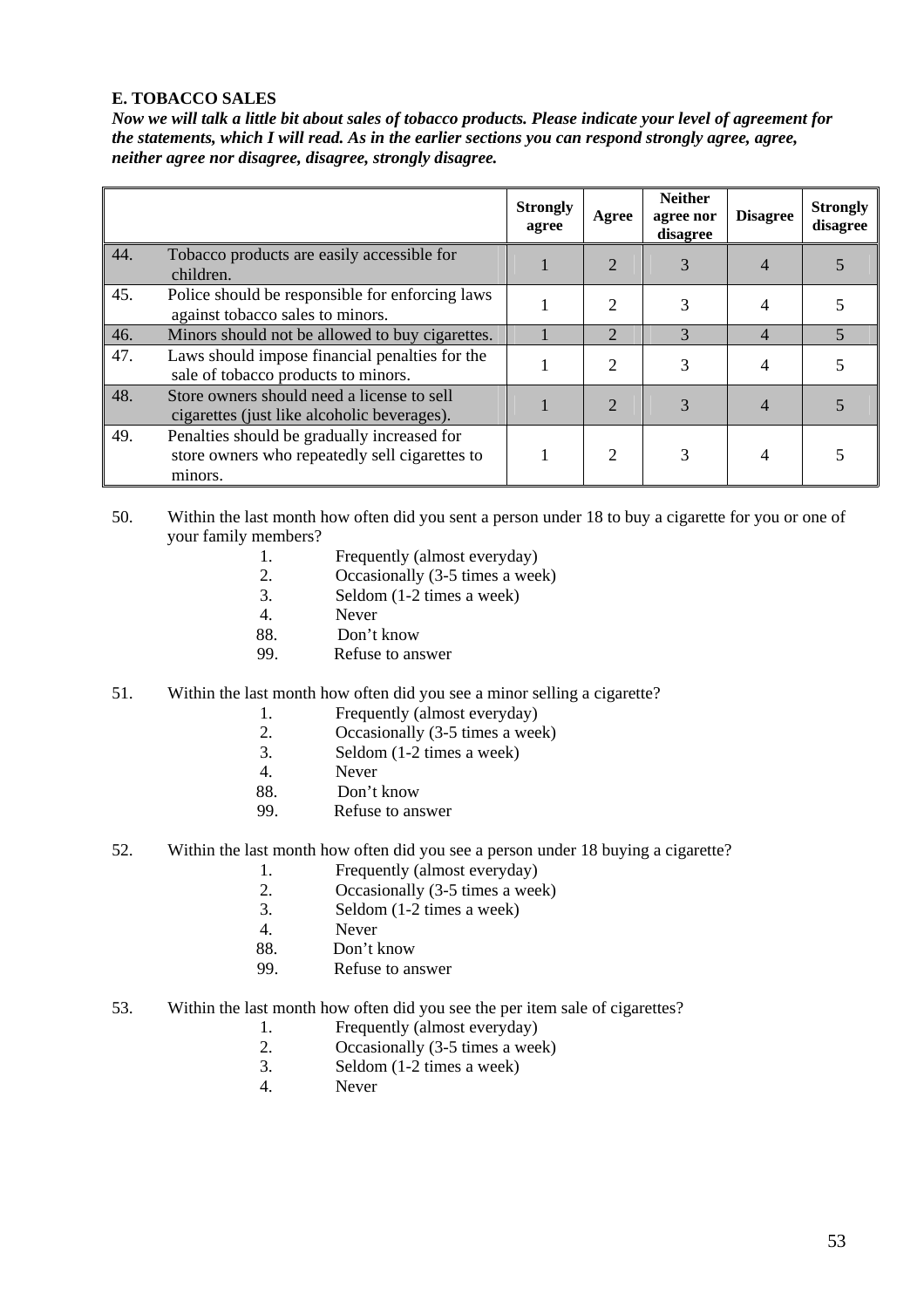54. To your opinion should this law prohibit… READ THE RESPONSES, CIRCLE ALL **MENTIONED** 

|    |                                      | Yes            | $N_{\Omega}$ | DK. |
|----|--------------------------------------|----------------|--------------|-----|
|    | Sale of tobacco products to children |                |              | 88  |
|    | under 18                             |                |              |     |
|    | Sale of tobacco products by children | $\overline{1}$ |              | 88  |
|    | under 18                             |                |              |     |
| 3. | Sale of tobacco products per item    |                |              | 88  |
|    | Other (specify)                      |                |              |     |

- 55. To your knowledge is there a law regulating sales of cigarettes in Armenia?
	- 1. Yes
	- 2. No  $\rightarrow$  SKIP TO QUESTION 55
	- 88. Don't know
	- 99. Refuse to answer
- 56. To your knowledge what does this law prohibit? READ THE RESPONSES, CIRCLE ALL THAT APPLY
	- 1. Sale of tobacco products to children under 18
	- 2. Sale of tobacco products by children under 18
	- 3. Sale of tobacco products per item
	- 4. Other (specify)\_
	- 88. Don't know
	- 99. Refuse to answer
- 57. To your knowledge are there any penalties to those who sell tobacco products to minors?
	- 1. Yes
	- 2. No
	- 88. Don't know
	- 99. Refuse to answer

#### **F. TAXES AND FEES/COST OF TOBACCO PRODUCTS**

*In this section I will ask questions about fees and costs of tobacco products. Please indicate your level of agreement for the following statements. You can respond strongly agree, agree, neither agree nor disagree, disagree, strongly disagree.* 

|     |                                                                                 | <b>Strongly</b><br>agree | Agree          | <b>Neither</b><br>agree nor<br>disagree | <b>Disagree</b> | <b>Strongly</b><br>disagree |
|-----|---------------------------------------------------------------------------------|--------------------------|----------------|-----------------------------------------|-----------------|-----------------------------|
| 58. | Tobacco products are affordable.                                                |                          |                |                                         |                 |                             |
| 59. | Increase of prices of cigarettes will prevent<br>youth from starting to smoke.  |                          |                |                                         |                 |                             |
| 60. | Cigarette taxes should be used to pay for<br>smoking-related health care costs. |                          | $\overline{2}$ |                                         |                 |                             |
| 61. | The price of cigarettes should be increased.                                    |                          |                |                                         |                 |                             |

#### 62. Tobacco products have excise tax because READ THE OPTIONS, CIRCLE ALL THAT APPLY

|                                            | Yes |    |
|--------------------------------------------|-----|----|
| 1. Tobacco is a harmful product            |     | 88 |
| 2. Tobacco production is very profitable   |     | 88 |
| 3. The excise tax covers health care costs |     | 88 |
| 4. Other (specify)                         |     |    |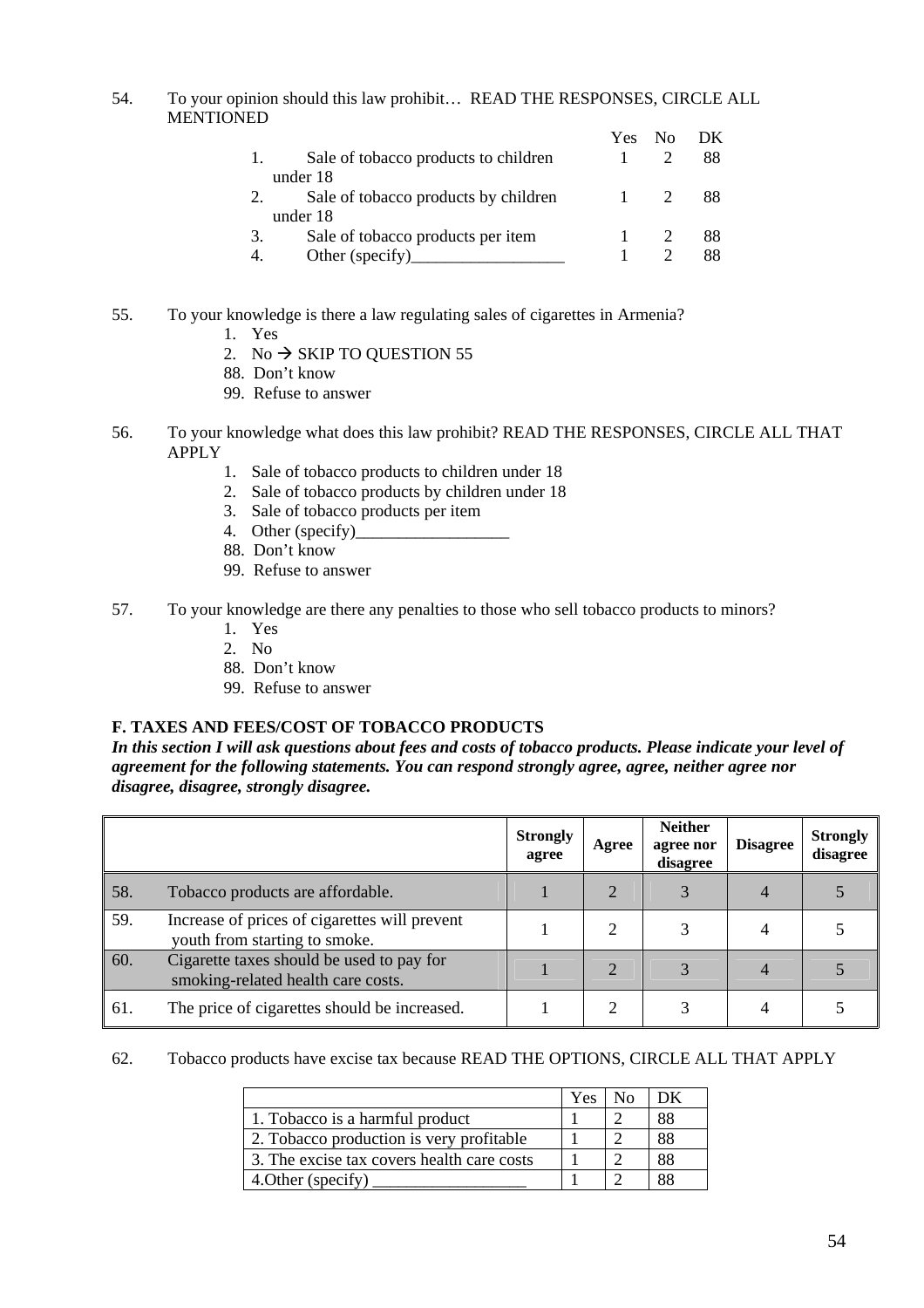#### 63. Does the price of cigarettes influence on … READ THE RESPONSES, MENTION ALL THAT APPLY

|                                     | Yes | Nο |    |
|-------------------------------------|-----|----|----|
| 1. Their desire to quit             |     |    | 88 |
| 2. How much people smoke            |     |    | 88 |
| 3. On switching to cheap cigarettes |     |    | 88 |
| 4. Other (specify)                  |     |    | 88 |

#### **G. RESTRICTION ON SMOKING**

*Please express your lever of agreement with the following statements. You can answer strongly agree, agree, neither agree nor disagree, disagree, strongly disagree.* 

|     |                                                                                                      | <b>Strongly</b><br>agree | Agree          | <b>Neither</b><br>agree nor<br>disagree | <b>Disagree</b> | <b>Strongly</b><br>disagree |
|-----|------------------------------------------------------------------------------------------------------|--------------------------|----------------|-----------------------------------------|-----------------|-----------------------------|
| 64. | Breathing smoke from another person's<br>cigarette is harmful to non-smoker's health.                |                          | $\overline{2}$ | 3                                       | 4               | 5                           |
| 65. | Smoking should be avoided inside the<br>house/room.                                                  |                          | 2              | 3                                       | 4               | 5                           |
| 66. | Smoking should be banned in all medical,<br>educational and cultural institutions.                   |                          | $\overline{2}$ | 3                                       | 4               | 5                           |
| 67. | Smoking should be banned in all state and<br>private establishments/institutions.                    |                          | $\overline{2}$ | 3                                       | 4               | 5                           |
| 68. | Smoking should be banned in all restaurants and<br>cafes.                                            |                          | $\overline{2}$ | 3                                       | 4               | 5                           |
| 69. | Separate smoking sections for smokers should<br>be designed in all restaurants and cafés.            |                          | $\overline{c}$ | 3                                       | 4               | 5                           |
| 70. | Special smoking areas should be designated for<br>smoking in all worksites.                          |                          | $\overline{2}$ | 3                                       | $\overline{4}$  | 5                           |
| 71. | Smoking should be banned on all public<br>transportation, including bus, micro-buses,<br>taxis, etc. |                          | 2              | 3                                       | 4               | 5                           |
| 72. | Smoking should be allowed only outdoors.                                                             |                          | 2              | 3                                       | $\overline{4}$  | 5                           |

73. What are the smoking rules/restrictions in your household, if any?

- 1. Smoking is *completely* banned for everyone, including guests  $\rightarrow$  SKIP TO QUESTION 79
- 2. Smoking is *generally* banned for everyone
- 3. Smoking is allowed in some rooms only
- 4. There are no restrictions on smoking

#### 74. Within the last month about how often did smoking occur in your household?

- 1. Frequently (almost everyday)
- 2. Occasionally (3-5 times a week)
- 3. Seldom (1-2 times a week)
- 4. Never
- 75. Now let's talk about exposure to smoking in the place where you work. Are you currently employed outside the home?
	- 1. Yes
	- 2. No  $\rightarrow$  SKIP TO OUESTION 82
	- 88. Don't know
- 76. Do you currently work in an indoor setting, such as an office, plant or store?
	- 1. Yes
	- 2. No  $\rightarrow$  SKIP TO QUESTION 82
	- 88. Don't know  $\rightarrow$  SKIP TO QUESTION 82
	- 99. Refused to answer  $\rightarrow$  SKIP TO QUESTION 82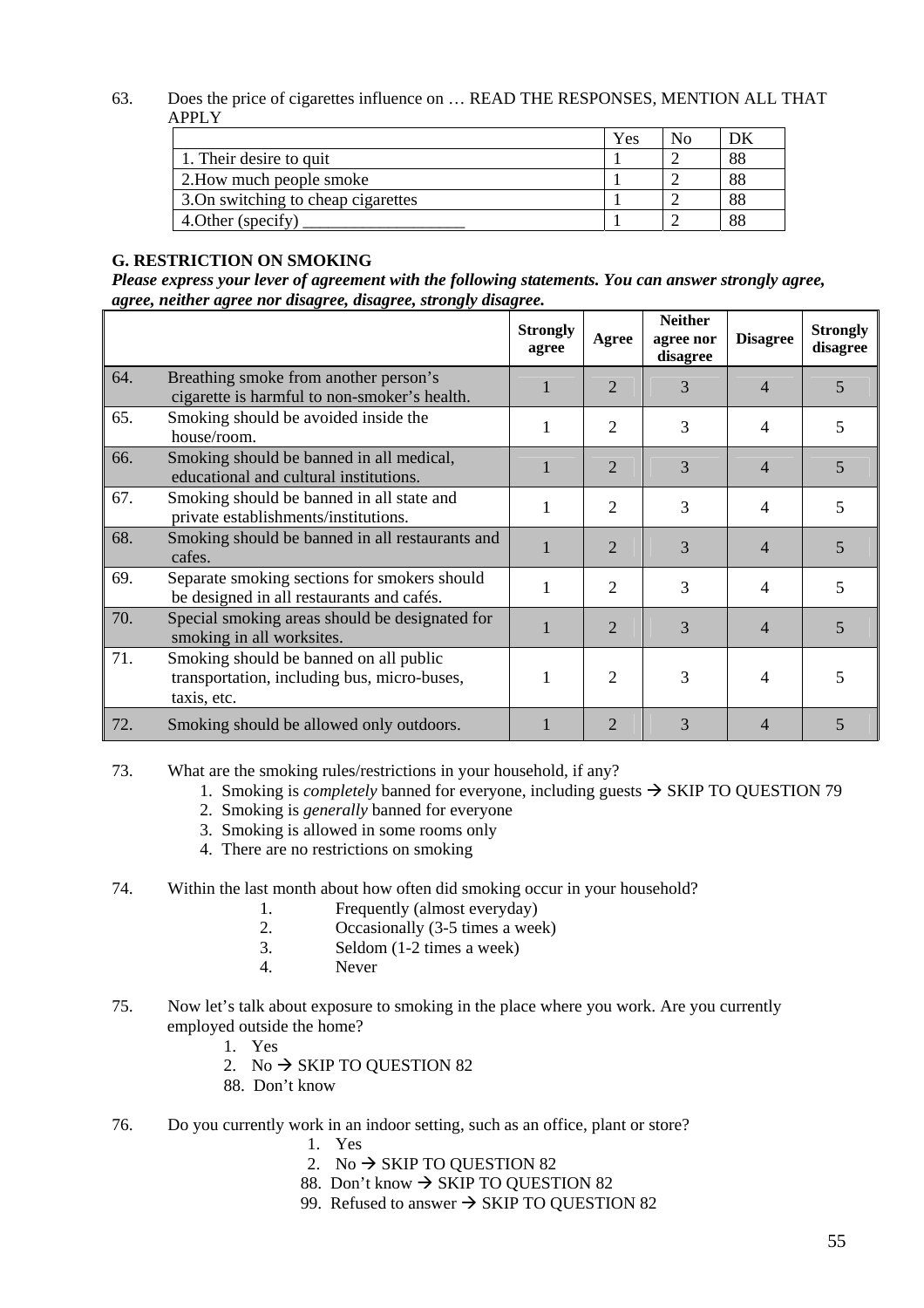- 77. What does best describe where you currently work?
	- 1. In an office
	- 2. In a plant factory
	- 3. In a store or warehouse
	- 4. In a classroom
	- 5. In a hospital
	- 6. In a restaurant or bar
	- 7. In a vehicle
	- 8. In some other indoor setting
	- 9. Outdoors
	- 10. Other (specify)  $\overline{\phantom{a}}$
	- 88. Don't know
	- 99. Refuse to answer
- 78. What is the total number of employees in the building where you work?
	- 1. 1-5 employees
	- 2. 6-50 employees
	- 3. 51-100 employees
	- 4. More than 101
	- 88. Don't know
	- 99. Refuse to answer
- 79. Is your place of work smoke-free?
	- 1. Yes, completely smoke-free in-doors
	- 2. There are special indoor places for smoking
	- 3. No, it is not smoke-free
	- 88. Don't know
	- 99. Refuse to answer
- 80. For each of the following indoor areas at your workplace, is smoking allowed in...

|                                      | Yes. |                | $No$ $N/A$ $DK$ |    | -RF |
|--------------------------------------|------|----------------|-----------------|----|-----|
| a. Any indoor work area?             |      | $\mathcal{D}$  | 77              | 88 | 99  |
| b. A special smoking room or lounge? |      | $\overline{2}$ | 77              | 88 | 99  |
| c. A break room or cafeteria?        |      | $\gamma$       | 77              | 88 | 99  |
| d. A hallway or lobby?               |      |                | 77              | 88 | 99  |

- 81. During the past two weeks has anyone smoked in the area in which you work?
	- 1. Yes
	- 2. No
	- 3. Didn't work in the past two weeks
	- 88. Don't know
	- 99. Refuse to answer
- 82. During the past two weeks did you ask anyone not to smoke ...

|                |                   | Yes | Nο | N/A |
|----------------|-------------------|-----|----|-----|
| a.             | At your home      |     |    |     |
| b.             | At your workplace |     |    |     |
| $\mathbf{c}$ . | On the public     |     |    |     |

### 83. In general how likely would you ask someone not to smoke?

- 1. Very likely
- 2. Likely
- 3. Somewhat likely
- 4. Unlikely
- 5. Very unlikely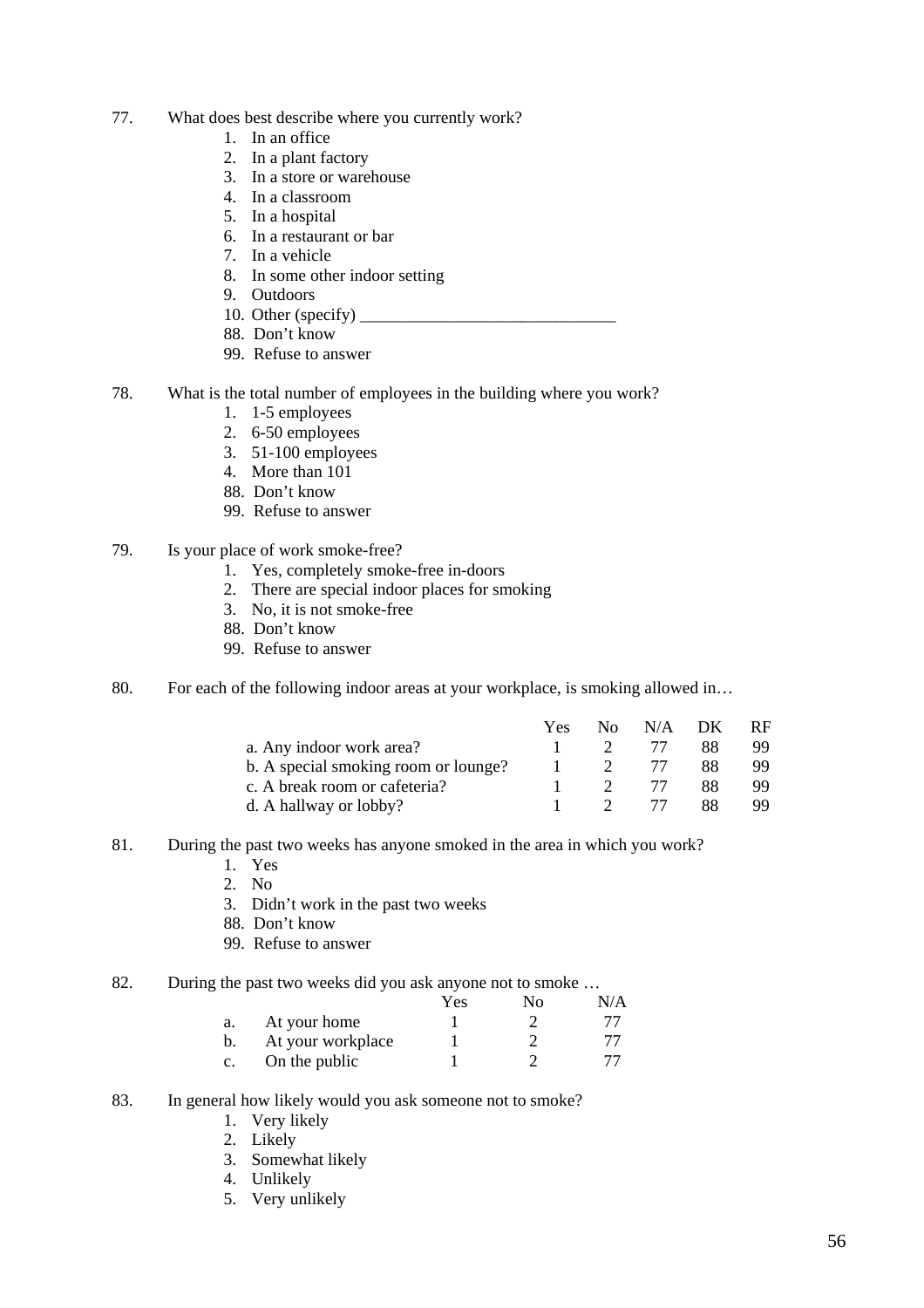- 84. Within the last month have you been in educational, medical or cultural institutions?
	- 1. Yes
	- 2. No  $\rightarrow$  SKIP TO QUESTION 86
	- 88. Don't know  $\rightarrow$  SKIP TO QUESTION 86
	- 99. Refuse to answer $\rightarrow$  SKIP TO QUESTION 86
- 85. Within the last month have you seen someone smoking in educational, medical or cultural institutions?
	- 1. Yes
	- 2. No
	- 88. Don't know
	- 99. Refuse to answer
- 86. Within the last month have you used any means of public transportation, such as bus, micro-bus, taxi or other?
	- 1. Yes
	- 2. No  $\rightarrow$  SKIP TO QUESTION 88
	- 88. Don't know SKIP TO QUESTION 88
	- 99. Refuse to answer SKIP TO QUESTION 88
- 87. Within the last month have you seen anyone smoking within the public transportation, including the driver?
	- 1. Yes
	- 2. No
	- 88. Don't know
	- 99. Refuse to answer
- 88. Do you think a law restricting smoking in public areas should be adopted in Armenia?
	- 1. Yes
	- 2. No  $\rightarrow$  SKIP TO OUESTION 90
	- 88. Don't know→ SKIP TO QUESTION 90
	- 99. Refuse to answer $\rightarrow$  SKIP TO QUESTION 90
- 89. What public enclose places should this law refer to? READ THE OPTIONS, CIRCLE ALL THAT APPLY

|                             | Yes | No | DK |
|-----------------------------|-----|----|----|
| 1. Educational institutions |     |    | 88 |
| 2. Medical institutions     |     |    | 88 |
| 3. Governmental buildings   |     |    | 88 |
| 4. Cafes/restaurants        |     |    | 88 |
| 5. Cultural institutions    |     |    | 88 |
| 6. Private offices          |     |    | 88 |
| 7. Public transportation    |     |    | 88 |
| 8.All worksites             |     |    | 88 |
| 9. Other (specify)          |     |    | 88 |

90. To your knowledge is there a law restricting smoking in public areas in Armenia?

- 1. Yes
- 2. No  $\rightarrow$  SKIP TO OUESTION 92
- 88. Don't know  $\rightarrow$  SKIP TO OUESTION 92
- 99. Refuse to answer  $\rightarrow$  SKIP TO QUESTION 92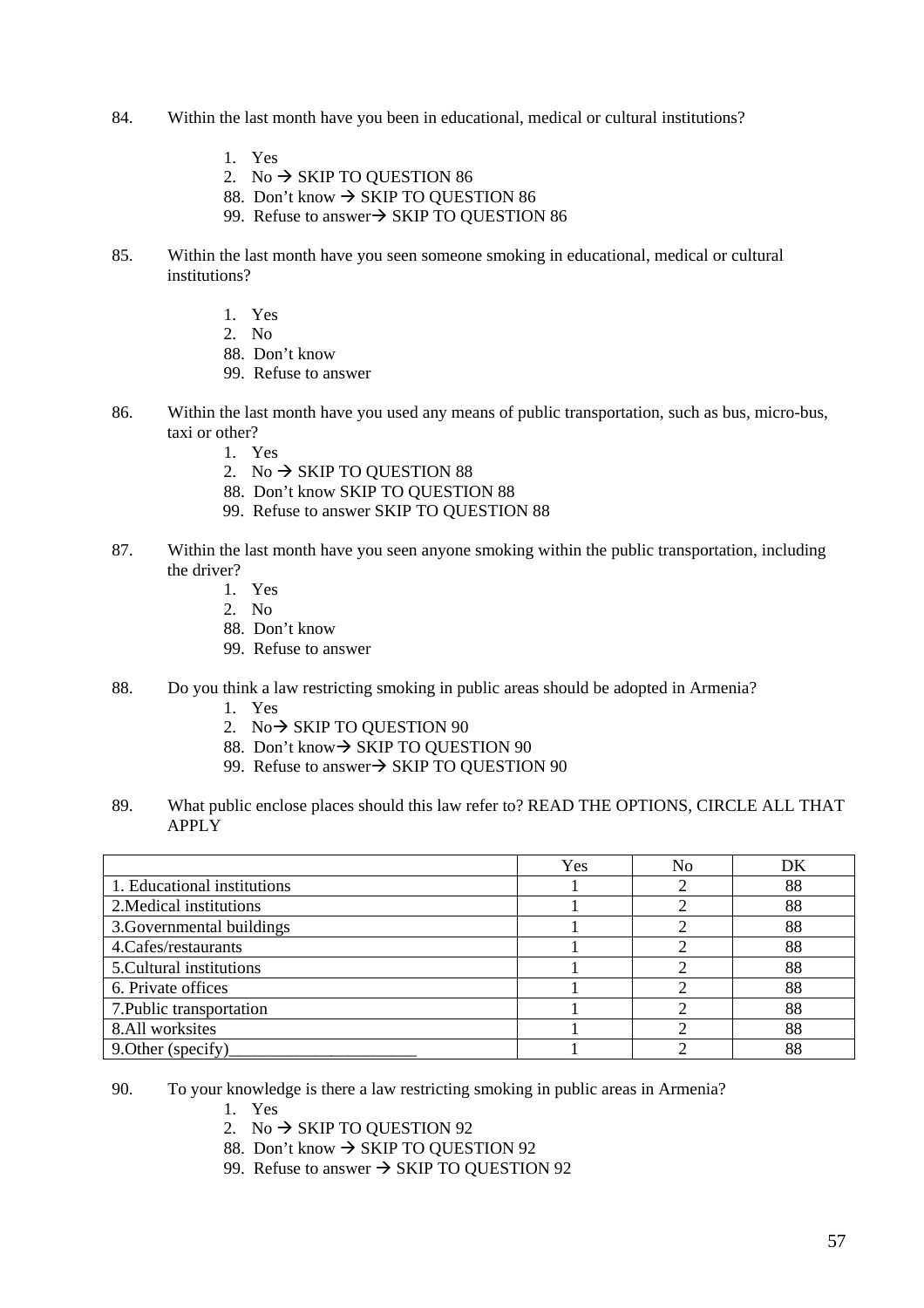| What public enclosed places this restriction refers? READ, CIRCLE ALL THAT APPLY<br>91. |     |    |    |  |
|-----------------------------------------------------------------------------------------|-----|----|----|--|
|                                                                                         | Yes | No | DK |  |
| 1. Educational institutions                                                             |     |    | 88 |  |
| 2. Medical institutions                                                                 |     |    | 88 |  |
| 3. Governmental buildings                                                               |     |    | 88 |  |
| 4. Cafes/restaurants                                                                    |     |    | 88 |  |
| 5. Cultural institutions                                                                |     |    | 88 |  |
| 6. Private offices                                                                      |     |    | 88 |  |
| 7. Public transportation                                                                |     |    | 88 |  |
| 8.All worksites                                                                         |     |    | 88 |  |
| 9. Other (specify)                                                                      |     |    | 88 |  |

92. Do you think that the current law should be modified/changed to add new restrictions?

- 1. Yes
- 2. No
- 3. Don't know details about the current law
- 88. Don't know
- 99. Refuse to answer

#### **H. PACKAGING/LABELING/ LIGHT CIGARETTES**

|                                                                                                                | Strongly<br>agree | Agree         | Neither<br>agree nor<br>disagree | Disagree | Strongly<br>disagree |
|----------------------------------------------------------------------------------------------------------------|-------------------|---------------|----------------------------------|----------|----------------------|
| 93. Would you agree that the<br>warning label on cigarette packs is<br>effective?                              |                   | $\mathcal{D}$ | 3                                |          |                      |
| 94. Would you agree that message<br>and design of the warning labels<br>should be changed?                     |                   |               |                                  |          |                      |
| 95. Would you agree that the<br>Armenian national values should be<br>used for advertising tobacco<br>products |                   | ↑             | 3                                |          |                      |

96. Light cigarettes are less harmful than regular cigarettes.

- 1. Strongly agree
- 2. Agree
- 3. Neither agree nor disagree
- 4. Disagree
- 5. Strongly disagree

#### **We have two more questions to ask you and we will finish the interview**

97. Please tell us: Last month, the approximate amount of household income spent by all household members was how many drams?

> \_\_\_\_\_\_\_ drams: RECORD IN ARMENIAN DRAMS, IF THE REPONSES IS NOT IN NUMBER FORMAT, PROBE TO GET A NUMBER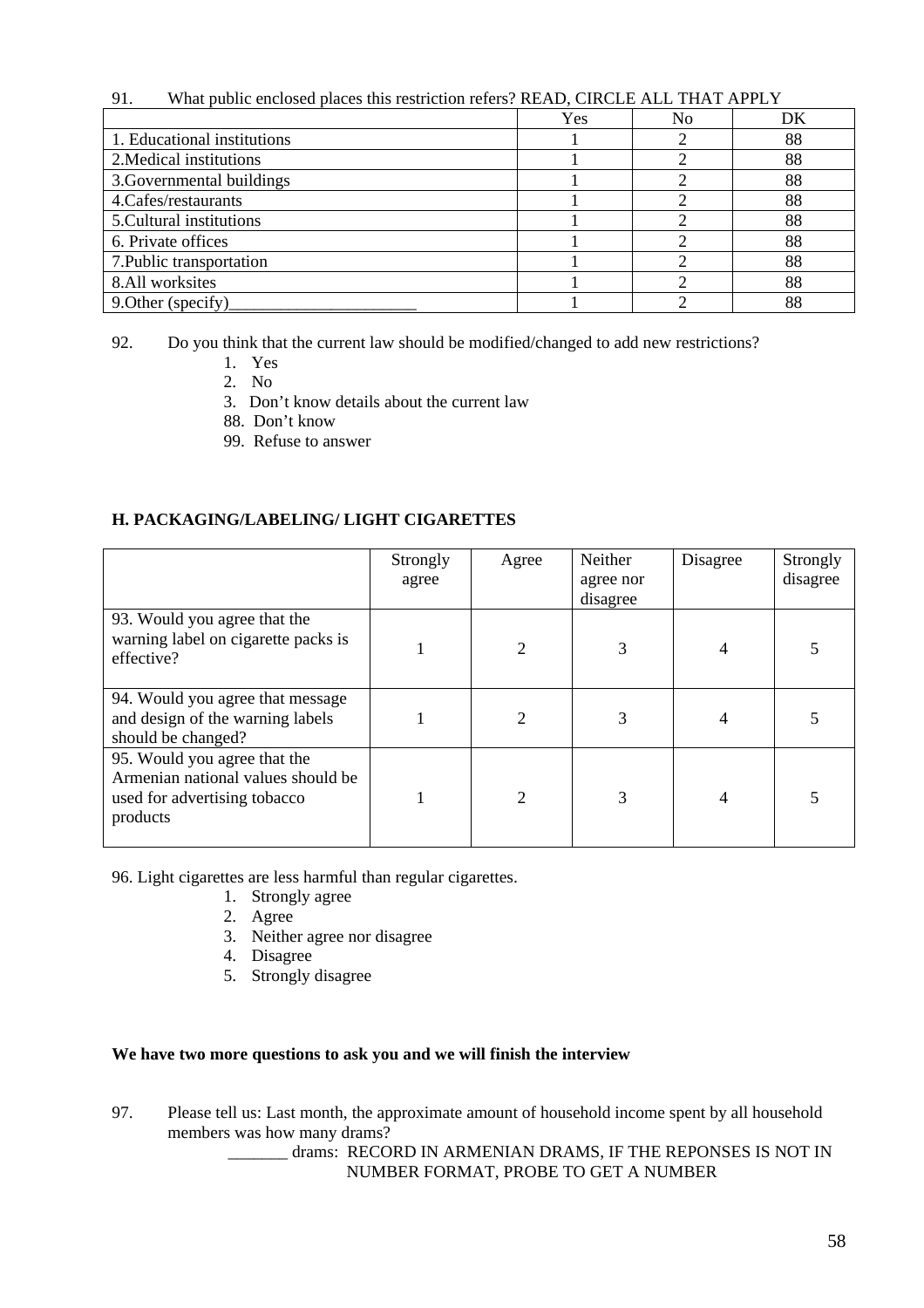- 98. Please, mention whether this household or any member of it has the following working items READ OPTIONS, CIRCLE ALL THAT APPLY
	- 1. Indoor toilet
	- 2. Hot water
	- 3. Color television
	- 4. VCR
	- 5. Automobile
	- 6. Auto washing machine
	- 7. Telephone
	- 8. Personal Computer
	- 9. Cable/satellite TV
	- 10. Vacation home/villa
	- 11. Cellular phone
	- 12. Refrigerator
	- 13. Dish-washing machine
	- 88. Nothing from mentioned list

RECORD INTERVIEW END TIME:  $\_\_ \_\_ \_\_\_\_\_\_\$ 

**Thank you for your time and participation in the survey.**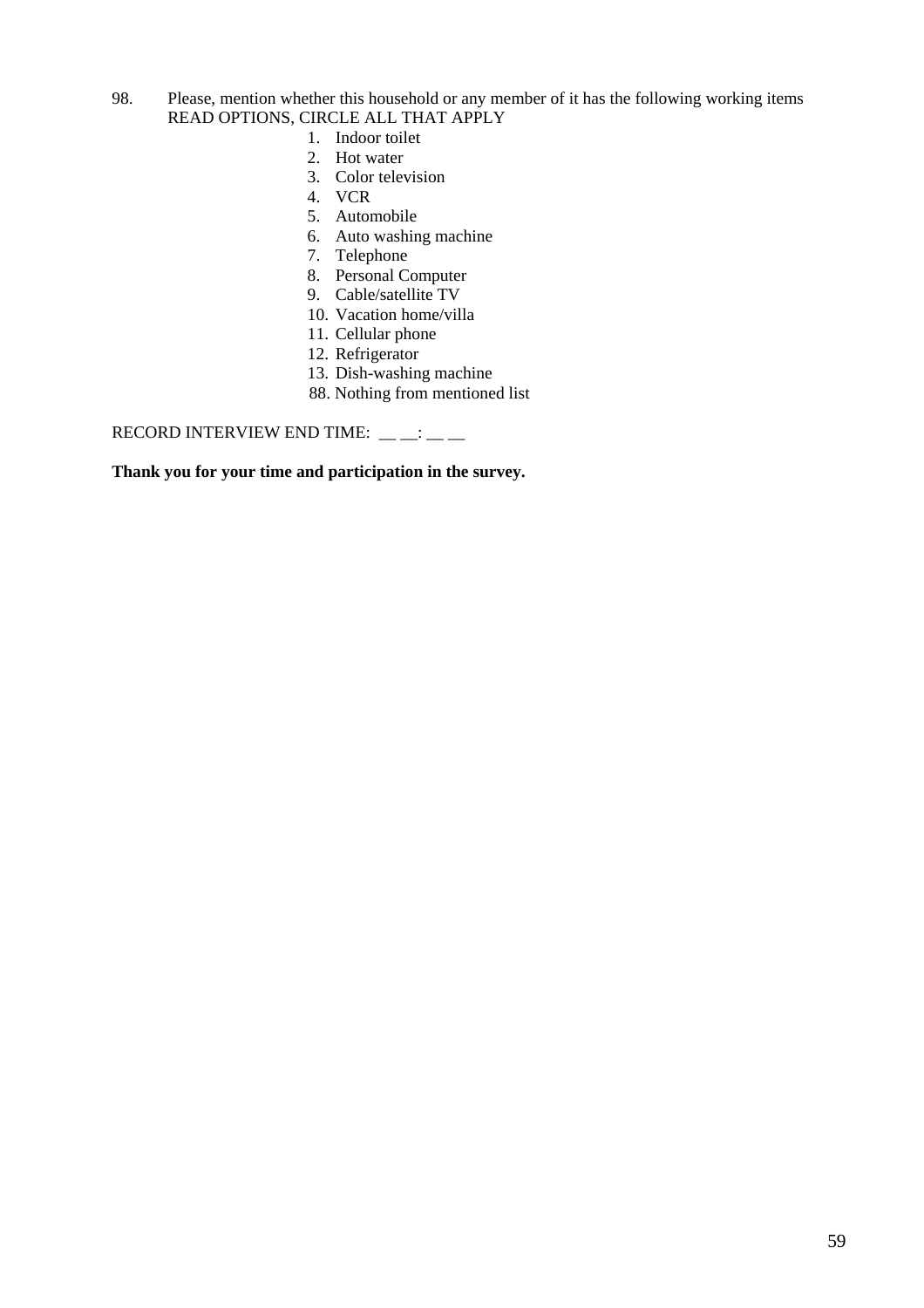<span id="page-60-0"></span>

AMERICAN UNIVERSITY OF ARMENIA *<u>ZUBUUSULP UUGPP43UL ZUUULUUPUL</u>* 

## **POLICY BRIEF**

# **Results of the Adult Population Survey on Tobacco Control Policy in Armenia**

**(**The research was conducted within the framework of the OSI-funded Tobacco Control Policy Project of the Armenian Public Health Alliance)

> Prepared by Narine Movsisyan Center for Health Services Research and Development

> > April 2006

Yerevan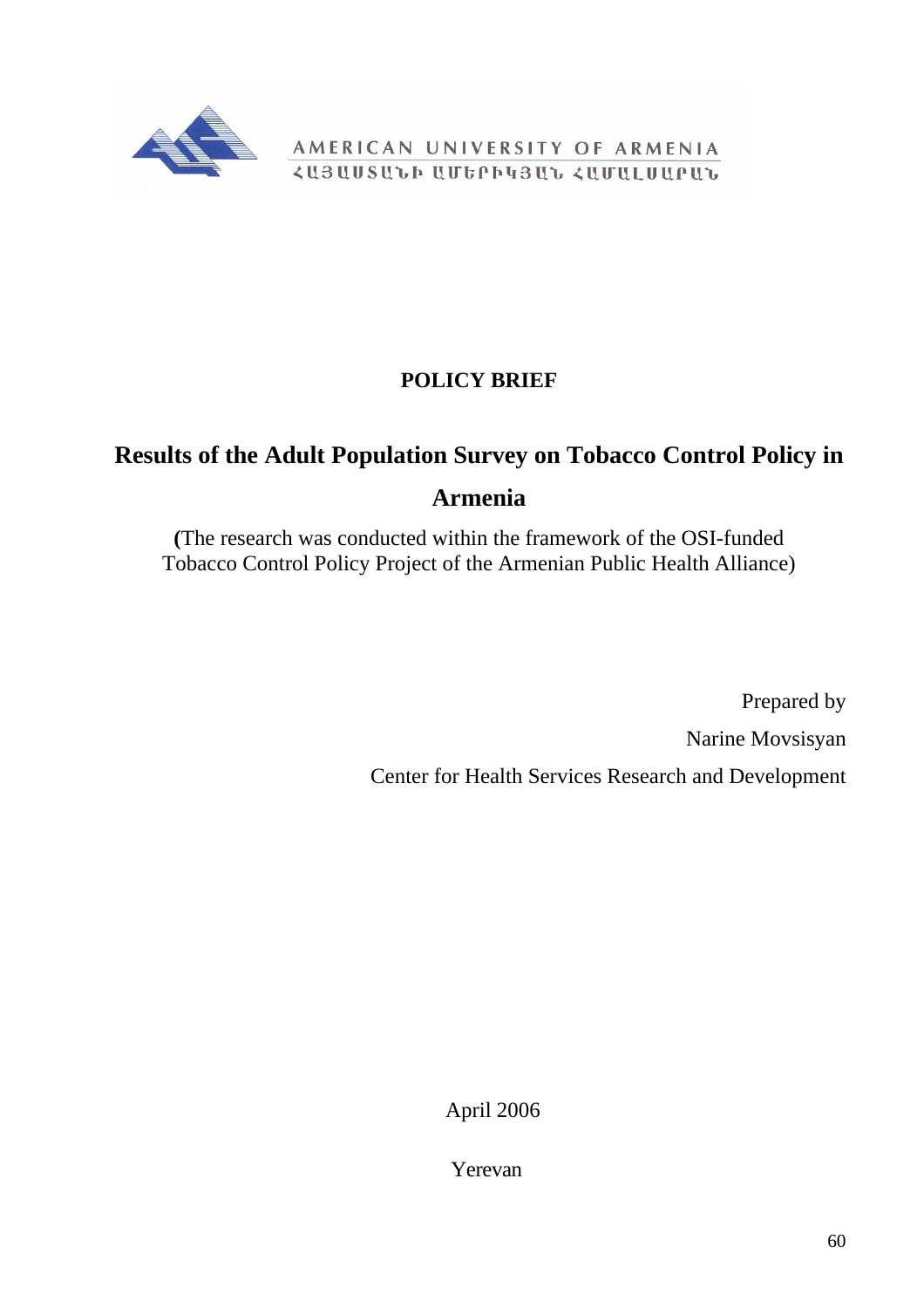#### **Introduction**

Since February 27, 2005, World Health Organization (WHO) Framework Convention on Tobacco Control is in force in Armenia. In addition, the Law of the Republic of Armenia on "Limitations on Sale, Consumption, and Use of Tobacco" has been enacted since March 2, 2005.

Since December 15, 2003, the Armenian Public Health Aliance composed of the Armenian Association of Public Health, the Armenian Union of Public Health and the American University of Armenia has been implementing the project on anti-tobacco policy improvement in Armenia. This project is funded by Open Society Institute Assistance Foundation grant.

 In 2005, within the scope of this project, the Center for Health Services and Research Development of American University of Armenia (CHSR/AUA) conducted a population survey on tobacco control policy. The purpose of the survey was to assess population knowledge, attitude and practice on tobacco control policy in Armenia. Also, the results of the survey would help to evaluate effectiveness of the current tobaco control policy in Armenia and provide policy recommendations. The achievment of these goals would greatly assist in the implementation of WHO Framework Convention on Tobacco Control in Armenia.

The survey was administrated in 2005, May and June, in capital city of Yerevan and provinces of Shirak and Sunik. The participnats composed of 720 (males and females were distributed equally), aged 18-60 living in urban and rural areas of these regions, who represent 47.9% of de jure population of Armenia. Geographic location served as basis for selection of the regions. The CHSR/AUA team used a multi-stage cluster sampling both in Yerevan and provinces to provide appropriate selection probability for regions and participants.

### **Tobacco advertising**

The results of the survey showed that the considerable proportion of population supported tobacco advertising ban. Particularly, 73.0% of respondents agreed that tobacco advertistment in media should be banned. In addition, 66.8% mentioned that tobacco advertistment on the billboards should be banned. The majority of respondents (77.9%) stated that promotion of free cigarette samples should be banned, and 60.1% of participants acknowledged that the promotion of free tobacco symbol containing items should be banned. Finally, 73.0% of respondents supported the ban of sponsorship for sports and cultural events by tobacco companies.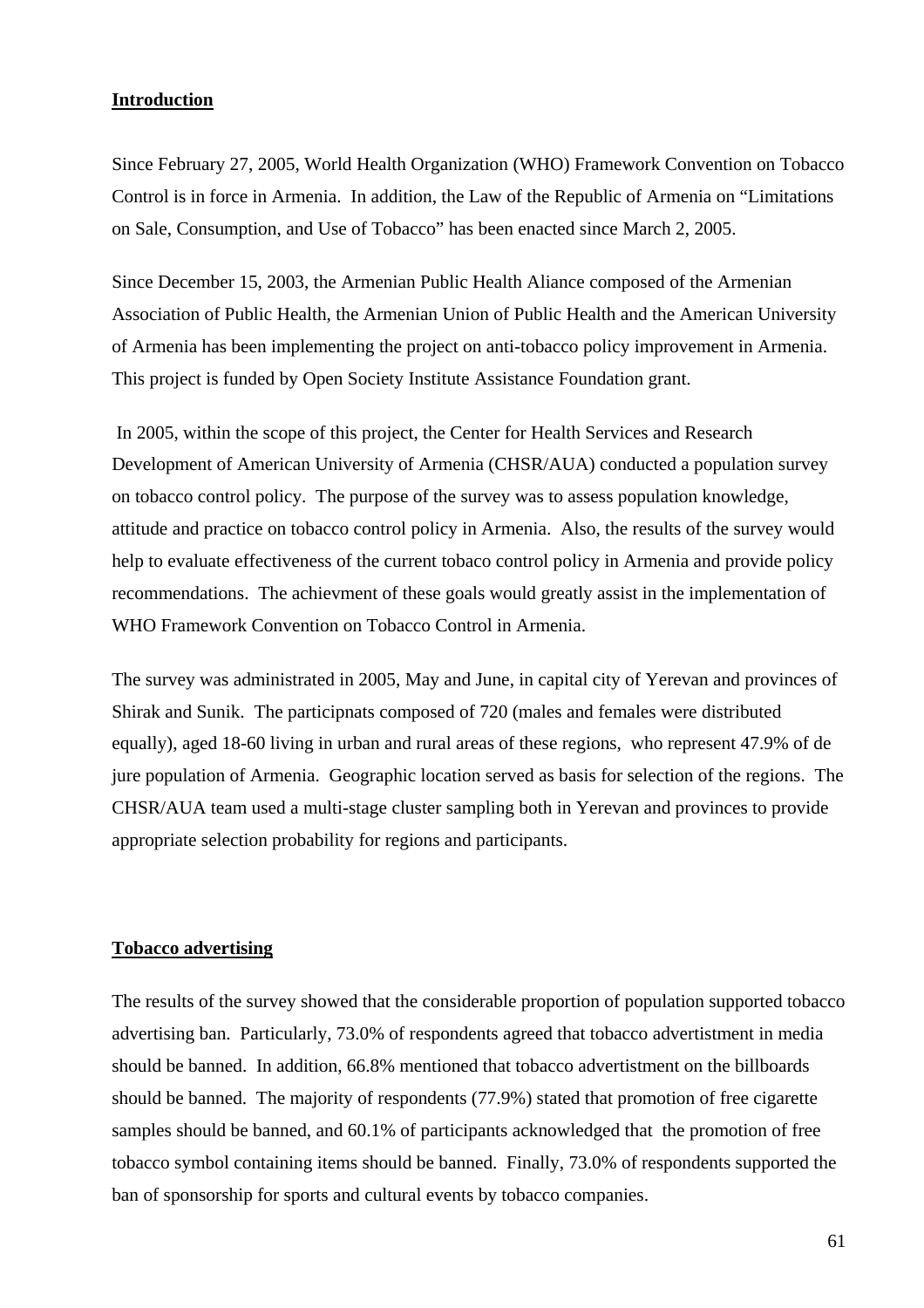About half of those respondents (53.4%) who watched TV within the last month observed tobacco company advertising on Armenian TV. Tobacco advertising on the TV was more prevalent in provinces: 54.2% in Shirak and 66.1% in Sunik:

*Conclusion 1*. In spite of the ban under legislation of the Law of Republic of Armenia "About advertistment", the considerable proportion of Armenian population is exposed to tobacco advertising on the TV.

*Recommendation 1.* To improve policy by implementation of modifications in the Law of Republic of Armenia "About advertising." This changes would be included but not limited to prohibition of advertising of tobacco products and tobacco industry (indirect, concealed) on Armenian TV and radio.

*Conclusion 2*. There is a significant public support to implementation of total ban of tobacco advertising as it was suggested by Article 13 of Framework Convention. The results of the survey showed that the overwhelming majority of population supports tobacco advertising ban on the TV and radio, on the billboards and during sport events.

*Recommendation 2.* To improve policy by implementation of modifications in the Law of Republic of Armenia "About advertising." This changes would be included but not limited to prohibition of advertising of tobacco products and tobacco industry on the billboards and during sport and cultural events.

## **Availability of tobacco products**

The majority of respondents (65.3%) believed that tobacco producs are easily available to children. However, 62.6% of respodents did not agree that increase of tobacco cost would prevent youth from smoking. Meanwhile, international experience unanimously shows that appropriate use of economic measures (taxation) has been the most effective tool to decrease tobacco consumption. Moreover, this international experience was summarized in part 1 of article 6 of the Framework Convention. According to that ¦parties agree that price and taxation issues in various subgroups of population, especially in youth are effective and important measures for tobacco consumption."

The overwhelming majority of respondents (82.0%) observed sale of tobacco products to minors and 54.0% of surveyed population observed minors selling cigarettes. In addition, almost half of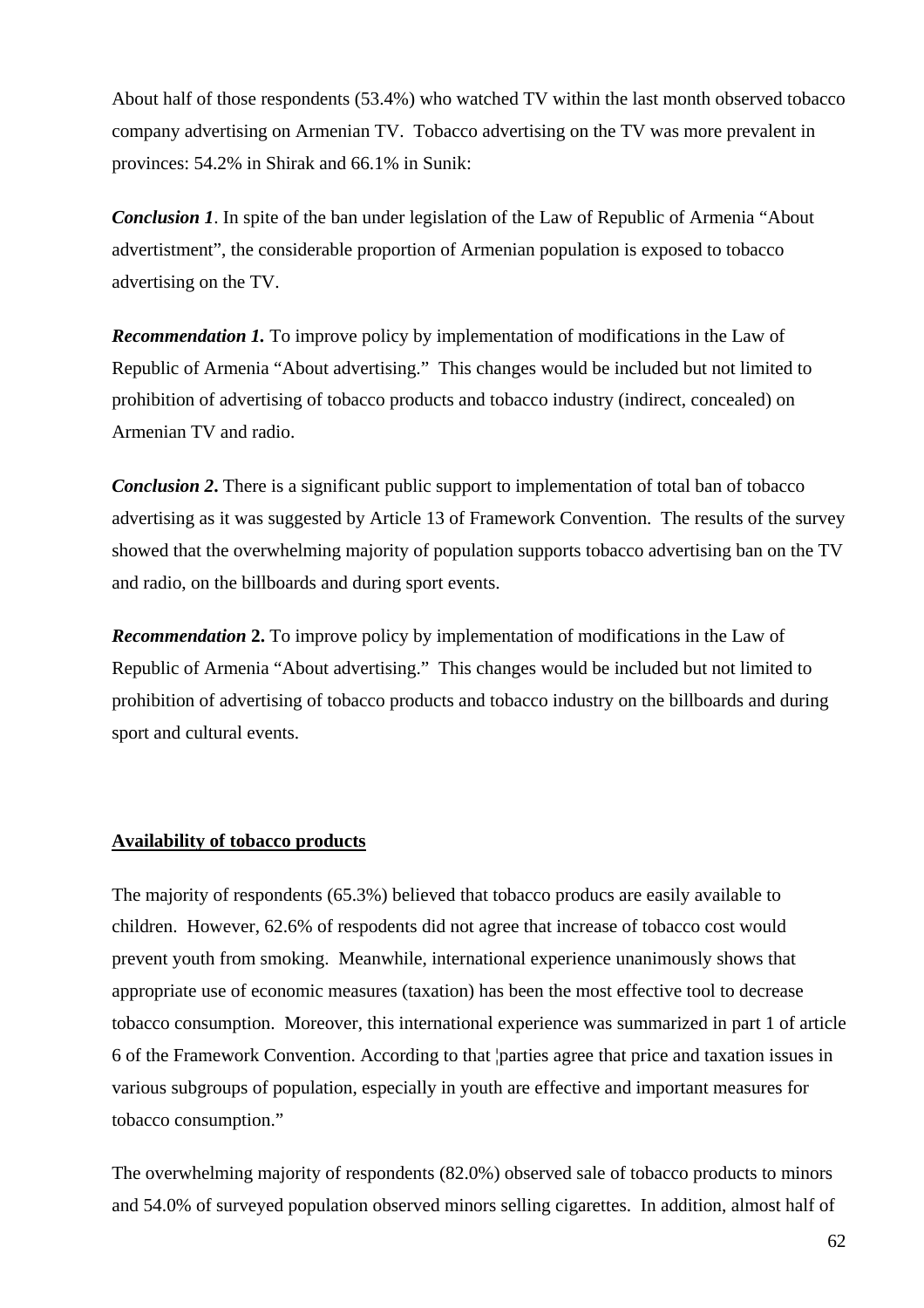smokers (45.4%) stated that they send minors to buy cigarettes for them; 18.0% of them did it very frequently (every day). Only 12.0% of survey participants were aware of the existing law of Republic of Amenia restricting tobacco sale.

*Conclusion 1*. Awareness of population of price issues as measures of control of tobacco consumption is extremely poor.

*Recommendation 1***.** To inform/convince the public on the role of price policy in decreasing tobacco consumption based on the Framework Convention regulations.

*Conclusion 2.* Population is not aware of the law that prohibits sale of tobacco products to minors and by minors. The violations of law are common and widespread. Involvment of minors in tobacco sale is highly prevalent practice among Armenian population. This fact allows us to assume that without administrative penalties and mass education, regulations of Article 8, part 1 of the law of Republic of Armenia will not be inforced.

*Recommendation 2***. (a)** To promote media campaingn to increase awareness of the law; **(b)** to implement administrative penalties coupled with demonstrative actions regarding viloations of the law; and c) to highlight the addictive role of tobacco with emphasis on unadmissability of involvment of minors in tobacco sale issues.

#### **Restrictions on smoking**

According to Article 11, point 1 of the law of the Republic of Armenia "Restrictions on sale, consumption and use of tobacco products", smoking is prohibited in all medical, educational and cultural institutions, public transportation and is restricted in all worksites.

However, more than half of employed participants (57.5%) mentioned that their worksite was not smoke free. Meanwhile, 87.3% of respondents agreed the smoking should be allowed only outdoors. Citing Article 8, part 1 of WHO Framework Convention we should underline once more that"¦scientific evidences definitely confirm that passive smoking is the cause of morbidity and mortality." Moreover, international experience showed that partial restriction on smoking is not effective; the only effective option is complete smoking prohibition indoors.

*Conclusion 1*. There are continuous violations of non-smokers rights in worksites. Meanwhile, the overwhelming majority of the population supports smoking ban indoors at worksites.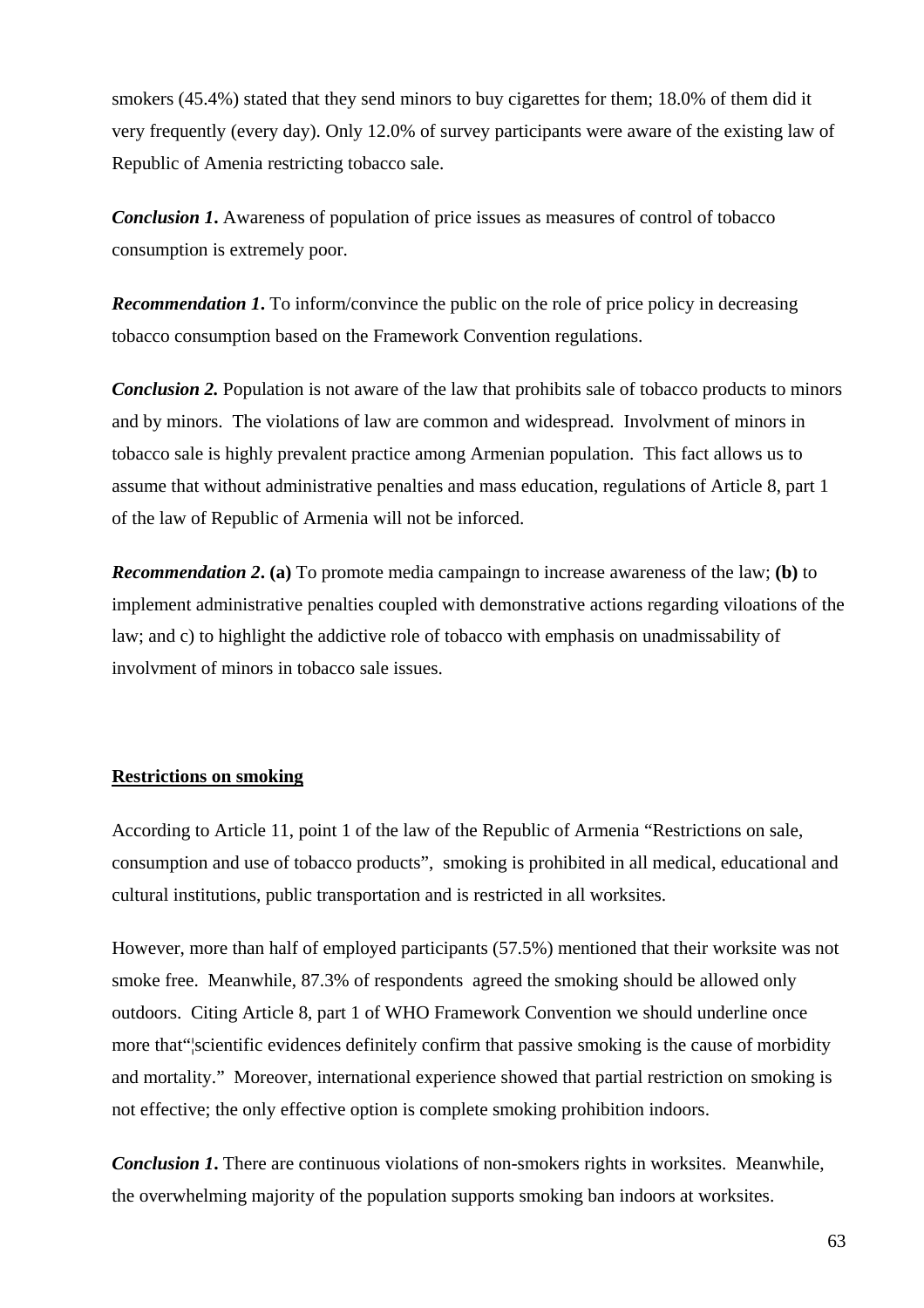*Recommendation 1***.** To improve policy by modifications of Article 11 of the law of the Republic of Armenia regarding " Restriction on Tobacco products sale, consumtption and practice" by implementaion of prohibition of smoking indoors at all worksites.

#### **Hazardous effects of smoking on human health**

Interestingly, the overwhelming majority of participants (88.0%) were aware of risk of smoking on the development of lung cancer, while the risk of coronary heart disease was aknowledged far less often (62.0%): Moreover, only 47.1% of respondents acknowledged the effect of passive smoking (secondary smoking) on the risk of the development of coronary heart disease. Even more, the least awareness was demonstrated related to the link between the tobacco use and impotence in male smokers (35.8%). In general, smokers were less aware of health effects of smoking as compared with non-smokers.

Finally, 61.8% of respondents had false belief that "light" cigarettes are less harmful than regular ones. The definition of cigarettes as "light", "mild" etc. has been prohibited in EU since September 30, 2003 (2001/37/EC directive). Moreover, in response to complaint by one tobacco company, the European Court of Justice made a decision that "mild", "light" and similar definitions of tobacco products mislead the consumer. As a result, the court prohibited the use of these labels on European Union Territory. Meanwhile, this ban is not spread on export-related tobacco industry.

*Conclusion 1*. The packaging and labeling of tobacco products as "light," "mild" and other misleading definitions, creates a misbelief among consumers that these kinds of cigarettes are less harmful.

*Recommendation 1.* It is neccessary to completly prohibit use of "light," "mild" and other misleading labels on tobacco products.

#### **Summary**

In conclusion, we would like to mention that results of this survey definitely show that current tobacco control measures in force are not satisfactory enough to keep our population healthy.